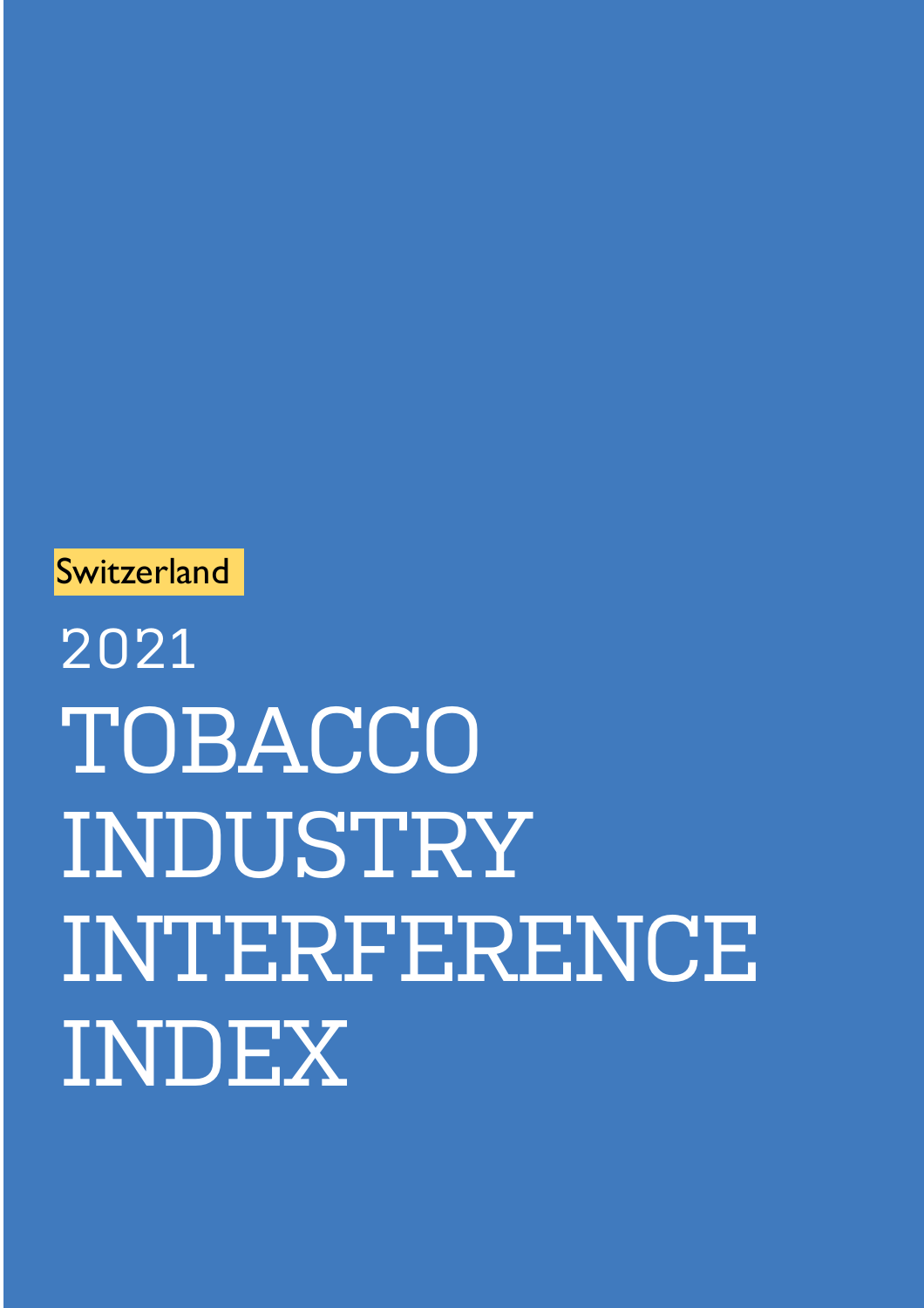**July 2021**

#### **Acknowledgements**

Authors: Kris Schürch, Pascal Diethelm, and Luciano Ruggia.

The authors would like to thank Claudia Künzli of Swiss Lung Association, Luc Lebon of Unisanté, Prof. em. Dr. Theodor Abelin of Berne University, Bruno Meili the president of Swiss association for tobacco control, Franziska Lenz and Mirjam Weber of Krebsliga Schweiz, Barbara Weil of Association of Swiss Doctors (FMH), and Kathrin Lauber from Bath University Tobacco Control Research Group, for their contributions to this document.

Without the input of all these people, this document would not be a reality.

The authors would also like to express sincere gratitude to Mary Assunta of the Global Centre for Good Governance in Tobacco Control (GGTC) for her edits and advice.

**Endorsed by**



**Swiss association** for tobacco control





nisantė

Centre universitaire de médecine générale et santé publique · Lausanne





krebsliga schweiz ligue suisse contre le cancer lega svizzera contro il cancro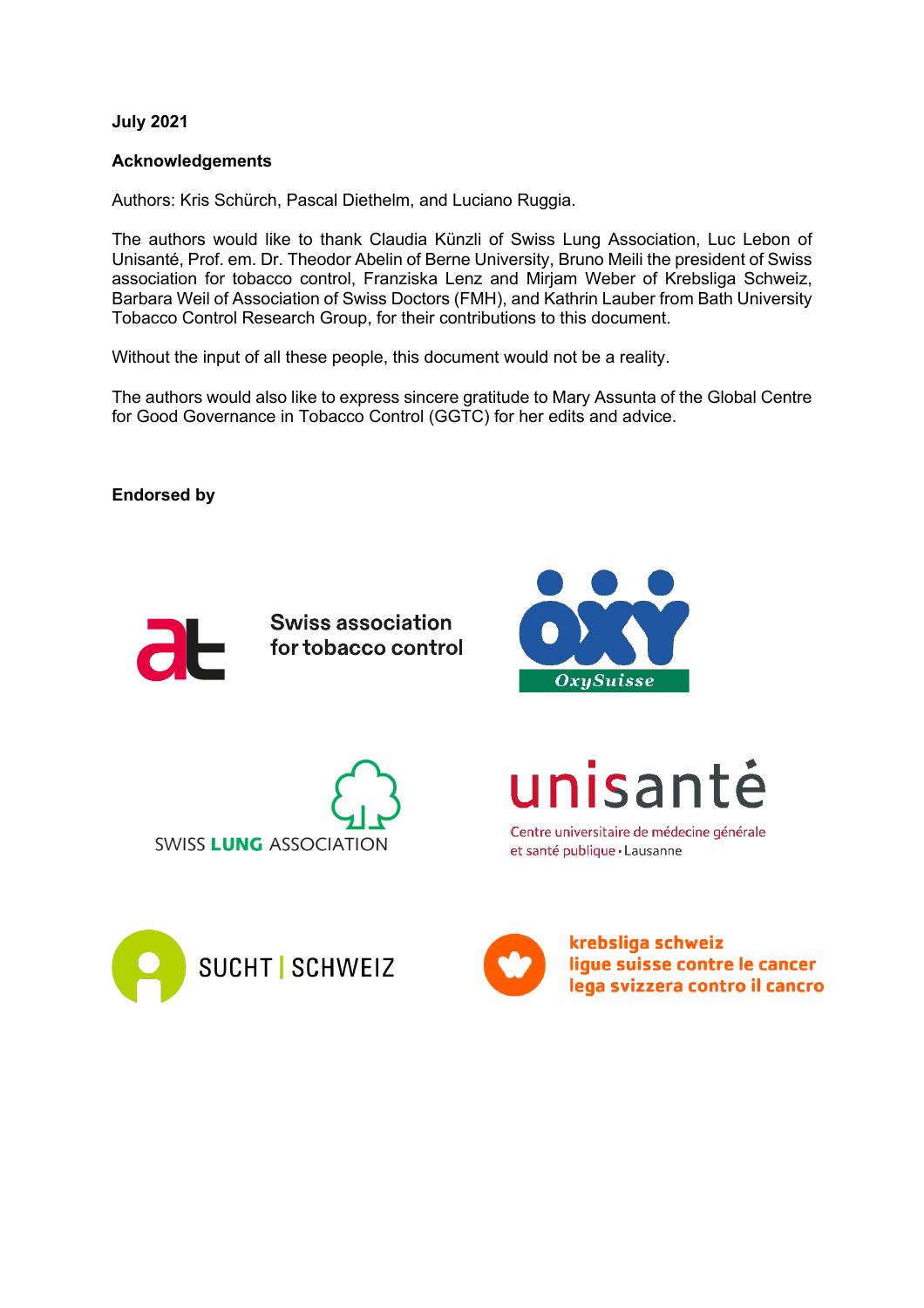### Background and Introduction

By now, we know that tobacco kills more than half of those who regularly use it, is one of the leading risk factors for disability worldwide and has a two trillion-dollar economic cost to society each year.<sup>1</sup> Fortunately, efforts of governments, civil society, and the international community, through the WHO Framework Convention on Tobacco Control (FCTC), are having life-saving effects in many countries. Recently, overall global tobacco consumption has even decreased slightly. However, we continue to contend with the reality that many countries with young populations are experiencing a growing prevalence as the tobacco industry's tactics continually undermine public health efforts.<sup>2</sup>

\_\_\_\_\_\_\_\_\_\_\_\_\_\_\_\_\_\_\_\_\_\_\_\_\_\_\_\_\_\_\_\_\_\_\_\_\_\_\_\_\_\_\_\_\_\_\_\_\_\_\_\_\_

Switzerland is a small, multilingual country with 8 million inhabitants, and 3 major language regions. It is a democracy with direct democratic rights for its citizens on the federal, cantonal, and municipal level. The country has a federalist political structure, which gives the municipalities and cantons much autonomy. Similarly, responsibilities for health-related matters are shared by federal and cantonal authorities, as well as by the private sector through a complex system of regulations and laws. The private sector plays a considerable role in this decentralised and heterogenous health care system, which renders the country prone to detrimental alliances between various regulatory authorities and private interest groups, including the more powerful economic players. $^3$ 

#### **Tobacco Industry and Prevalence Rates in Switzerland**

Switzerland has long been a field of subtle but simmering battles between the countervailing forces of public health and global tobacco. The tobacco multinationals have selected Switzerland as their worldwide sanctuary, from which they can quietly and safely plan their global operations. Philip Morris International (PMI) has its global operational headquarters in the western city of Lausanne, as well as a research centre and a cigarette factory in Neuchâtel. British American Tobacco (BAT) has a strong presence in Lausanne, as well as international and national offices together with a cigarette factory in Boncourt, in the canton of Jura. In 1999, PMI and BAT gradually merged or ousted local tobacco companies, resulting in the two companies sharing over 90% of the market in Switzerland. In the same year, Japan Tobacco acquired R.J. Reynolds International, which had its headquarters in Geneva, and renamed it Japan Tobacco International (JTI). The acquisition included a production site at Dagmersellen, in the canton of Lucerne. The tobacco multinationals' heavy presence is partly explained by Swiss legislation, which is attractive to businesses and less restrictive than that of the European Union and the United States.<sup>4</sup> Moreover, Switzerland is one of the few countries that have not ratified the WHO FCTC. In 2020, Switzerland was less restrictive than most other European countries. For example, all European countries ban outdoor tobacco advertising, but Switzerland does not. Switzerland is also the only European country which allows tobacco advertising in print media. Only six years after the first smoke-free law in the EU, Switzerland also banned smoking in enclosed, public spaces on the federal level, adopting the now discredited "Spanish model": smoking establishments are allowed if their area accessible to the public does not exceed  $80m^2$ , in larger establishments, smoking is allowed in dedicated smoking rooms, with full service, as well as at work in one-person offices, in multi-dwelling housing, and outdoors with no restrictions, enabling smoking to still be maintained as a social norm.<sup>56</sup>

Tobacco is present everywhere in Switzerland. For instance, the country has one of the highest densities of points of sale of tobacco products, which are distributed through a network of 13'500 retailers (including discounters, kiosks, petrol stations and supermarkets, as well as 14'500 vending machines. All these 28'000 points of sales are heavily used as advertising channels by the tobacco multinationals, allowing them to reach the population in their daily life almost on a continuous basis, with a particular emphasis on youth. As a comparison, the density of points of sale in Switzerland is almost 10 times that of France.<sup>7</sup> As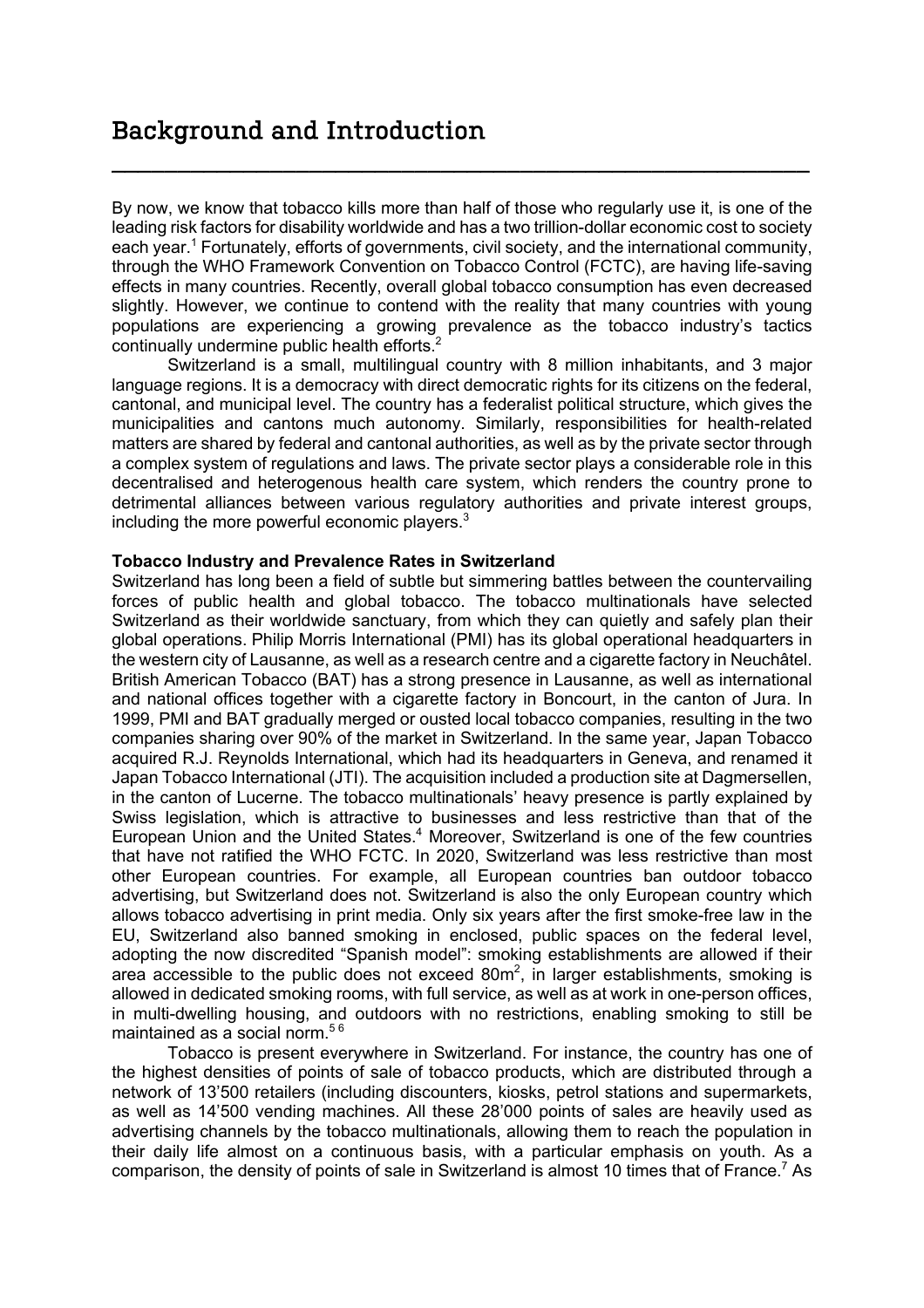a result of the ever-present influence of tobacco, in 2017, more than 27% of the population in Switzerland smoke, with rates higher than 31% amongst youth (15 to 24 year olds), with a death rate of 9500 per year due to tobacco use.<sup>8</sup> Some research even suggests the true smoking prevalence in Switzerland to be much greater, with a recent multi-year study conducted in the Canton of Zurich showing that six to twelve year-olds are already smoking. Of the youth aged 16 to 17, 70% of girls and 60% of boys were found to smoke occasionally or regularly. Moreover, every fifth youth indicated that they smoked several times a week, or daily, with ENDS being the most popular method by far (73%).<sup>910</sup>

As in many countries, the tobacco industry in Switzerland prevents and delays any developments in public health policies that may harm their interests. It creeps into regulatory discussions, sways decision makers, and employs numerous lobbyists to create conflict over novel tobacco control measures, as shown in the Results and Findings section. However, even when only focusing on the political sphere for this report, it is impossible to list all incidences where the tobacco industry interferes in political processes, as all meetings or discussions are not made public. Therefore, one may assume that many more incidences have occurred than are presented here. From a total of 95 possible points, Switzerland scores an 87, signifying a very high level of tobacco industry interference.

#### **Methodology**

The report is based on a questionnaire developed by the Southeast Asia Tobacco Control Alliance.<sup>11</sup> There are 20 questions based on the Article 5.3 guidelines. Information used in this report is obtained from the public domain only. A scoring system is applied to make the assessment. The score ranges from 0 - 5, where 5 indicates highest level of industry interference, and 1 is low or no interference. Hence the lower the score, the better for the country. The 0 score indicates absence of evidence or not applicable. Where multiple pieces of evidence are found, the score applied reflects an average. To increase readability, the references to pieces of evidence are placed at the end of the report. The report covers information on incidents from 2019 up to May 2021, but also includes incidents prior to 2019 that still have relevance today.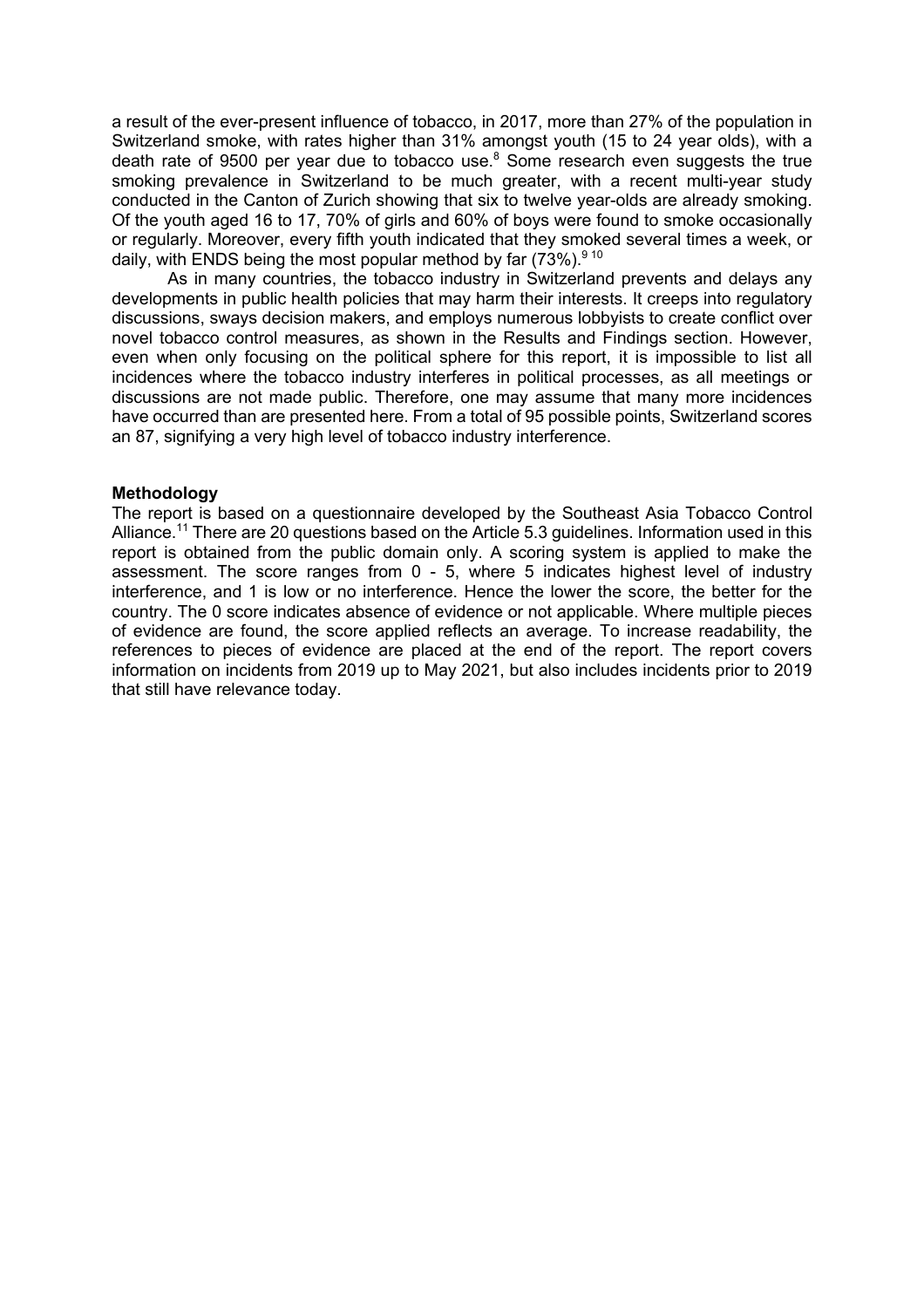#### 1. INDUSTRY PARTICIPATION IN POLICY DEVELOPMENT

Switzerland has not ratified the FCTC and has no formal rules against the participation of the tobacco industry in public health policy, allowing key government officials to represent tobacco industry interests in policy discussions. Moreover, the Swiss governments' open support for input from the tobacco industry on drafted policies and legislation, allows the industry to be well represented in the policy process, enabling them to water down or stop tobacco control measures.

\_\_\_\_\_\_\_\_\_\_\_\_\_\_\_\_\_\_\_\_\_\_\_\_\_\_\_\_\_\_\_\_\_\_\_\_\_\_\_\_\_\_\_\_\_\_\_\_\_\_\_\_\_

#### 2. INDUSTRY CSR ACTIVITIES

The Swiss federal government has no policies in place which prevent federal departments, or individual civil servants to form partnerships with the tobacco industry, or from accepting sponsorship offers. While this became particularly obvious following the Dubai Expo 2020 scandal with the Federal Department for Foreign Affairs and Philip Morris, numerous other incidences have also occurred on the local level, where multinationals PMI, BAT and JTI fund various CSR activities in the cantons of Geneva, Jura and Vaud.

#### 3. BENEFITS TO THE INDUSTRY

By failing to ratify the FCTC, Switzerland's minimal and non-encompassing federal tobacco control laws benefit the tobacco industry greatly, allowing it to use the country as a political playground and a marketing laboratory. For example, a major victory of the tobacco industry is the freeze on taxation of tobacco products since 2013, at a level which is far below the level recommended by the WHO (60.3% in Switzerland vs. 75% recommended by WHO). Currently the tobacco industry has virtually no constraint in the way it markets its products in Switzerland, making them particularly attractive to young people. This regulatory vacuum is exploited by the tobacco and nicotine industry to flood Switzerland with new products, whether heated tobacco products, a large range of e-cigarettes, including the Juul, as well as nicotine pouches with extreme concentrations of nicotine, and snus.

#### 4. UNNECESSARY INTERACTION

High level government officials, including the current Minister of Foreign Affairs, Ignacio Cassis, participate in meetings or other social activities that are organised or at least partially sponsored by the tobacco industry. These events give tobacco industry representatives access to political decisionmakers, as well as providing them with opportunities to further their market expansion interests, as shown in the sponsorship deal with PMI for the opening ceremony of the Swiss embassy in Moscow.

#### 5. TRANSPARENCY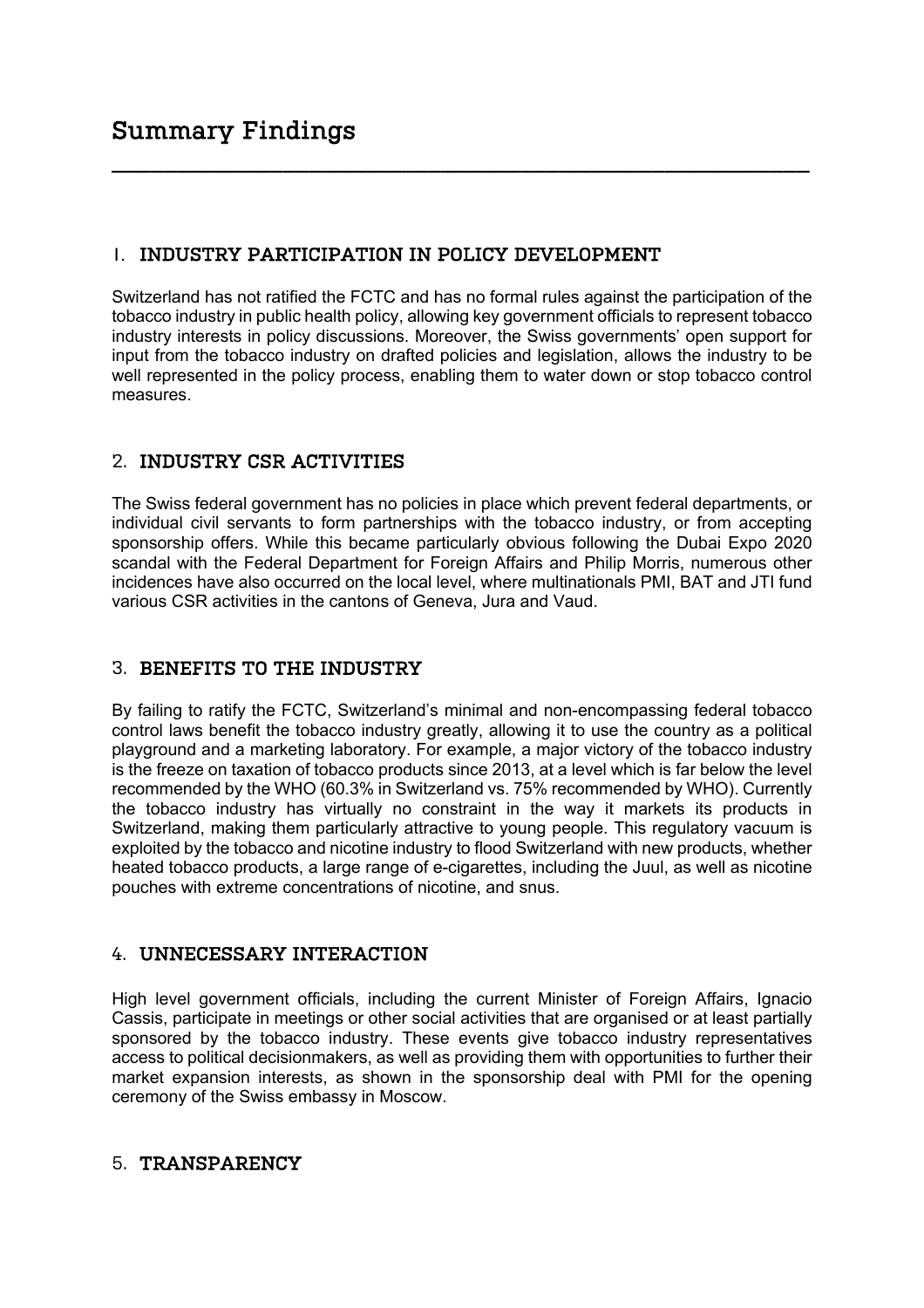There is no law or reliable system in place that requires the government to publicly disclose meetings, or interactions with, as well as contributions from the tobacco industry, and vice versa. Minutes of related meetings are not published either. Yet between 2019-2021, a number of tobacco industry meetings with government officials took place that were not strictly necessary. As a result, donations and sponsorship deals with the tobacco industry may be struck, and individuals are not required to disclose any affiliations they may have with the tobacco industry.

#### 6. CONFLICT OF INTEREST

At the federal level, Switzerland has no national legislation for prohibiting any type of contributions from the tobacco industry to political candidates, parties, or campaigns, or to require full disclosure of such contributions. It is the only country in the Council of Europe that has not passed legislation to regulate political funding.

The connections between people active in the political field and the tobacco industry are often complex and difficult to follow, as they are generally not made public. However, several government officials now part of the tobacco industry could be found, including Christophe Berdat, former general secretary of the Swiss Liberal Party, and Thomas Borer, former Swiss ambassador.

#### 7. PREVENTIVE MEASURES

Switzerland fares very poorly in the domain of preventive measures. The Swiss government has not put in place any policies, nor is it in the process of developing any, that require the disclosure of records of interaction with the tobacco industry. Neither has it adopted or formulated a code of conduct, with standards, when dealing with tobacco industry representatives, or a policy requiring the tobacco industry to periodically submit information on various political, and marketing measures. There is also no programme to consistently raise awareness about Article 5.3 guidelines within government departments.

## Recommendations

It is impossible to produce, market and sell tobacco products in a way that is compatible with public health or the UN's 2030 Agenda, and is in line with the Sustainable Development Goals. The tobacco industry in Switzerland, as in the rest of the world, has been using subtle and covert strategies to counter scientific research, public health, and tobacco control policies. Their well-organised intelligence network and their vast financial resources enables them to ensure that their interests are not impeded. The tobacco industry is aware of its low credibility with the public; thus, it remains discreet and confidential, enlisting the help and support from other industries, particularly politicians, to maintain a low profile. In Switzerland, they have skilfully exploited the Swiss tradition of consensus democracy, using the process of political debate, and public consulting to water down or stop tobacco control measures, ensuring that the dominant and consistent role of the tobacco industry in tobacco control policies has been largely overlooked. The success of the tobacco industry in keeping debates about tobacco away from public health attests to the industry's success, as does the rising prevalence of smoking among youth and women. $^3$ 

\_\_\_\_\_\_\_\_\_\_\_\_\_\_\_\_\_\_\_\_\_\_\_\_\_\_\_\_\_\_\_\_\_\_\_\_\_\_\_\_\_\_\_\_\_\_\_\_\_\_\_\_\_

The health and environmental relevance of tobacco must be maintained in the public arena, where it can be discussed by as many people as possible for an extended period. Particularly in the political realm, open discussion, and awareness of tobacco industry tactics,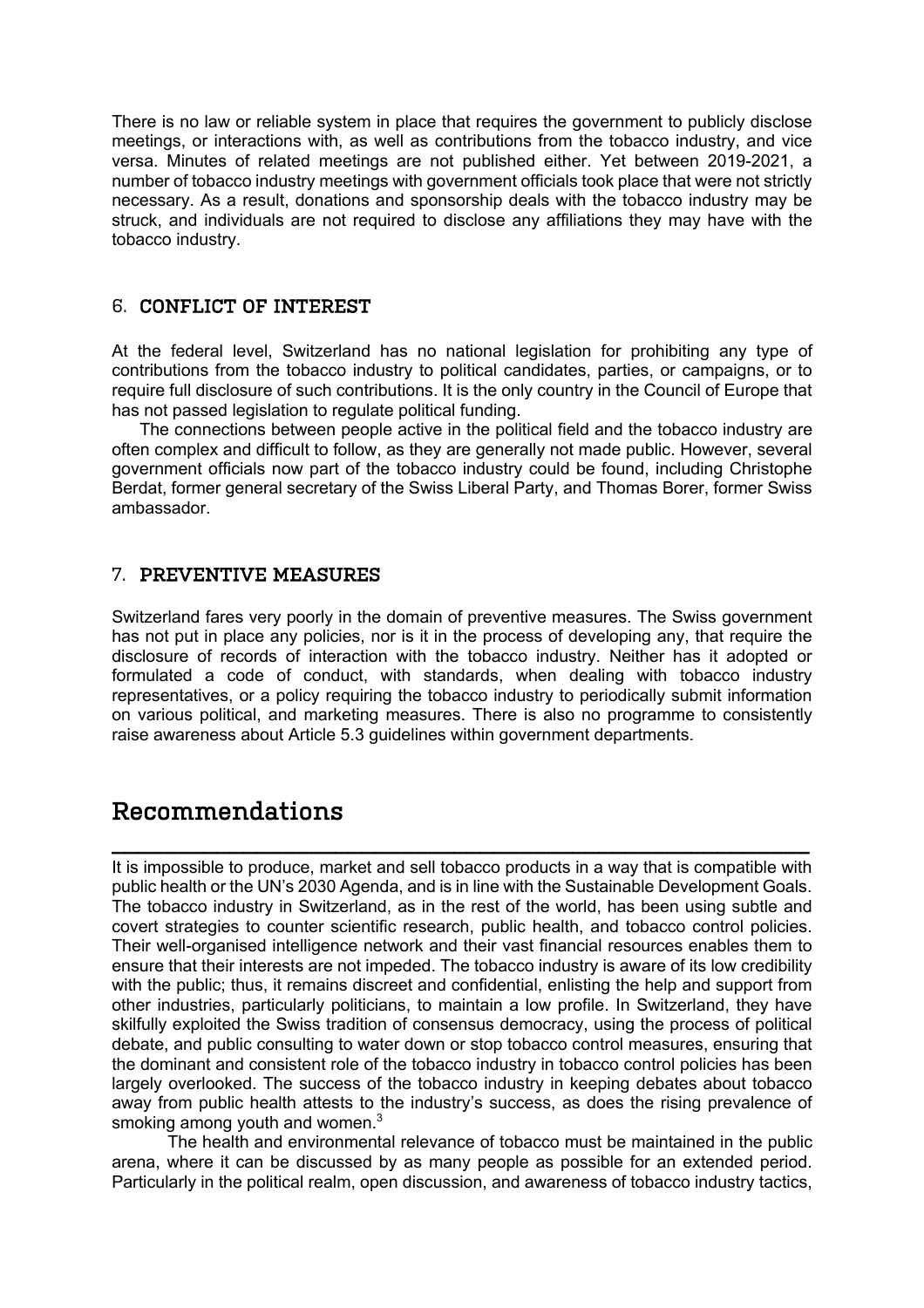will limit the industry's influence. Public health advocates in Switzerland will need to adopt similarly strategic and long-term tactics, if possible, by enabling professional lobbyists, public relations, and public policy specialists. Many counterstrategies have been successfully employed in other countries and must be adapted to Switzerland. The government and NGO's must keep presenting the harms the tobacco industry has on public health and the environment. A system to regularly raise awareness of the Article 5.3 guidelines must be implemented. Relevant policy activities should include:

- Establishing measures to limit political interactions with the tobacco industry,
- Requiring that interactions with, and information provided by the tobacco industry be transparent and accurate,
- Regulating activities described as "socially responsible" by the tobacco industry,
- Ensuring that the tobacco industry is not involved in setting public health policies.

Moreover, Switzerland must adopt a comprehensive national tobacco control strategy, outlining the full implementation of the WHO FCTC. The development of projects relevant to Article 5.3 of the FCTC, by the Tobacco Prevention Fund in Switzerland, is crucial to promoting a status-quo shift. Particularly the use of the guidelines for the implementation of Article 5.3 of the Convention will have an overarching impact on Switzerland.<sup>12</sup>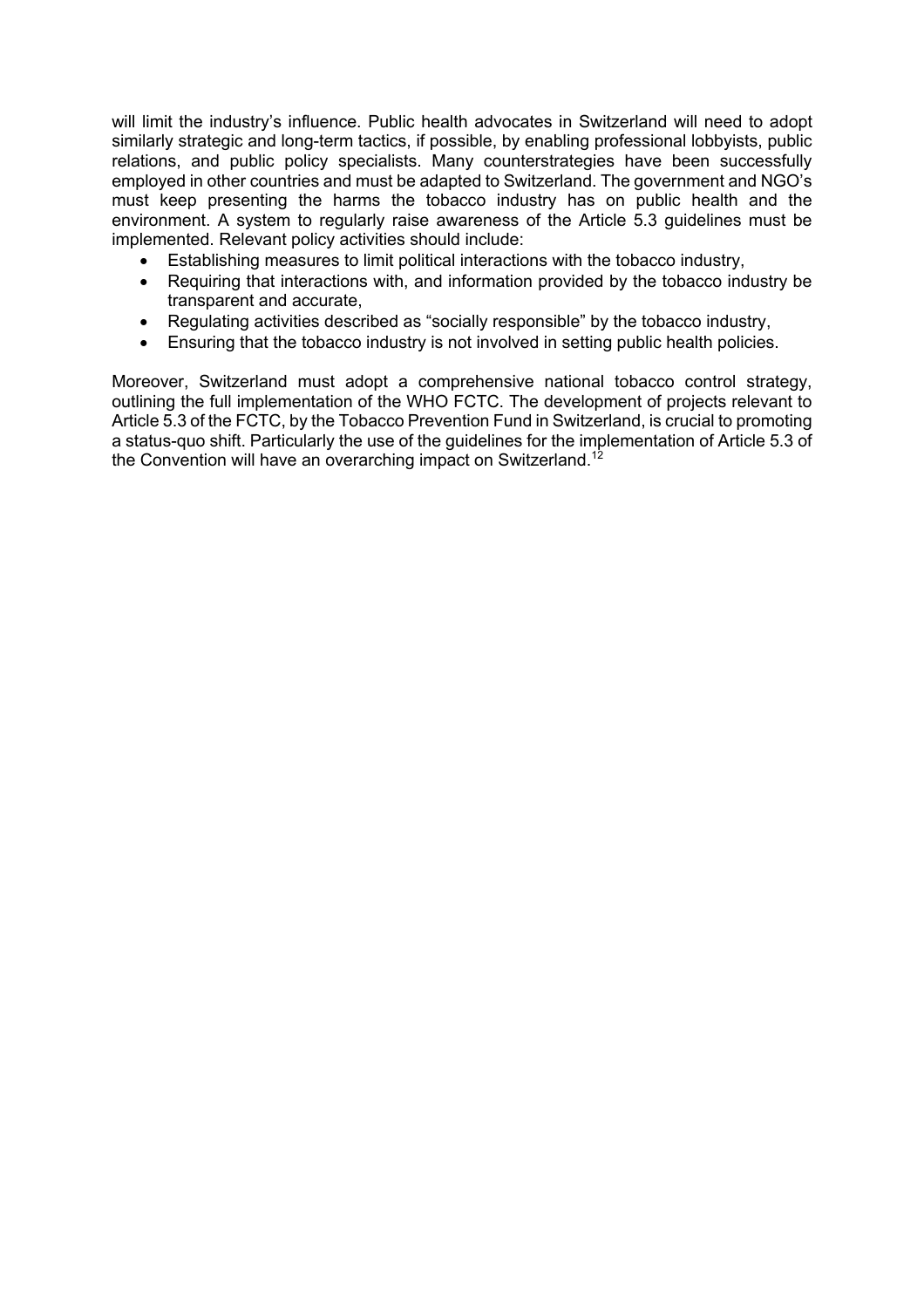## 2021 Tobacco Industry Interference Index Results and Findings

| <b>INDICATOR 1: Level of Industry Participation in Policy-Development</b>                                                                                                                                                                                            |  |  |  |  |  |  |  |  |
|----------------------------------------------------------------------------------------------------------------------------------------------------------------------------------------------------------------------------------------------------------------------|--|--|--|--|--|--|--|--|
| 1. The government <sup>a</sup> accepts, supports or endorses any offer for<br>assistance by or in collaboration with the tobacco industry <sup>b</sup> in<br>setting or implementing public health policies in relation to tobacco<br>control <sup>c</sup> (Rec 3.1) |  |  |  |  |  |  |  |  |

Switzerland has no formal rules against the participation of the tobacco industry in public health policy.

#### **A. The Swiss government endorses tobacco industry interests and puts them above public health objectives**

On 26. August 2020, the Federal Council of Switzerland addressed a message to the Swiss Parliament in which it proposed to reject the popular initiative "Children and adolescents free from tobacco advertising".<sup>13</sup> In its message, the Federal Council explains that "the initiative can clearly be approved from a public health perspective. Indeed, a better protection of young people against tobacco advertising is desirable to protect their health." Seeing that "young people are particularly susceptible to be influenced by advertising messages", the Federal Council adds that "with a very broad ban on tobacco advertising, the initiative would have a positive impact not only on the health of minors but also on the health of the entire population." The Federal Council recognizes that "the initiative addresses a public health problem" as "smoking is responsible for almost 15% of deaths and is therefore the leading preventable cause of death in Switzerland" noting furthermore that "almost half of all smokers start using tobacco in their teens." While agreeing that "better protection of children and young people from tobacco advertising is therefore desirable" the Federal Council nevertheless considers that "the initiative, which would lead to very broad advertising restrictions, goes too far." Expressing its opinion "that a certain balance between the interests of health and those of the economy must be maintained," the Federal Council reasserts that it is only willing "to restrict [tobacco] advertising to an extent acceptable to the tobacco industry".<sup>14</sup>

#### **B. National Councillor endorses tobacco industry interests**

The National Council is the lower chamber of the federal Parliament; they represent the people in the development of new policies and laws. The Swiss Federal Assembly is a mix of semi-professional and professional members of Parliament, as some members continue to spend more than a third of their working time in another job. There are no rules against the participation of the tobacco industry in policy making. People working for tobacco companies can be elected as members of the Federal Assembly without having to resign from their job. For instance, Gregor Rutz, a member of the National Council of Switzerland

a<sub>a</sub> The term "government" refers to any public official whether or not acting within the scope of authority as long as cloaked with such authority or holding out to another as having such authority

**b** The term, "tobacco industry' includes those representing its interests or working to further its interests, including the State-owned tobacco industry.

<sup>c</sup> "Offer of assistance" may include draft legislation, technical input, recommendations, oversees study tour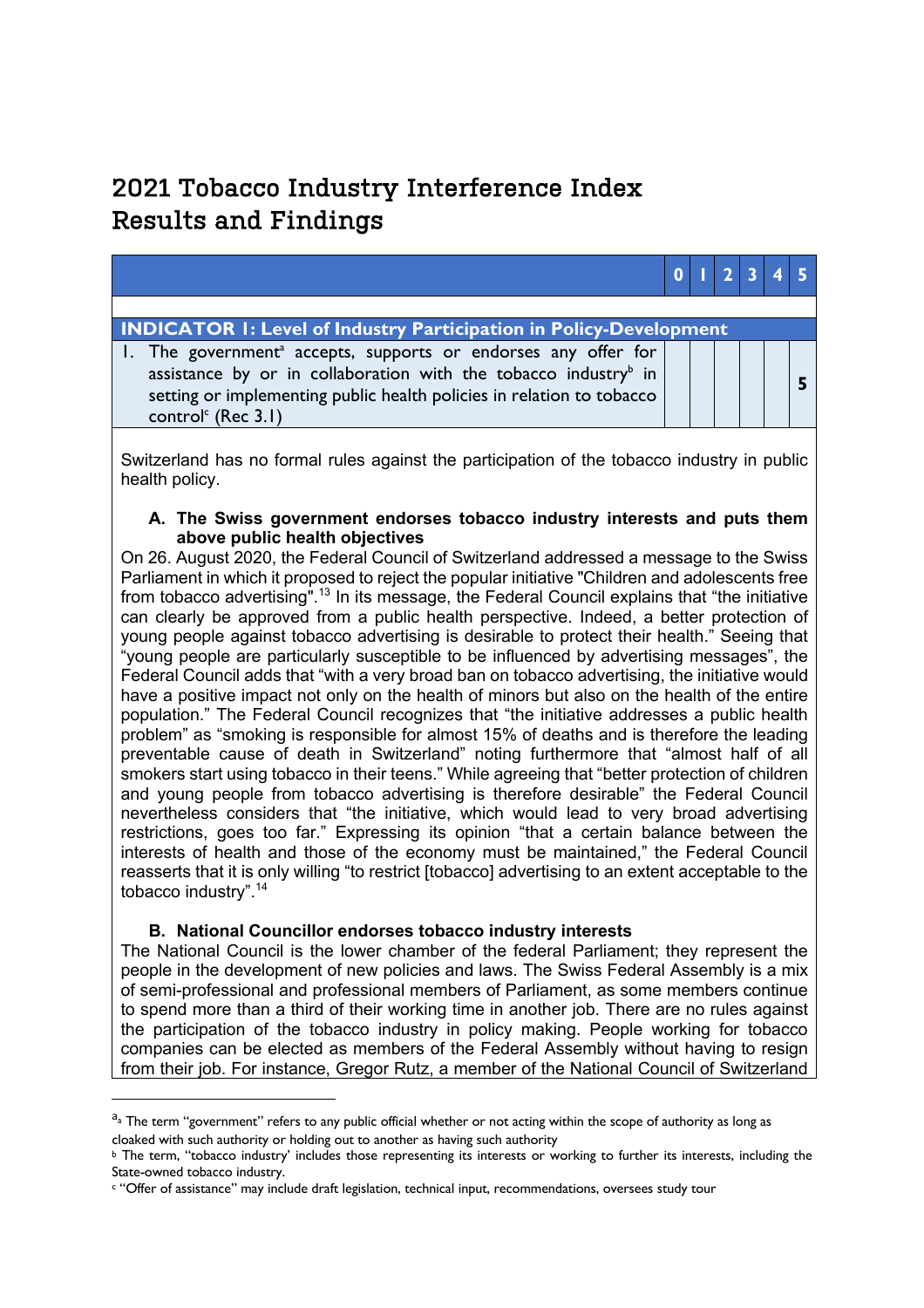since 2012, is the salaried president of the Swiss Tobacco Trade Association (called Swiss Tobacco). He has openly stated that he is committed to supporting attractive business operations, low taxes and to oppose the impediment of "unnecessary laws".<sup>15</sup> He is a dedicated promoter of tobacco industry interests. The association which he chairs, Swiss Tobacco, is the umbrella organisation of companies and organisations in the Swiss wholesale and retail tobacco trade; it represents their interests in political, economic and social matters.<sup>16 17</sup>

#### **C. Members of Parliament accept invitations to meals in restaurants by the tobacco industry**

In a working paper recently published by the Swiss Graduate School of Public Administration entitled "Tobacco control policy: strategy and tactics used by the tobacco industry in Switzerland", Samuel Adam reports that legislators accept "invitations to meals in restaurants that offer tobacco industry representatives the opportunity to present arguments against a stricter law, in order to obtain a majority during votes in the National Council and the Council of States. The particularity of these invitations lies in the fact that they are targeted at parliamentarians and members of the Committee on Social Security and Public Health, who have not yet adopted a clear-cut position on the subject under debate. (…) This operating technique suggests that lobbyists representing tobacco interests are profiling parliamentarians in order to determine those who are the most influential or able to defend their cause".<sup>18</sup>

#### **D. Tobacco Lobbyists in federal Parliament**

In early 2019, Thomas Borer, a former Swiss Ambassador, was lobbying international organisations in Geneva on behalf of Juul, an e-cigarette company with a growing market in Switzerland. Altria, the parent company of Philip Morris USA, holds a third of Juul's shares.<sup>19</sup> In December 2019, Alfred Heer, another National Councillor, representing the conservative political party SVP (Schweizerische Volkspartei), helped the tobacco industry increase its influence in the Swiss Federal Parliament by giving Thomas Borer, whose clients still included Juul, one of his coveted access badges to the Federal Palace, of which each member of Parliament can issue two.<sup>20</sup> Jacques Bourgeois and Philippe Nantermod, both of whom are also National Councillors have given such accreditation badges to the secretary generals of SwissTabac and Swiss Cigarette respectively.<sup>21 22</sup> The provision of such access badges to known lobbyists working for tobacco industry interests highlights the attempt to endorse, support and collaborate with the tobacco industry in the Swiss Parliament and in influencing legislative work related to public health and tobacco control policies.

Additional information is difficult to provide, as the government does not generally disclose meetings with tobacco industry representatives and related notes for the record.

| 2. The government accepts, supports or endorses policies or                   |  |  |  |
|-------------------------------------------------------------------------------|--|--|--|
| legislation drafted by or in collaboration with the tobacco industry. $\vert$ |  |  |  |
| (Rec 3.4)                                                                     |  |  |  |

#### **A. At the national level**

Switzerland has not ratified the FCTC and openly supports input from a variety of actors on drafted policies and legislation, including from the tobacco industry.

For example, the Swiss Federal government engages with tobacco companies and their affiliated groups through federal consultations (Vernehmlassungsverfahren) which are held to inform public policy. For instance in September 2019, Swiss Cigarette, the front group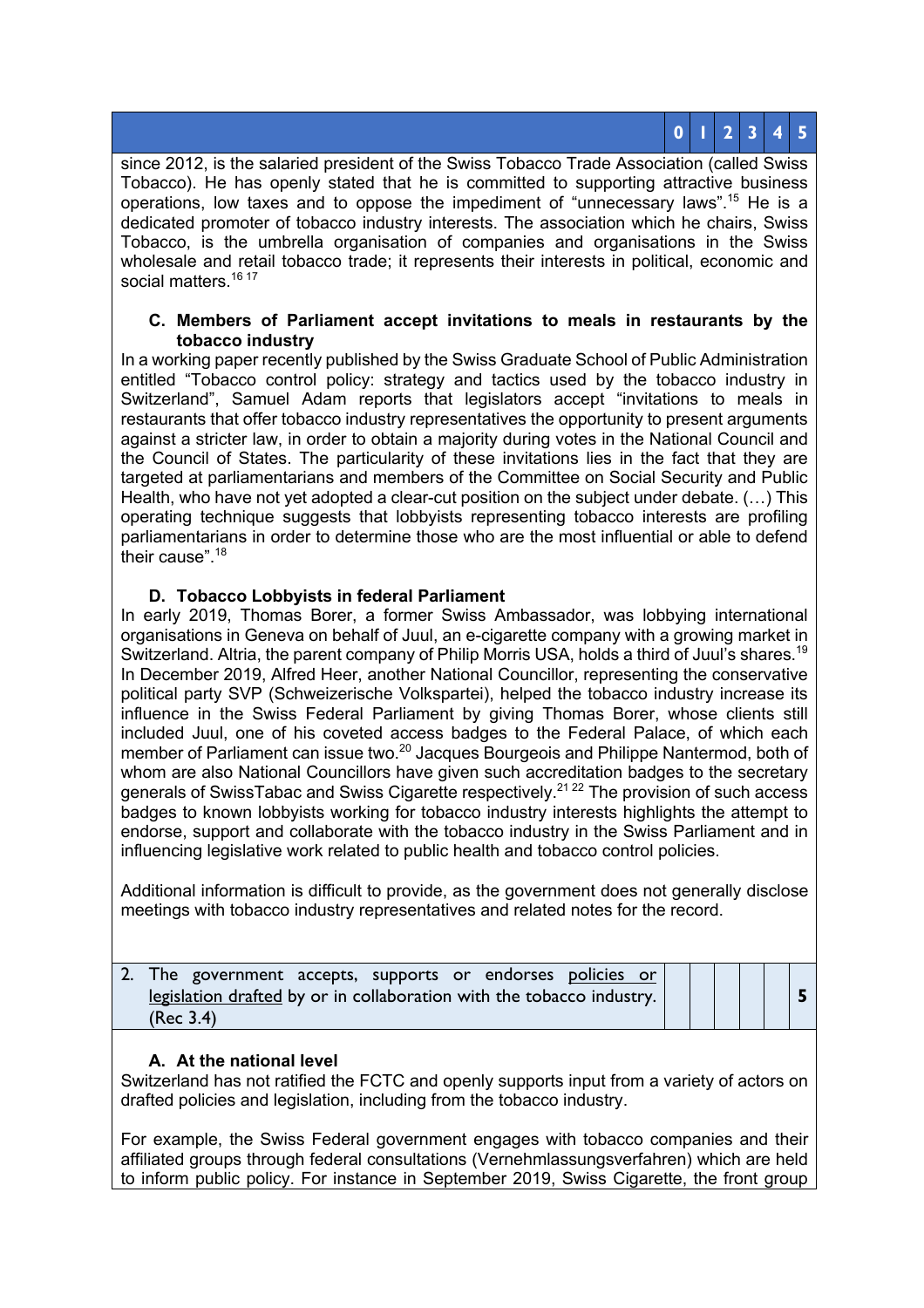association of the three tobacco multinationals (BAT, JTI and PMI) was invited by the Federal Department of Home Affairs (FDHA) to respond to a consultation on the revision of the ordinance on the Tobacco Prevention  $F$ und.<sup>23</sup> Also invited were Swiss Tobacco, the Swiss Association of Smoking Tobacco Manufacturers and the Swiss Association of Cigar Manufacturers. Not only did Swiss Cigarette submit its response to the consultation, but its response was also endorsed and separately submitted by the top economic trade association of Switzerland, economiesuisse, of which Swiss Cigarette is a member. The multinationals (BAT, JTI and PMI) also responded separately. In the cover letter accompanying their response, BAT indicate that they were specifically invited by the Federal Office of Public Health (FOPH) to submit their comments ("In a letter dated 09.09.2019, British American Tobacco Switzerland (BAT) was invited to comment on the total revision of the Tobacco Prevention Fund Ordinance (TPFV) as part of the consultation process. We thank you very much for this."). While BAT claims to have been invited to comment on the total revision of the TPF, the name of the company cannot be found in the official "List of addressees of the consultation" published by the FOPH on their website. $^{24}$ 

It must be noted that these types of federal consultations are publicly published, and anyone may participate. The procedure is transparent: both the list of invited organisations and the respondents' submissions are published on the website of the Federal Council. Although the consultation and the responses are transparent (completely exposing the political position of stakeholders to their opponents), the way the submissions are evaluated by the Federal Council is rather opaque. Normally, the Federal Council publishes a report summarizing the results, which highlights the key points of the different positions. But no such report has been published on the results of the consultation concerning the revision of the Tobacco Prevention Fund ordinance, which went into effect on 1 August 2020. It is thus not possible to know the extent of which the government has taken the tobacco industry remarks into consideration. Nevertheless, by actively inviting representatives of the tobacco industry to participate in the consultation process on such an issue as the national tobacco prevention fund, the FDHA commits itself to consider their views, allowing the tobacco industry to influence the outcome. Moreover, the consultation process is not limited to the FDHA, but applies to all federal departments. For example, the taxation of e-cigarettes will be led by the Federal Department of Finance and they will also invite the tobacco industry to participate in the consultation on the tobacco tax law that will be issued in the future.

Another example showing how the Swiss government supports policies of the tobacco industry is illustrated by the way the Federal Customs Administration (FCA) sided with the tobacco industry when OxySuisse, a Swiss tobacco control NGO, asked for access to information about retail prices of cigarettes, which are public information required by the law to be printed visibly on each pack of cigarettes. When OxySuisse submitted its request by invoking the law of transparency, the FCA, which holds the data, rejected the request, arguing that it was in breach of the protection of the tobacco companies' trade secret. OxySuisse filed an appeal to the Federal Administrative Tribunal. The FCA and the three tobacco multinationals (BAT, JTI and PMI) submitted lengthy briefs, all providing similar arguments as to why OxySuisse's request was to be denied. The Administrative Tribunal ruled in favour of OxySuisse, stating in its decision from 1 May 2020 that FCA's position in the matter was "hardly understandable".<sup>25</sup>

#### **B. At the local level**

The tobacco companies are especially active in the cantons where they have a strong presence, namely Geneva, Jura, Lucerne, Neuchâtel and Vaud. They utilise every opportunity to present themselves as crucial actors of the local economy, emphasizing their importance as employers and taxpayers. In response, the local authorities and parliament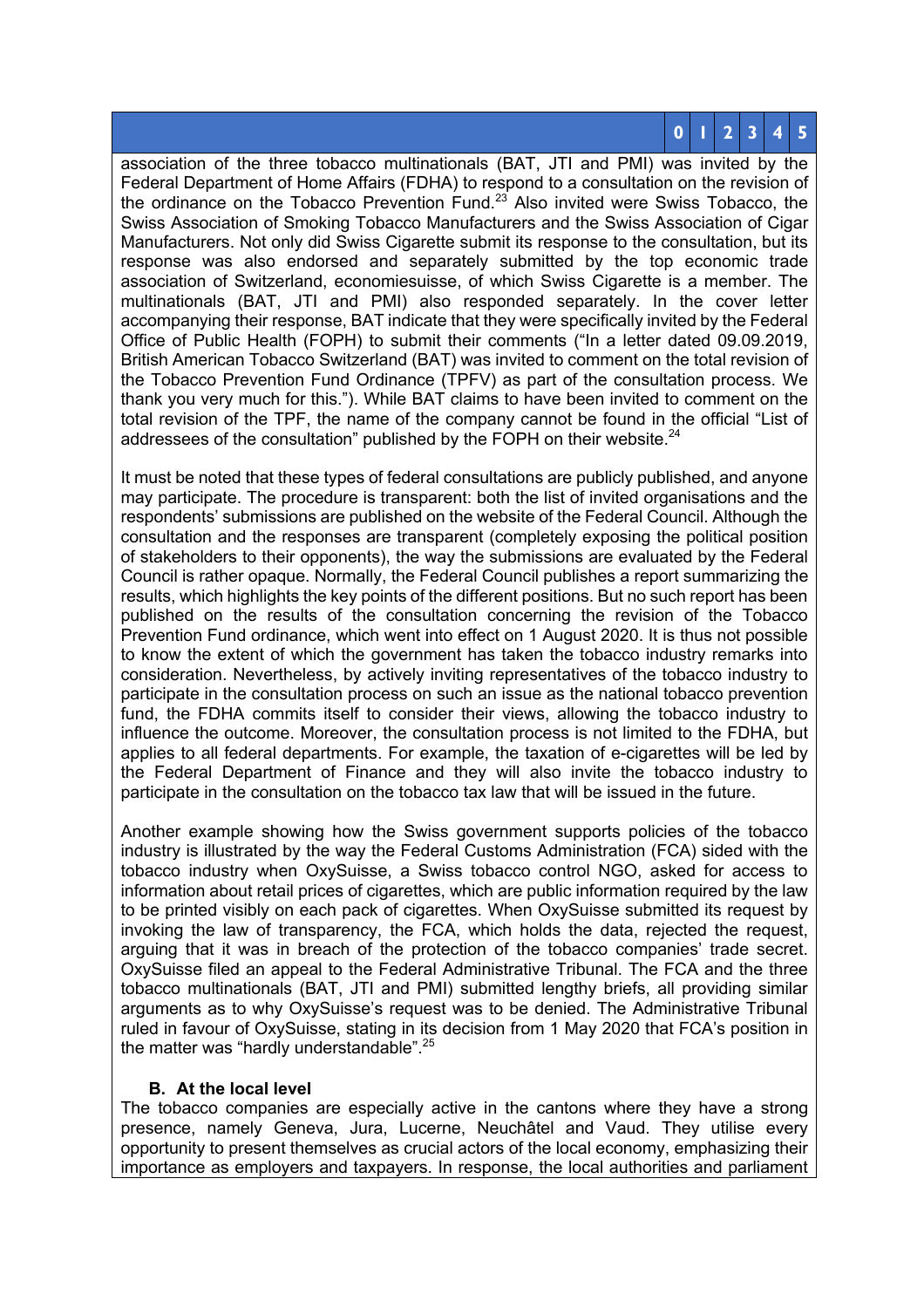representatives of these cantons tend to side with the tobacco industry on political issues, that threaten their interest, notably those related to public health, as has been shown by Samuel Adam in the previously mentioned working paper of the Swiss Graduate School of Public Administration.<sup>18</sup> Adam analysed the results of the consultation on the proposed tobacco control law and concluded: "It would appear that some cantons are less willing to implement more restrictive measures because of the presence of tobacco companies on their territory. As an example, we can cite Vaud and Neuchâtel, which are home to the headquarters of two major tobacco companies also active in the field of electronic cigarettes. They both request a complete overhaul of the draft law to go in the direction of the economic organizations."18

An example of what Samuel Adam is referring to may be seen in a letter from 2018, addressed to the FDHA by the State Council of the canton of Neuchâtel, where PMI has its science & technology centre, as well as a large factory. The cantonal authorities commented on the draft tobacco product law, stating that: "The draft law falls short of our expectations regarding the opportunity that reduced-risk products represent in reducing the impact of consumption on the health of smokers. We are convinced that the ambition of the legislation should not be limited to making the marketing of such products possible but should be to create a framework favourable to the transition from traditional products to these new products, with the prospect of eventually freeing ourselves from any problem of harmfulness to health. This implies giving ourselves the means to dynamically accompany the rapid technological evolution of this field, but also to open up possibilities for communicating about the new products. We therefore propose a more concrete differentiation of the applicable restrictions between conventional and reduced-risk products. In addition to encouraging innovation and investment in the development of these new products, such an approach would allow the tobacco industry's marketing budgets to be favourably oriented. This would send a very strong signal to an important economic sector for our country, to support and encourage its transformation towards a sustainable future. It would also reconcile public health and economic development issues".<sup>26</sup> This is an almost verbatim copy of PMI's marketing narrative for the IQOS. "Transformation towards a sustainable future": the words seem to have been lifted from PMI's website. $^{27}$  This is relevant to this day, as the co-signers of the letter, Laurent Favre and Séverine Despland are still members of the State Council of the canton of Neuchâtel. 28 29

3. The government allows/invites the tobacco industry to sit in government interagency/ multi-sectoral committee/ advisory group body that sets public health policy. (Rec 4.8)

**5**

The tobacco industry perspective is well represented in the policy process. It is customary to invite financially strong organisations, such as tobacco companies, to consult on policy drafts.

The government has also been found to advise the tobacco industry. SwissTabac is the umbrella organisation for the country's tobacco growers. The organisation is responsible for organising the production of tobacco in Switzerland, as well as for the professional protection of its members. Their 2019-2020 annual report indicated that the Federal Customs Administration (FCA) regularly participated in meetings with industry partners and provided information on the tobacco situation at the federal level<sup>30</sup>. Moreover, SwissTabac state that they have been able to count on the collaboration with Agroscope, the Swiss Federal centre of excellence for agriculture research, affiliated with the Federal Office for Agriculture, which in turn is subordinate to the Federal Department of Economic Affairs, Education and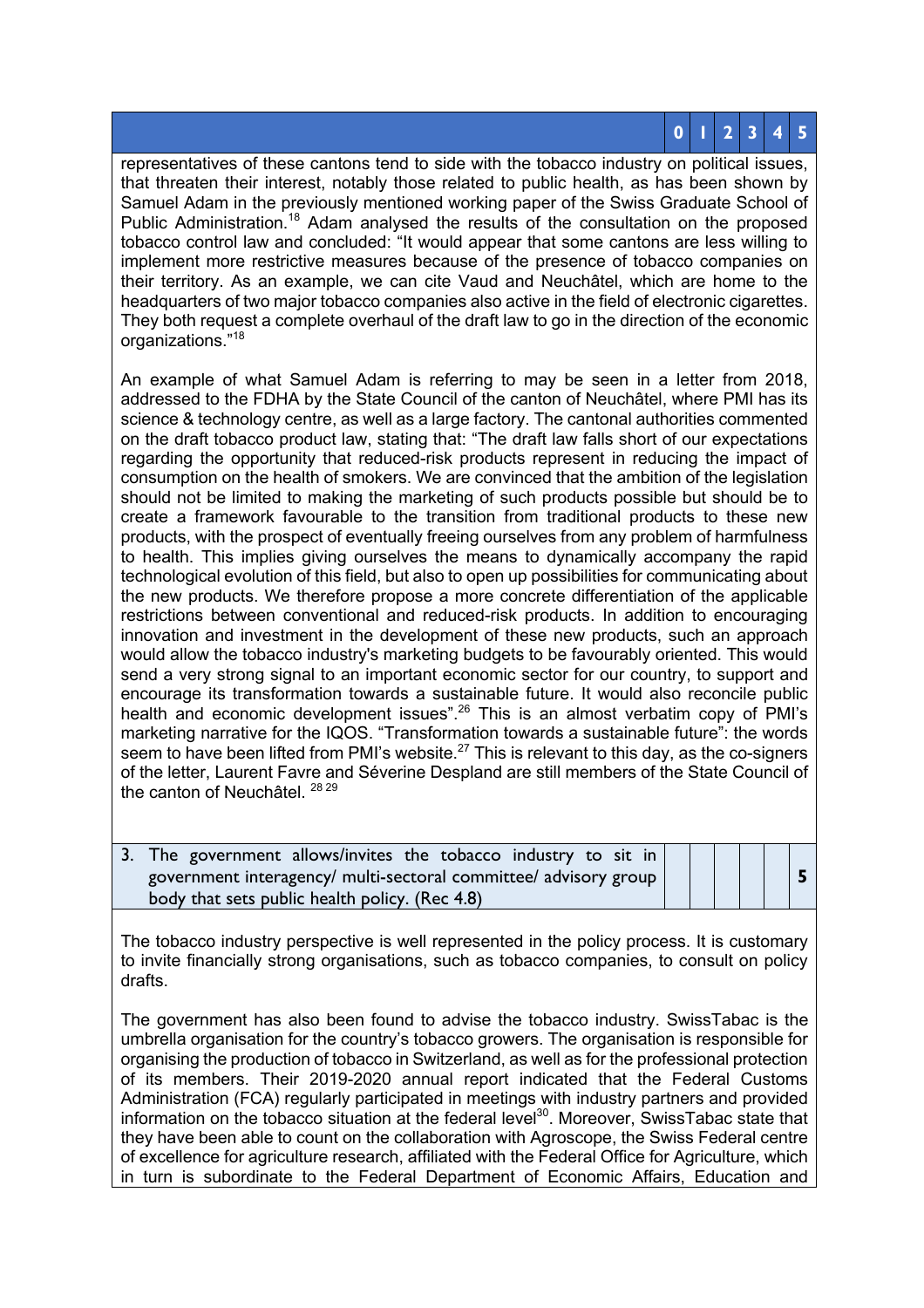|                                                                                                                                                                                                                                                                                                                                                                                             | $\bf{0}$ |  |  | 3 |  |   |  |
|---------------------------------------------------------------------------------------------------------------------------------------------------------------------------------------------------------------------------------------------------------------------------------------------------------------------------------------------------------------------------------------------|----------|--|--|---|--|---|--|
| Research. It is clear, in this instance, that multiple governmental bodies, such as the FCA<br>and Agroscope, are either advising the tobacco industry or collaborating with them.                                                                                                                                                                                                          |          |  |  |   |  |   |  |
| 4. The government nominates or allows representatives from the<br>tobacco industry (including State-owned) in the delegation to the<br>COP or other subsidiary bodies or accepts their sponsorship for<br>delegates. (i.e. COP 4 & 5, INB 4 5, WG) <sup>d</sup> (Rec 4.9 & 8.3)                                                                                                             | $\bf{0}$ |  |  |   |  |   |  |
| Switzerland is one of a few countries that have not yet ratified the WHO FCTC. <sup>31</sup>                                                                                                                                                                                                                                                                                                |          |  |  |   |  |   |  |
| <b>INDICATOR 2: Industry CSR activities</b>                                                                                                                                                                                                                                                                                                                                                 |          |  |  |   |  |   |  |
| 5. A. The government agencies or its officials endorses, supports,<br>forms partnerships with or participates in so-called CSR activities<br>organized by the tobacco industry. (Rec 6.2)<br>B. The government (its agencies and officials) receives contributions <sup>e</sup><br>(monetary or otherwise) from the tobacco industry (including so-<br>called CSR contributions). (Rec 6.4) |          |  |  |   |  | 5 |  |

#### **A. Federal Government**

The Swiss Federal government has no policies in place which prevent federal departments, or individual civil servants to form partnerships with the tobacco industry, or from accepting sponsorship offers. Following the Dubai World Expo 2020 scandal (see #10), the Federal Department of Foreign Affairs (FDFA) introduced their own rule, to specifically prevent the FDFA from participating in, or forming sponsorship deals with the tobacco industry. However, this internal rule is in no way an official federal law and is not all encompassing. The lack of a clear-cut policy prohibiting any sort of partnership with the tobacco industry allows the tobacco industry to infiltrate governmental agencies using tactics that further their interests. As stated in the guidelines of the FCTC, anything less than an all-encompassing ban allows for subtle loopholes to which the tobacco industry may allocate more resources. In the Swiss government, rather than talking about loopholes, one could say that it is an open field for tobacco industry interference, with a few barriers to cross.

In 2018, Swiss Cigarette updated its voluntary agreement with the advertising self-regulatory Commission for Fairness (Schweizerische Lauterkeitskommission), which was then chaired by Christine Buillard-Marbach, a National Councillor. The current president, Philipp Kutter, is also a member of the Swiss National Council. The declared goal of the agreement is to ensure that tobacco products "be marketed responsibly and appropriate measures be taken to ensure that the promotion and dissemination of these products are directed to adult smokers, not minors, and meet the information needs of adults to exercise their free choice".  $32$  This is a typical example of the self-regulation tactic, whereby the industry's adoption of voluntary marketing protocols and youth education programmes avert any effective regulations.<sup>33</sup> Such voluntary marketing codes are known to be ineffective.<sup>2</sup> The agreement between Swiss Cigarette and the Commission for Fairness is no exception. It allows tobacco

<sup>d</sup> Please annex a list since 2009 so that the respondent can quantify the frequency, http://www.who.int/fctc/cop/en/

<sup>e</sup> political, social financial, educations, community, technical expertise or training to counter smuggling or any other forms of contributions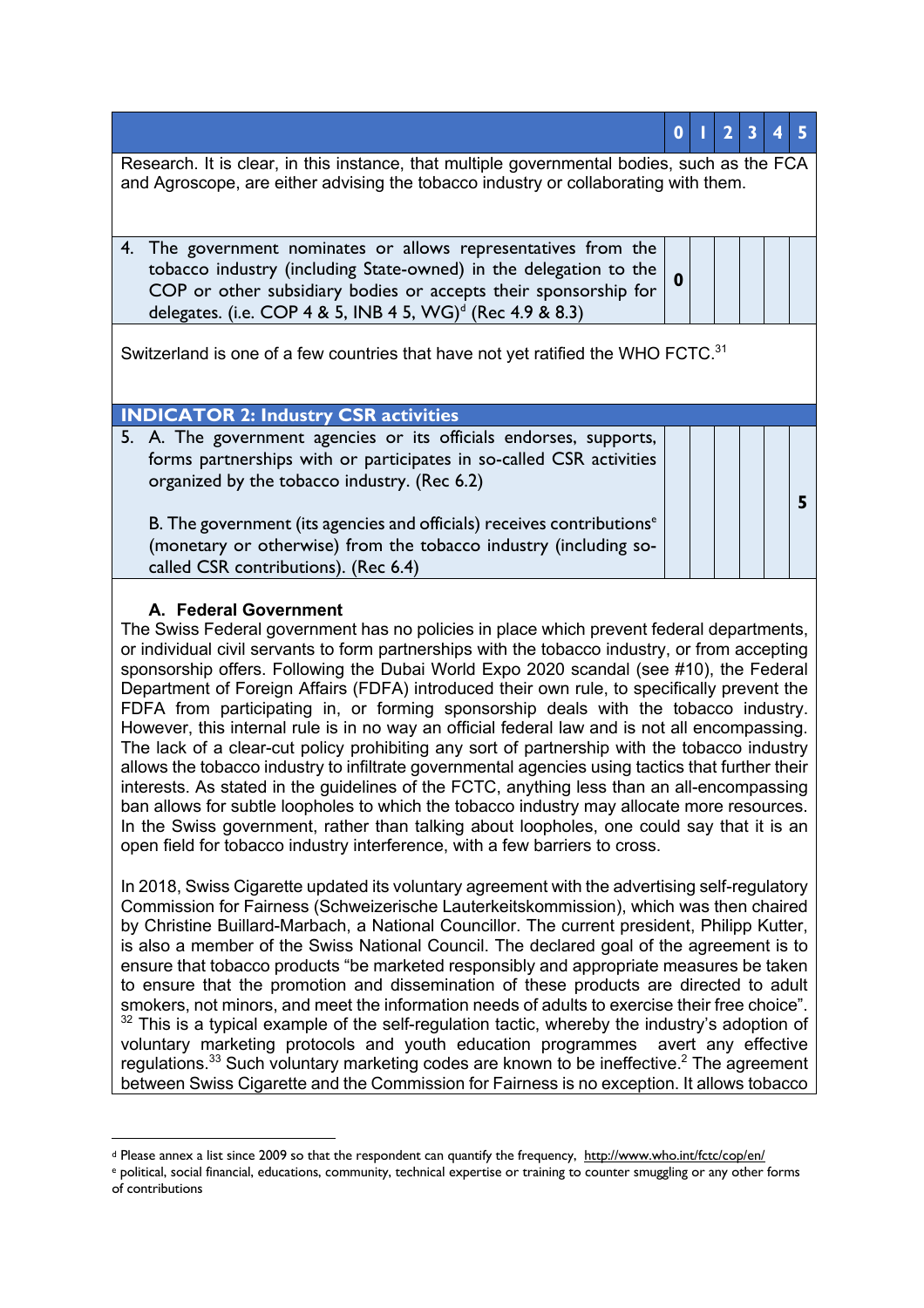companies to escape the Commission's penalties for breaches of its rules and prevents the publication of the meeting notes of the Commission decisions when they relate to tobacco.<sup>34</sup>

Despite its ineffectiveness, the agreement is taken as a reference by the Swiss government. For instance, Alain Berset, the minister in charge of the FDHA, which covers public health, publicly recognized the voluntary agreement and considered it "to be in force" and that ishas to "be respected".<sup>35</sup> Members of the Swiss parliament also consider the voluntary agreement as a key instrument. Joachim Eder, the Chair of the Social Security and Health Committee of the Council of States made the following presentation of the agreement before the Council of States: "I can only inform you that there is already an agreement between Swiss Cigarette, representing all Swiss manufacturers, and the Swiss Commission for Fairness regarding self-restrictions of the cigarette industry in advertising… This agreement governs the marketing rules: the marketing rules for the media, such as the print media, outdoor and billboard advertising, cinema, Internet, video, audio and computer, placement of the products; and also, the marketing rules for promotion and for sponsorship; the marketing rules for packaging, sales and distribution. Finally, the implementation procedure is also regulated in this agreement. The Fairness Commission is referred to as the exclusive inspection body".<sup>36</sup> The voluntary marketing agreement allows the tobacco multinationals to benefit from a high degree of support from the Swiss government and parliament, allowing these companies to form partnerships with government officials to present themselves as socially responsible.

On 21 March 2021, the National Council decided to oppose the popular initiative "Yes to the protection of children and young people against tobacco advertising" that proposes to ban all forms of tobacco advertising that may reach children and youth.<sup>13</sup> During the debate, National Councillor Philipp Kutter, from the Party of the Centre ("Le Centre"), took to the floor, explaining why the initiative should be rejected. He made a strong reference to his position as president of the Commission for Fairness: "…I have been Chairman of the Swiss Commission for Fairness for just over a year. This commission was founded in 1966, more than fifty years ago. It is an institution of the communications industry whose purpose is the self-regulation of commercial advertising. It deals with complaints about unfair advertising. Although the rulings are not binding on the State, they have always had a regulating effect in the past. This self-regulation also has an effect on tobacco advertising. In 2005, Swiss Cigarette, the association of the three most important cigarette companies in Switzerland, reached an agreement with the Commission for Fairness on voluntary marketing and advertising guidelines. Although there is no legal obligation, this self-regulation has meant that the tobacco industry has since adhered to important advertising restrictions that are in the interests of society and, in particular, for the protection of minors. For example, the industry has committed itself not to advertise in print media whose readership does not consist of at least 80 percent adults. Furthermore, it is not permitted, for example, to distribute free cigarettes to minors or to sponsor events aimed primarily at under-18s. This agreement is a good example of successful self-regulation. It is voluntary and yet effective because Swiss Cigarette members abide by it. Without the legislator having to take action, the industry has reacted to negative effects of advertising and has restricted itself. If the popular initiative would be accepted, the agreement of Swiss Cigarette and the Swiss Commission for Fairness would become obsolete, because no advertising would be allowed anymore. Instead of a good Swiss compromise, as provided for in the agreement, state coercion and a total ban would take hold. I do not find that very Swiss. I recommend: Let us stay on our path. Let us stick to the tried and tested instruments, the Tobacco Product Law and self-regulation, and reject the initiative".<sup>37</sup> This misleading statement (which is also inaccurate: the agreement with Swiss Cigarette was initially concluded in 1992, not in 2005) most certainly influenced the outcome of the vote. The Party of the Centre, to which National Councillor Philipp Kutter belongs, has a pivotal role in the Swiss National Council. Its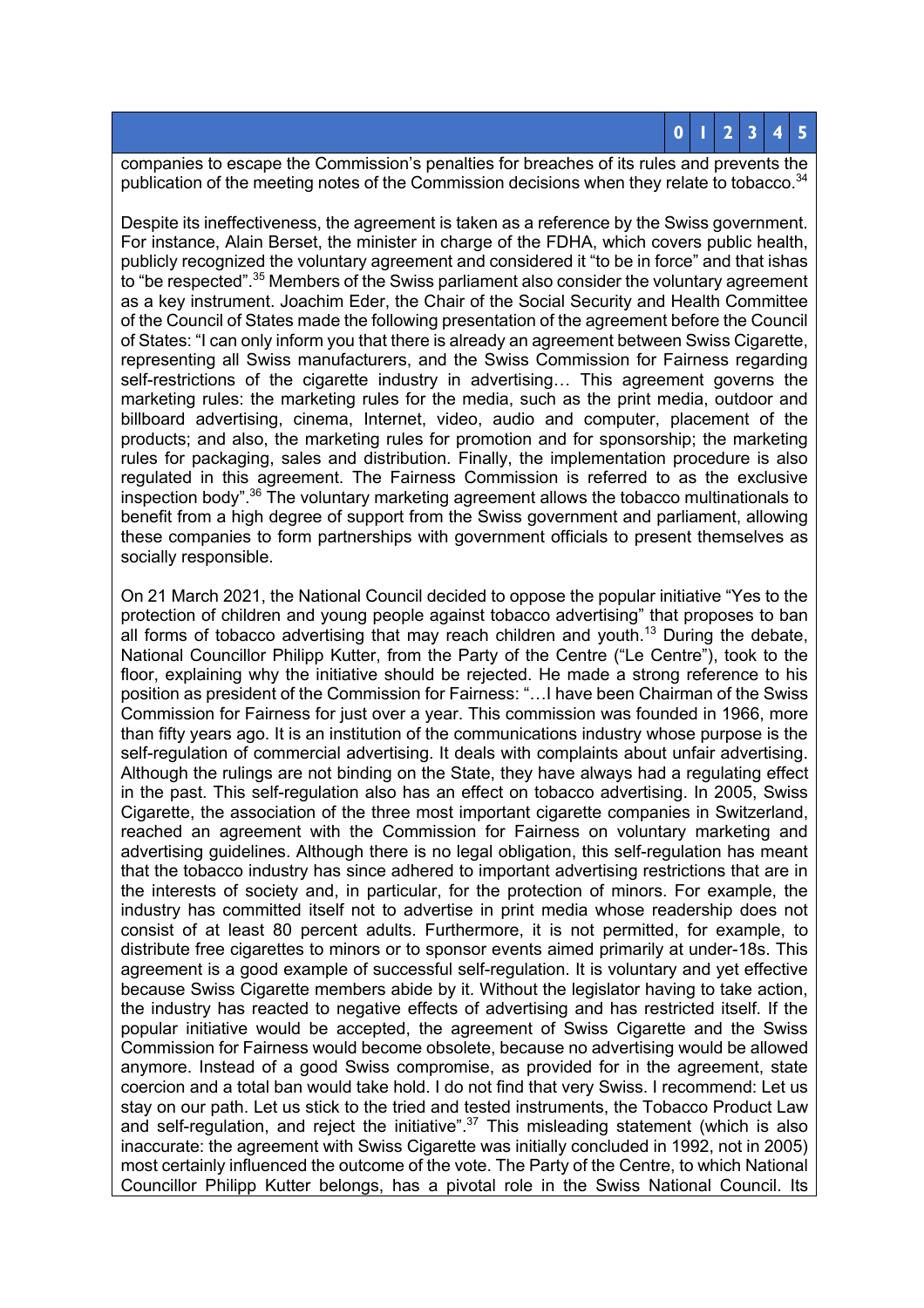members voted 21 to 6 against the popular initiative. If only 7 of its members had switched sides and supported the initiative, the initiative would have won the support of the National Council. This would have supported its future success. This example emphasizes how the tobacco self-regulation mechanism works: while being glaringly ineffective at regulating tobacco advertising, it is most effective as a political tool to defeat strict tobacco advertising legislation.

#### **B. Local Government**

PMI contributed 390'000 CHF towards the construction of the Vaud Fine Arts Museum, and an additional 50'222 CHF to its running costs. As stated in a draft report published in August 2019 by the canton of Vaud, 98% of the payments for the construction of the Museum are to be made over a period of ten years, which may be seen as a strategy of long-term contacts and collusion.<sup>38</sup>

The Grand Théâtre de Genève is the largest cultural structure of French-speaking Switzerland. It is a public institution mostly funded by the City of Geneva and the Canton of Geneva. Yet, it accepts amongst its "greatest patrons" the tobacco multinational JTI.<sup>39</sup>

The museum of contemporary art of Geneva, MAMCO, is a public foundation sustained materially and financially by public authorities and supported by its donors and its friends' association. JTI is among its "main sponsors", at the same level as the Canton of Geneva and the City of Geneva. The former CEO of JTI also sits on the foundation's Council.<sup>40</sup>

Numerous similar examples throughout Switzerland could be given. For instance, the largest open-air festival of Switzerland, and one of the largest in Europe, Paleo Festival, in Nyon, has been sponsored by Philip Morris continuously for at least the last 20 years. The tobacco company has kept a large physical presence at the festival. The president and founder of the Festival is also the current mayor of the city of Nyon. He has been strongly supporting PMI's sponsorship and presence, justifying it by saying that the activities sponsored by PMI are "uniquely addressed to adult smokers," while in fact associating the festivities organized by PMI with "adulthood" and "smoking" constitute a strong reinforcer of tobacco initiation amongst teenagers.<sup>41</sup>

Through its British American Tobacco Foundation, located in the canton of Jura, BAT financially supports and collaborates with local charity institutions, such as Caritas Jura, Caritas Vaud, and the Foundation "Les Castors" for persons with disabilities, all of which have close partnerships with public authorities and public social institutions.  $4243$ 

| <b>INDICATOR 3: Benefits to the Tobacco Industry</b>              |  |  |  |
|-------------------------------------------------------------------|--|--|--|
| 6. The government accommodates requests from the tobacco industry |  |  |  |
| for a longer time frame for implementation or postponement of     |  |  |  |
| tobacco control law. (e.g. 180 days is common for PHW, Tax        |  |  |  |
| increase can be implemented within 1 month) (Rec 7.1)             |  |  |  |

Switzerland has not ratified the FCTC, which has greatly benefited the tobacco industry, as minimal and non-encompassing federal, tobacco control laws act as a playground for the tobacco industry.

#### **A. Lack of age limit on the federal level**

In Switzerland, tobacco regulation is not under any current, federal public health law that is exclusively directed at tobacco. A new law on tobacco products is currently under discussion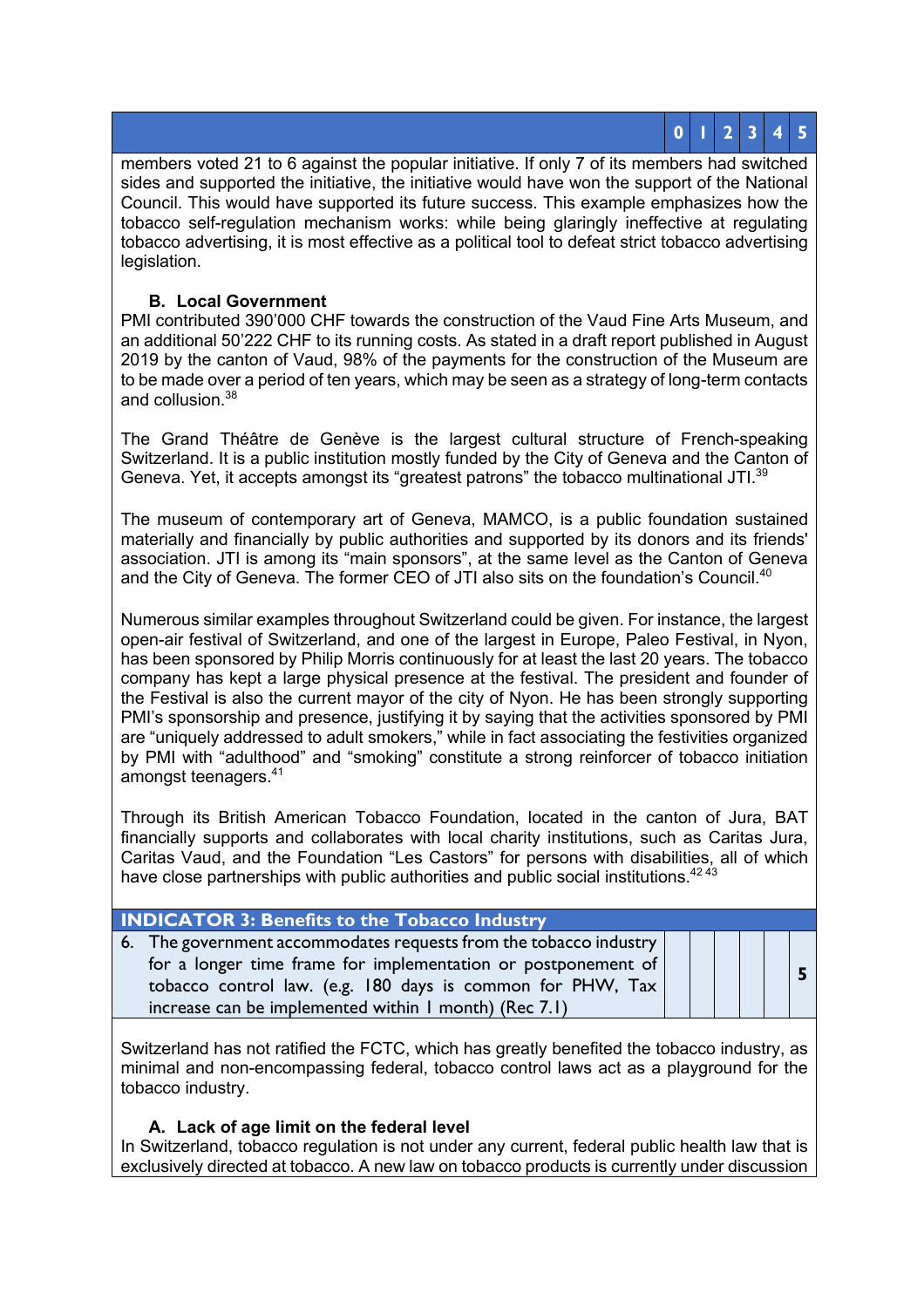in the Parliament. Only a ban of advertisements in TV and radio, the law on passive smoking (818.31) and its implementation law (Ordinance) (818.311) are relevant tobacco control laws on the national level that we may list.

Additionally, the roles and responsibilities within the Swiss healthcare system are split up among the federal, cantonal, and municipal levels. A clear example of this split is that there is no federal age limit to sell tobacco products to minors. Those limits are usually formulated in cantonal laws, which ends up with a patchwork of different legislations. Ten cantons have set the minimum age to buy tobacco products at 16 years, while 14 others raised to 18 years. Two Swiss cantons (Schwyz and Appenzell Innerrhoden) still have no age limit for purchasing tobacco products. As shown in an article from Berner Zeitung, minors freely smoke in Appenzell.<sup>44</sup> While there is no information known which indicates the government accommodating the tobacco industry by postponing tobacco control laws, the lack of basic control policies, such as an age limit on the federal level is an indication of the Swiss government shifting terms in favour of the tobacco industry.

#### **B. Freeze on taxation of tobacco products**

A major victory of the tobacco industry is to have obtained a freeze on taxation of tobacco products since 2013, at a level which is far below the level recommended by the WHO  $(60.3\%$  in Switzerland vs. 75% recommended by WHO).<sup>4546</sup> Taxation of tobacco products is determined by a law dating back from 1969 with several revisions, whose purpose has never been public health, although taxation is known as the most potent tobacco prevention measure. The law gives the government some leeway for tax increases, provided this does not exceed a specified limit. The limit was attained with the last tax increase in 2013 (increasing the price of the most sold cigarette pack by 0.10 CHF). $47$  The government initially considered asking Parliament to adopt a law that would allow it to go beyond the taxation limit of 60.3%. However, faced with opposition from the pro-tobacco lobby at Parliament, it decided to give up the request, resulting in a tax freeze since 2013. This has benefitted the tobacco industry greatly, as the tobacco industry has continued to increase the price of cigarettes in small steps to maximize profitability without affecting demand. The president of the Economic Affairs and Taxation Committee of the National Council, Dominique de Buman, reported on the debate that took place in the committee on the tobacco taxation issue as follows: "Opinions were divided on the abandonment by the Federal Council of its power to increase tobacco taxes. In fact, the Federal Council had exhausted its competence, conferred by the law in force, to increase the price of a pack of cigarettes within a range fixed by the law. It had to ask Parliament to renew its competence in this matter. [...] the Federal Council finally decided not to do so, based on the results of the consultation process. The high price of a pack of cigarettes was becoming a deterrent to consumption, as the statistics show".<sup>48</sup> Therefore, what guided the decision to freeze taxation of cigarettes was the concern that further tax increases could be so effective as a tobacco prevention tool that it would deter consumption, thus threatening the economic interest of the tobacco industry. This was the only interest that was protected, since at the 60% level, there is a wide margin for taxation increases before reaching the tipping point where both tax revenues and the number of smokers decrease. The freeze is still in force today, with no prospect of a change in the foreseeable future. One can say that the lobbying efforts of the tobacco industry have been successful at indefinitely postponing future tax increases and at making sure that public health considerations are excluded from the tobacco taxation debate.

#### **C. Regulatory status quo**

In May 2014, the Swiss government issued a draft tobacco control law and initiated a consultation on the draft text. The draft was adjusted based on responses to the consultation and submitted to parliament 18 months later (in November 2015). In 2016, the Swiss Parliament rejected the new draft law on tobacco products (Tobacco Products Act), although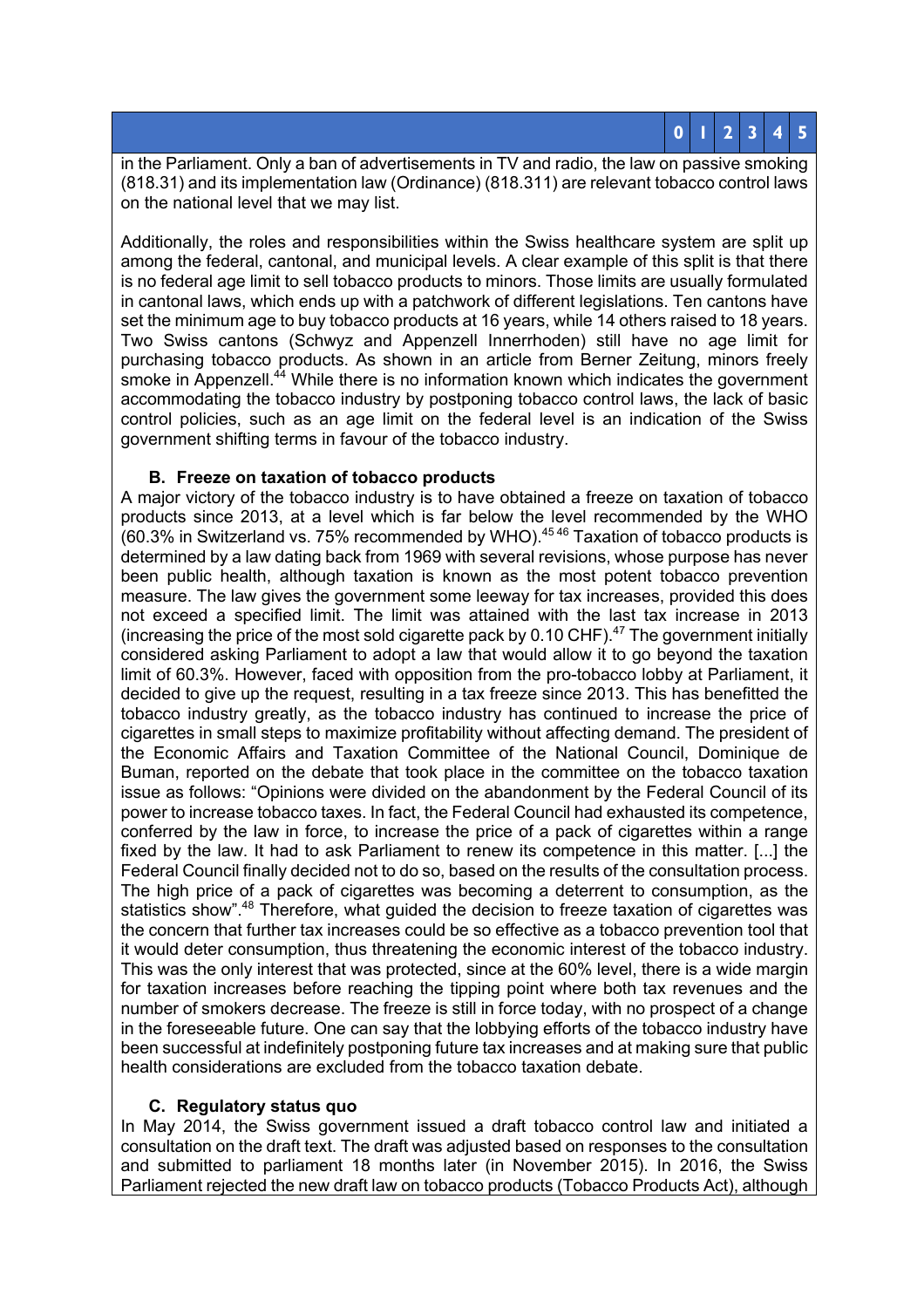the proposed law, notably the section concerning an advertising ban, was very weak, still keeping Switzerland at the last position of the Tobacco Control Scale Europe for advertising bans.<sup>49</sup> In November 2019, following a broad consultation process, the government submitted a new version of the law to the Parliament, which is currently being debated in the two legislative chambers (National Council and Council of States). The new law is to introduce a uniform age restriction of 18 years throughout Switzerland and is tentatively scheduled to enter into force mid-2023. In the current versions which are subjected to a dispute resolution between the two chambers, advertising will still be allowed without any restriction at the point of sale. Moreover, cigarette vending machines will continue to be allowed, and Switzerland will remain at the last position of the 36 countries evaluated in the Tobacco Control Scale Europe. The advertising ban will not be comprehensive, limited to a catalogue of traditional marketing measures which the tobacco industry basically no longer uses. This highlights how far behind Switzerland is in comparison to its neighbouring countries. Moreover, it is unclear whether this law will in fact come into force in 2023. <sup>50</sup> The regulatory status quo that the inconclusive legislative process has maintained for the past seven years, which will likely persist for another number of years, benefits the tobacco industry. Currently the tobacco industry has virtually no constraint in the way it markets its products in Switzerland, making them particularly attractive to young people, further highlighting the grossly ineffective and illusory voluntary marketing code.

This regulatory vacuum is exploited by the tobacco and nicotine industry to flood Switzerland with new products, whether heated tobacco products, a large range of e-cigarettes, including the Juul, as well as nicotine pouches with extreme concentrations of nicotine, and snus. Concerning the latter, their sale was banned in 1995 on public health grounds, just as it is in the European Union, where the ban remains in place. At that time, the aim was to prevent a new tobacco product, still unknown in Switzerland, from coming onto the market and addicting new consumers. However, in November 2019, the Federal Tribunal, Switzerland's supreme court, decided to lift the ban, making it possible to sell snus in Switzerland without constraints. In its ruling, the Federal Supreme Court takes the view that Article 5 of the Tobacco Products Ordinance, which prohibits the sale of snus, lacks a legal basis.<sup>51</sup>

| 7. The government gives privileges, incentives, exemptions or benefits |  |  |  |
|------------------------------------------------------------------------|--|--|--|
| to the tobacco industry (Rec 7.3)                                      |  |  |  |

#### **A. Swiss Tobacco Farmers receive Financial Support**

In 2020, 148 Swiss farmers grew tobacco on 420 hectares. Per year, they receive nearly 40,000 CHF per hectare of tobacco from the "Finanzierungsfonds Inlandtabak", a Swiss Tobacco Finance Fund. The fund is supported by earmarked tobacco taxes, of 2.6 centimes CHF per pack of 20 cigarettes, and 1.73 CHF per kilogramme of loosely, cut tobacco.<sup>5253</sup>

At the centre of this subsidies system stands the Cooperative Society for the Purchase of Indigenous Tobacco, "Einkaufsgenossenschaft für Inlandtabak", (SOTA). Every year, SOTA buys the entire harvest from the tobacco farmers and then sells it to the three big cigarette manufacturers in the country, PMI, BAT and JTI. The buying and selling prices are determined by a federal ordinance.<sup>54</sup> Tobacco leaves are grouped in three classes of quality and are purchased from the farmers at 17.40 CHF/kg, 12.70 CHF/kg and 5.50 CHF/kg based on their classification. Using the same classification, the tobacco leaves are then sold to manufacturers at 4.50 CHF/kg, 3.70CHF/kg, and 1.00 CHF/kg, i.e. between 3 to 5 times less than the purchase price. In other words, Swiss tobacco farmers receive at least three times as much for their goods as is paid on the world market for tobacco of the "best" quality.<sup>54–56</sup>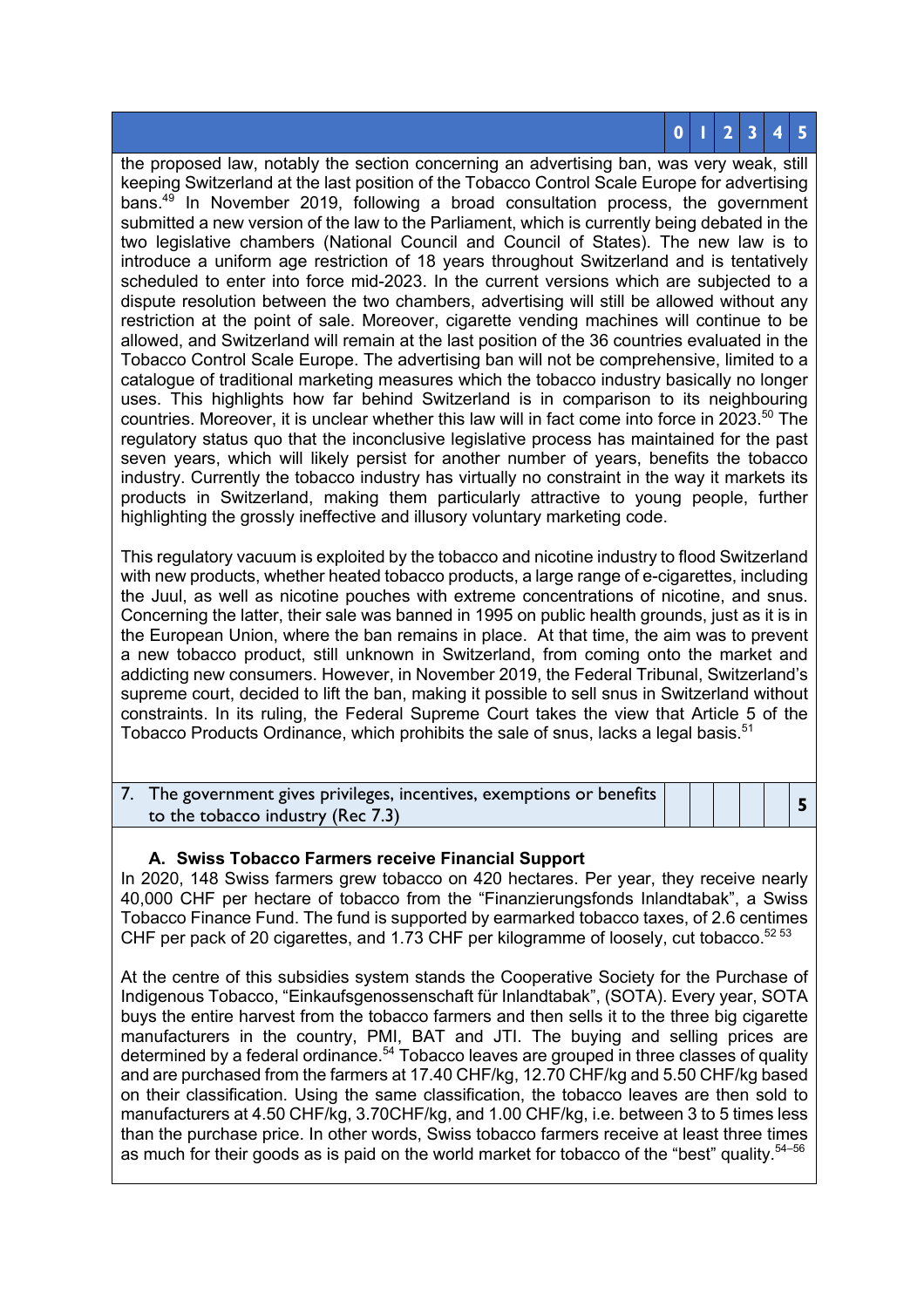In 2019, the Federal Council announced that they did not want to shake up and change the financial support provided to Swiss tobacco growers, even though this contradicts the Confederation's health policy. The Federal Council argued that a restriction of domestic production would have no influence on tobacco consumption. <sup>57</sup> While a direct influence on tobacco consumption is difficult to establish, the continued support of tobacco production and the tobacco industry in Switzerland further underscores the backing to the tobacco industry by the government, thus normalising not only the production of tobacco in Switzerland, but also the public perception of tobacco itself. Additionally, the high subsidies received by tobacco farmers have a one side-effect that benefits the tobacco industry, as they help maintain a strong lobby in the agricultural world, which in turn provides an unwavering political support for the tobacco industry.

#### **B. Tobacco Industry Taxation Optimization**

In 2019, the global net sales of the three big tobacco multinationals based in Switzerland were: PMI 30.2 billion; BAT 33 billion; JTI 20 billion (in US dollars).<sup>58</sup> Switzerland is a tax paradise, with a lack of transparency, limiting the ability to know exactly how much in taxes these companies are paying in Switzerland. Moreover, the lack of transparency is used to avoid paying taxes in other countries. If the taxes paid in Switzerland can play an important role for some local economies, such as in the canton of Neuchâtel, where PMI is the first fiscal contributor, they are only a fraction of what those companies should pay. The fiscal strategies of those multinationals are complex and difficult to understand. A recent report by the University of Bath started to highlight those mechanisms, showing that Switzerland is playing a central place in this scheme of tax avoidance.<sup>59</sup>

#### **C. Open Request for Information**

In March 2021, representatives of the Swiss Association for Smoking Prevention (AT Schweiz) sent out letters to the cantons of Geneva, Neuchatel, Vaud, Lucerne, and Jura, as well as the municipalities of Geneva, Neuchatel, Lausanne and Dagmersellen. These cantons and cities were chosen as they hold the various headquarters from the three largest multinational tobacco companies in Switzerland, namely PMI, BAT and JTI. Based on the law of transparency, a request was sent to the concerning cantons or municipalities to reveal whether they have any agreements with the tobacco companies they are hosting and to provide information about these agreements, such as tax benefits. The cities of Geneva and Dagmersellen did not respond.

The canton of Lucerne stated that tax benefits do exist for certain companies, however based on their secrecy obligation according to the § 134 Tax Act, they do not provide this information to third parties.

The representatives from the canton of Geneva stated that their examination "has not concluded any economic promotion agreements with companies active in the tobacco sector." In relation tax agreements, they state that "tax secrecy ((art. 39 LHID, 110 LIFD et 11 LPFisc) prevents the transmission of any document concerning any company" in the canton.

The canton of Neuchatel simply responded "application of legal provisions" in relation to general tax benefits and tax benefits on research and development costs for tobacco companies.

The Cantonal Administrative Mediation Office (BCMA) of Vaud responded that they "do not see why such agreements should exist" and said to contact another department for tax issues.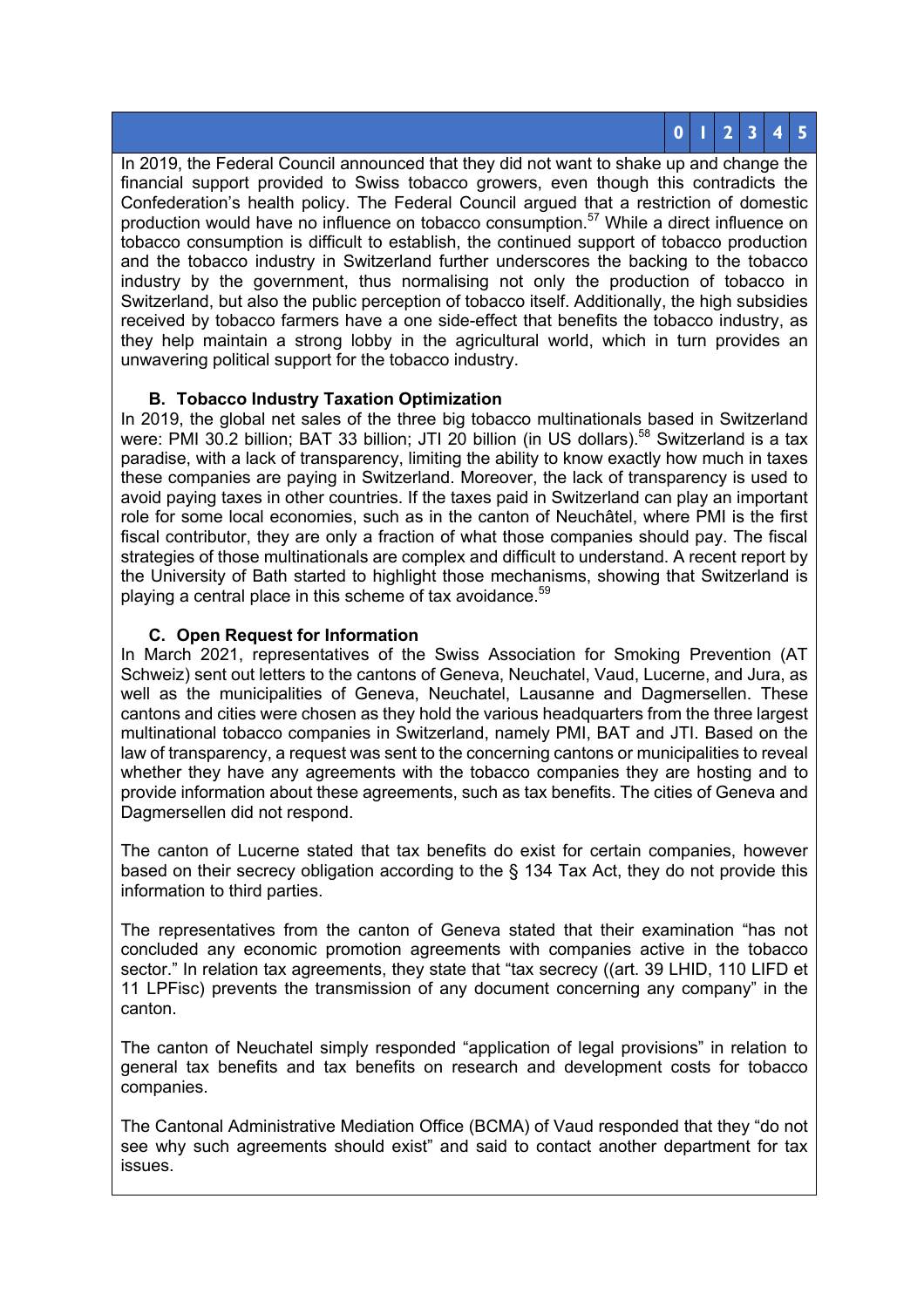The city of Neuchatel revealed that the city benefits from "significant economic activity" related to the tobacco industry, and that the city "maintains a regular dialogue with all companies located in the municipality, for example to find appropriate solutions in terms of mobility and parking for their employees." However, they did not provide any further details, simply referring to the cantonal administration for further information.

**0 1 2 3 4 5**

**5**

The city of Lausanne claimed that "there is no agreement between the city of Lausanne and the companies producing or selling tobacco." And for further details related to tax agreements, one should contact the cantonal authorities of Vaud, who failed to provide further information.<sup>60</sup>

#### **INDICATOR 4: Forms of Unnecessary Interaction**

8. Top level government officials (such as President/ Prime Minister or Minister<sup>f</sup>) meet with/ foster relations with the tobacco companies such as attending social functions and other events sponsored or organized by the tobacco companies or those furthering its interests. (Rec 2.1)

In 2019, two National Councillors accepted invitations from BAT to take part in media discussions. A confirmation letter and the attendance by a journalist revealed that both National Councillors made a podium appearance on 3. April 2019, alongside Mads Larsen, General Manager of BAT Switzerland. The purpose was to openly discuss BAT harm reduction goals and measures in front of "all major Swiss-German editorial offices (print, online, radio, TV) as well as a handful of federal house correspondents," to display the innovative nature of BAT and their approach to relieve the lungs.<sup>61</sup>

In 2010, JTI unveiled plans "for furthers investment in Geneva".<sup>62</sup> In 2012, JTI announced that the building works of its new international headquarters in Geneva would be beginning in spring 2012, with the local authorities granting the final construction permit on 9 December 2011. The land on which JTI's headquarters was built belongs to the canton of Geneva, which granted JTI with long term building rights.<sup>63</sup> It is located at the heart of the strategic district of international and humanitarian organizations, next to the World Meteorological Organization and one block away from the World Trade Organization. In 2015, the JTI headquarters were inaugurated in Geneva. Among the dignitaries attending the opening ceremony were the then Geneva Cantonal Economy and Security Minister Pierre Maudet, and the Administrative Councillor of the City of Geneva, both taking part in cutting the ribbon during the inauguration, shoulder to shoulder with the CEO of JTI.<sup>64</sup> Pierre Maudet remained in his government position until October 2020.<sup>65 66</sup> Currently, the JTI headquarters include a 1,162m<sup>2</sup> day-care centre for 104 children and 8,162m<sup>2</sup> of new public space, which were built in collaboration with the city of Geneva.<sup>67 68</sup> It is managed by a foundation created jointly by the City of Geneva and JTI.<sup>69</sup> The collaboration allows the City of Geneva to use a quota of places from the new, 104 capacity day-care centre that was built.<sup>67</sup> Moreover, the new public space courtyard opened up local transport connections for pedestrians and tourists. $6770$ According to the architects, the building is conceived to "draw references to its immediate context" (its closest neighbours include, in addition to WMO, the Institute of Global Health, Human Rights Watch, and La Maison de la Paix – The House of Peace) with a view of "establishing a strong identity amid its illustrious neighbours." 70

<sup>f</sup> Includes immediate members of the families of the high-level officials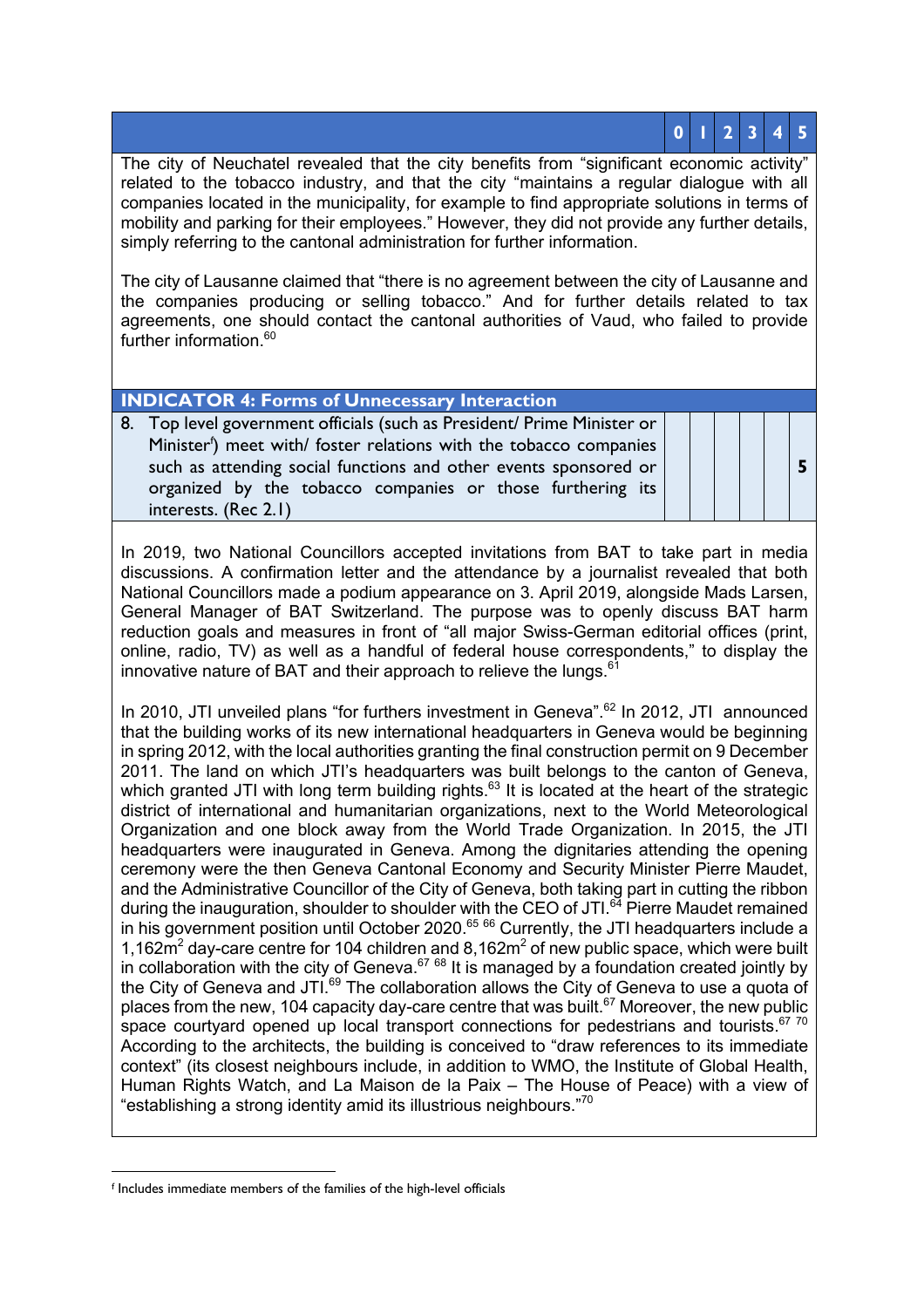9. The government accepts assistance/ offers of assistance from the tobacco industry on enforcement such as conducting raids on tobacco smuggling or enforcing smoke free policies or no sales to minors. (including monetary contribution for these activities) (Rec 4.3)

**1**

No such agreements are known.

This question is not relevant for Switzerland, and when being compared with other countries, this question should be disregarded from the total, as with question 4.

| 10. The government accepts, supports, endorses, or enters into    |  |  |  |
|-------------------------------------------------------------------|--|--|--|
| partnerships or agreements with the tobacco industry. (Rec 3.1)   |  |  |  |
| NOTE: This must not involve CSR, enforcement activity, or tobacco |  |  |  |
| control policy development since these are already covered in the |  |  |  |
| previous questions.                                               |  |  |  |

#### **A. Federal Level**

For the World Expo 2020 in Dubai, Switzerland's presence was planned with a pavilion looking like an upside-down pyramid clothed in mirrors. The cost of the national pavilion was estimated at 15 million CHF. Before the current Minister of Foreign Affairs, Ignacio Cassis, took office, the Federal Council decided that half of the costs of the Swiss pavilion would be financed by private sponsors. In previous world exhibitions, the share supported by sponsors was only one third. Cassis was optimistic in his first appearance in front of the Council of States (the high chamber of the Federal parliament), as numerous companies were showing a strong interest in being represented in the Swiss pavilion. In their open call, the Federal Council encouraged sponsors to participate, due to the "particularly attractive economic environment of Dubai".<sup>71</sup> In July 2019, Swiss Media revealed that Cassis had allowed PMI to sponsor the Swiss pavilion at Expo 2020. PMI was set to be one of the main sponsors, having provided around 1,8 million CHF and had been told they would be able to profit from the "official image of Switzerland''. Only following national uproar, including amongst public health experts and various politicians, as well as the WHO, the FDFA reacted and retracted the sponsoring deal with PMI.<sup>7273</sup>

On 18 June 2019, Cassis also took part in the opening ceremony of the new Swiss Embassy in Moscow, Russia.<sup>74</sup> It was an extravagant party, lasting four days. The red carpet was rolled out in front of the building, and an alphorn quartet, flown in from Switzerland, played to welcome the 800 invited guests. During the celebration, there was more music, champagne, a raclette buffet and fine food from the five-star hotel Swissôtel Krasnye Holmy. Among the 700,000CHF budget for the party, sponsors provided 555,000CHF. Amongst the sponsoring list, big players of the swiss economy could be found, including PMI. The tobacco multinational, which had contributed 45,000CHF, was given the right to set up a smoker's lounge in the pavilion's courtyard, where people were only allowed to smoke PMI heated tobacco products.<sup>75</sup> These aspects were only made public one month after the ceremony took place. 76

In a public statement, the FDFA stated that Russia is a priority partner for Swiss foreign policy. The country has a large market with a lot of potential for Swiss companies. Additionally, the FDFA explained that many Swiss companies are active in Russia, so it was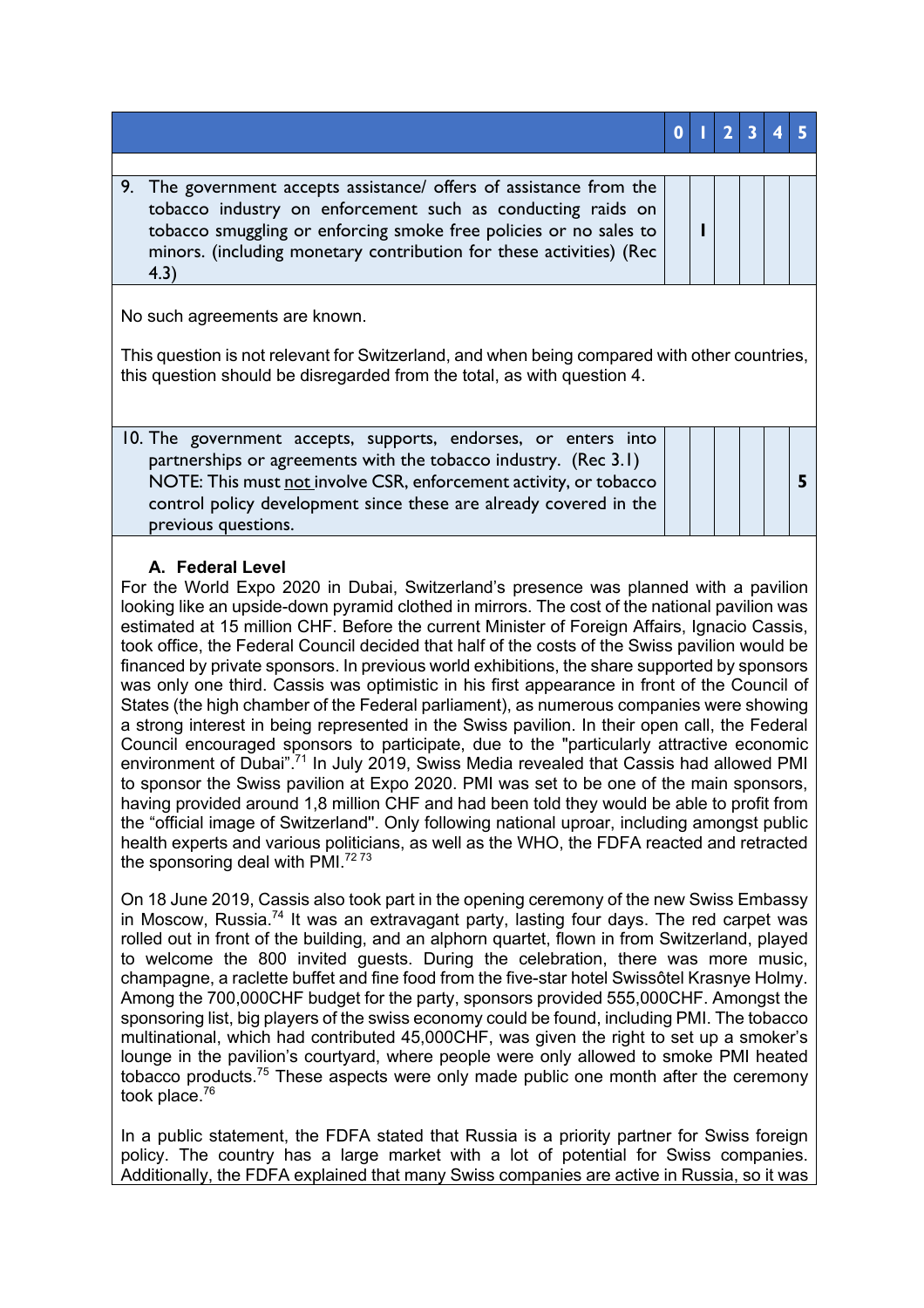"natural to involve them in the opening of our new embassy." On the one hand, they were able to finance the event, on the other hand, it was about image promotion. "Our country is often identified with its brands," said the FDFA.<sup>7677</sup> It seems that the sponsorship agreement with PMI was a way for the tobacco multinational to enhance its reputation in the federal governmental sphere, gaining access to top level government officials, while furthering its interests by expanding their market exposure in Russia.

Soon after, research by the Republik, a Swiss digital magazine, revealed that not only was the FDFA willing to offer PMI an "image promotion," but they were also prepared to offer political support. In mid-2019, the parliament in Moldova initiated a change to the national tobacco law, with the aim of tightening restrictions and in particular increasing taxation on heated tobacco products (i.e., the IQOS). Worried about this move, Philip Morris requested support from the Swiss embassy in Kiev, which is also responsible for its neighbouring country, due to the absence of Swiss representation in Moldova's capital Chisinau. Cassis's ministry immediately agreed to help its dedicated sponsor – and wrote an intervening letter on the 13 July 2019.<sup>75</sup> The Swiss State Secretariat for Economic Affairs (SECO) in Berne informed Republik that on 4 July, Philip Morris had requested "intervening with the Moldovan authorities so that the company could have the opportunity to express its position during the public consultation procedure in parliament and during the debates on a bill that could affect the work of the company." Five days later, the managing director of Philip Morris for Ukraine got in touch with the Swiss embassy in Kiev. "Philip Morris contacted the Swiss embassy in Ukraine to point out the lack of a public consultation procedure," says a spokesperson for the tobacco group. The Swiss embassy promptly complied – and in a letter dated 13. July conveyed an unambiguous request to Moldovan President of Parliament Zinaida Greceanii. According to an FDFA spokesperson, the letter mentions "that Philip Morris should be involved in the public consultation procedure on the draft legislation, as it could affect the work of the company".<sup>75</sup> The FDFA asserts that it does not see this as interference in the Moldovan legislative process. "The responsibilities of Swiss embassies also include representing the interests of the Swiss business community in their host countries," says the FDFA spokesperson, according to Republik. "Therefore, it is not uncommon for ambassadors to be directly contacted by Swiss companies abroad".<sup>75</sup> This instance reveals deep insights into the fluid transitions from Swiss diplomacy to the tobacco industry, as well as the increased blurring of boundaries between the FDFA and the world's biggest tobacco multinational.

#### **A. Local Level**

The canton of Lucerne has JTI as a partner in the Lucerne Economic Development Network (Wirtschaftsförderung Luzern). It is organised following the public-private partnership model and according to the canton of Lucerne, "all Lucerne municipalities as well as network partners from business and industry are financially and ideally committed to a growing business and residential location in Lucerne".<sup>78</sup> It is worth noting that Lucerne hosts a large cigarette factory belonging to JTI in the municipality of Dagmersellen.

As mentioned before, the city of Geneva partners with JTI, through a jointly created foundation, for the management and operations of the day-care centre which is located on the premises of the JTI headquarters in Geneva.

Public institutions, such as universities, may also establish partnerships with tobacco companies. A notable example is the "service agreement" signed between PMI and the University of Zurich in July 2013.<sup>79</sup> This concerned a project proposal by two professors for an "intervention analysis" that would study "the effect of plain packaging for tobacco products on smoking behaviours in Australia".<sup>80</sup> The professors stated that "whether the introduction of plain packaging has any effect on smoking rates is a priori unclear. However, the measure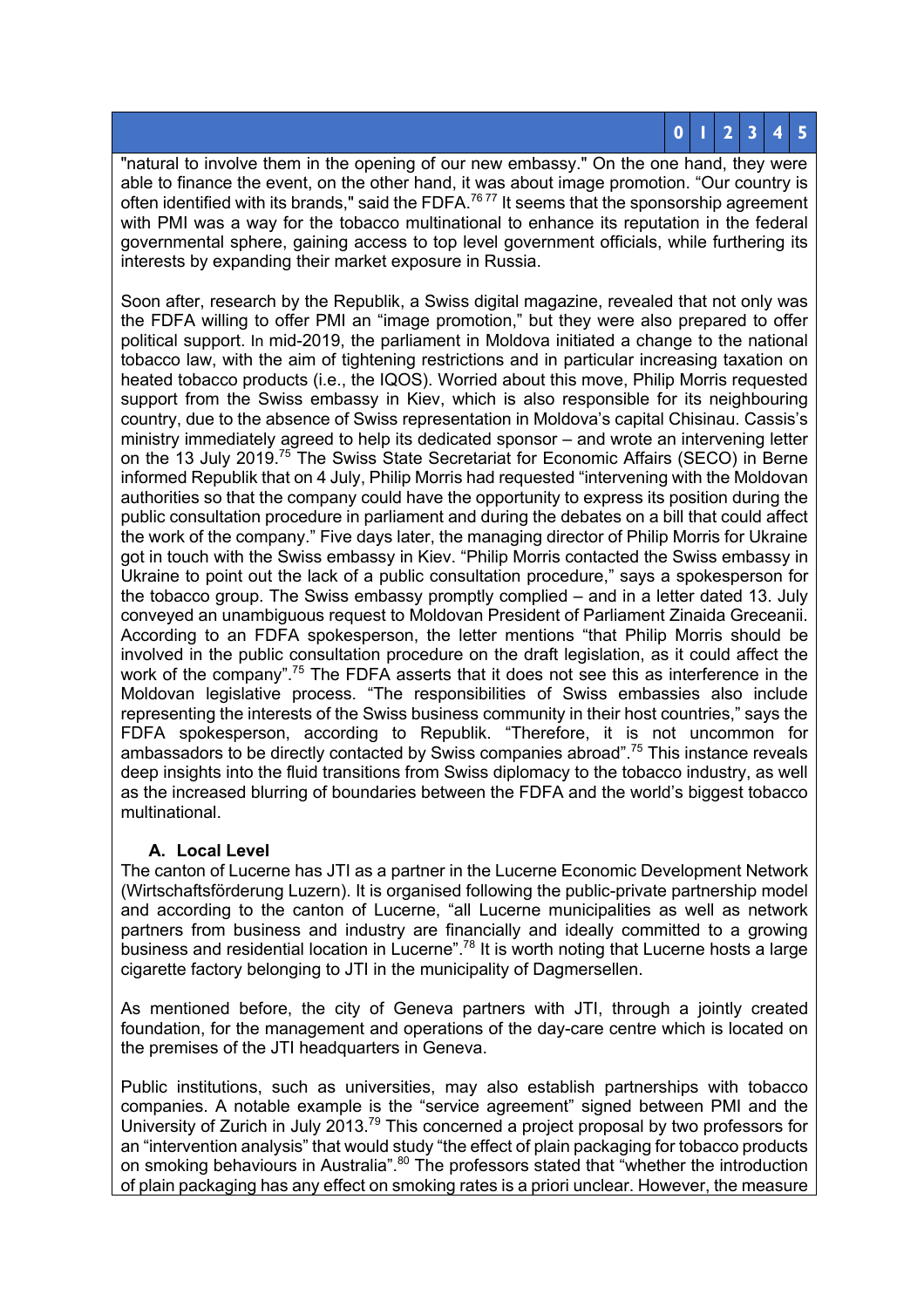comes at a very high cost to the tobacco industry and consumers. It is a severe restriction of consumers' freedom of choice." They proposed to "apply statistical and economic methods to real-world data" to "analyse whether a causal link between the Plain Packaging Act 2011 and smoking behaviour (smoking prevalence, initiation, and intensity) in Australia can be established". $80^\circ$  Their results were published without peer reviews in the form of two working papers posted on the website of the Department of Economics of the University of Zurich. PMI was delighted by the two professors' conclusions and issued a press release with title "Researchers Find No Evidence Plain Packaging 'Experiment' Has Cut Smoking". The two papers were widely used by PMI and other tobacco corporations in their responses to consultations on plain packaging, notably in Canada, Norway, Singapore, and the UK, and in litigation. The real-world data used by the University of Zurich was re-analysed by two researchers and published as peer-reviewed papers: their conclusions were "in marked contrast to that of the industry-funded analysis" and their results showed that "the reduction in smoking prevalence that followed the introduction of plain packaging appears to have been even greater than expected".<sup>81</sup> The two industry-funded working papers are still today on the website of the University of Zurich, without any disclaimer.

| <b>INDICATOR 5: Transparency</b>                                     |  |  |  |
|----------------------------------------------------------------------|--|--|--|
| 11. The government does not publicly disclose meetings/ interactions |  |  |  |
| with the tobacco industry in cases where such interactions are       |  |  |  |
| strictly necessary for regulation. (Rec 2.2)                         |  |  |  |

There is no law in place that requires the government to publicly disclose meetings, or interactions with the tobacco industry.

Cases that became public include the government not disclosing its meeting with PMI and the agreement that was made to have PMI as a sponsor at the World Expo 2020, or for their opening ceremony of the Swiss embassy in Moskow (see #10), as well as their advisory meetings with SwissTabac (see #3).

| 12. The government requires rules for the disclosure or registration of |  |  |  |
|-------------------------------------------------------------------------|--|--|--|
| tobacco industry entities, affiliated organizations, and individuals    |  |  |  |
| acting on their behalf including lobbyists (Rec 5.3)                    |  |  |  |

Since 13 December 2002, Article 11 of the Federal Act on the Federal Assembly, reads as follows: "On assuming office and at the start of every year, each assembly member must inform his or her office in writing about his or her:

- a. professional activities; if the assembly member is an employee, they must give information about their position and their employer;
- b. further activities on management or supervisory committees as well as advisory committees and similar bodies of Swiss and foreign business undertakings, institutions and foundations under private and public law;
- c. activities as a consultant or as a specialist adviser to federal agencies;
- d. permanent management or consultancy activities on behalf of Swiss or foreign interest groups;
- e. participation in committees or other organs of the Confederation.

In the case of activities listed in paragraph letters b−e, the assembly member shall declare whether the activity is voluntary or paid.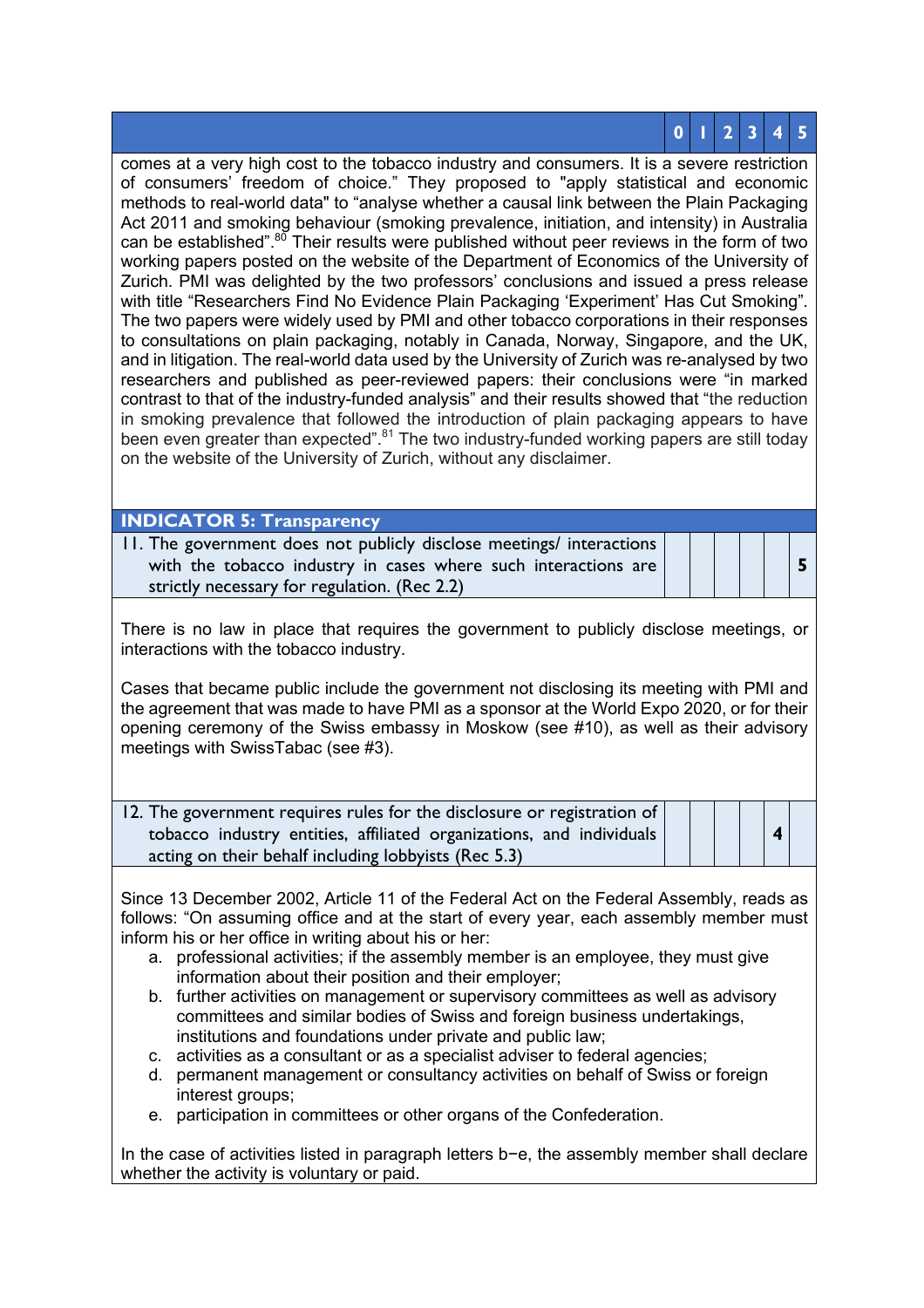The Parliamentary Services maintain a public register containing the information provided by assembly members."<sup>82-84</sup>

While this rule makes the affiliations of the members of parliament public, it does not, however exist purely for tobacco companies. Rather, it is a measure to ensure that the public is aware of how the interests of the parliament members may influence their decisions. Additionally, this measure is limited to parliament members and is does not apply to other governmental departments or officials. The rule also specifically lists the situations to which it applies, limiting itself to specific kinds of potential conflicts of interest, with loopholes. For instance, owning a large portfolio of tobacco stocks does not need to be declared; management and consultancy functions on behalf of Swiss or foreign interest groups are declared only if they are "permanent"; etc. Finally, this is an honour system: there are no penalties for omissions or misleading declarations. The system thus cannot be considered reliable.

#### **INDICATOR 6: Conflict of Interest**

| 13. The government does not prohibit contributions from the tobacco     |  |
|-------------------------------------------------------------------------|--|
| industry or any entity working to further its interests to political    |  |
| parties, candidates, or campaigns or to require full disclosure of such |  |
| contributions. (Rec 4.11)                                               |  |

**5**

**0 1 2 3 4 5**

At the federal level, Switzerland has no national legislation for prohibiting any type of contributions from the tobacco industry to political candidates, parties or campaigns, or to require full disclosure of such contributions. It is the only country in the Council of Europe that has not passed legislation to regulate political funding. Only a few cantons have adopted their own legislation.<sup>85</sup> Schaffhausen for example accepted an initiative in 2020 for "transparency in the financing of political parties." The initiative demands that parties publish their campaign budgets for elections and votes, as well as the names of individuals and companies that give them more than 3000 CHF per vear.<sup>86</sup>

14. Retired senior government officials form part of the tobacco industry (former Prime Minister, Minister, Attorney General) (Rec 4.4)

**4**

The connections between people active in the political field and the tobacco industry are often complex and difficult to follow, as they are generally not made public. Several government officials now part of the tobacco industry could be found, however.

A former general secretary of the Swiss Liberal Party, Christophe Berdat initially moved to BAT in 2002, and since 2016 he is Manager Public and Regulatory Affairs at PMI.<sup>87</sup>

Thomas Borer, previously a Swiss ambassador, now runs a consultancy firm, with one of his clients being Juu.<sup>[20</sup> (see also #1)

There is no information on other retired government officials holding positions, including consultancy positions, in the tobacco industry.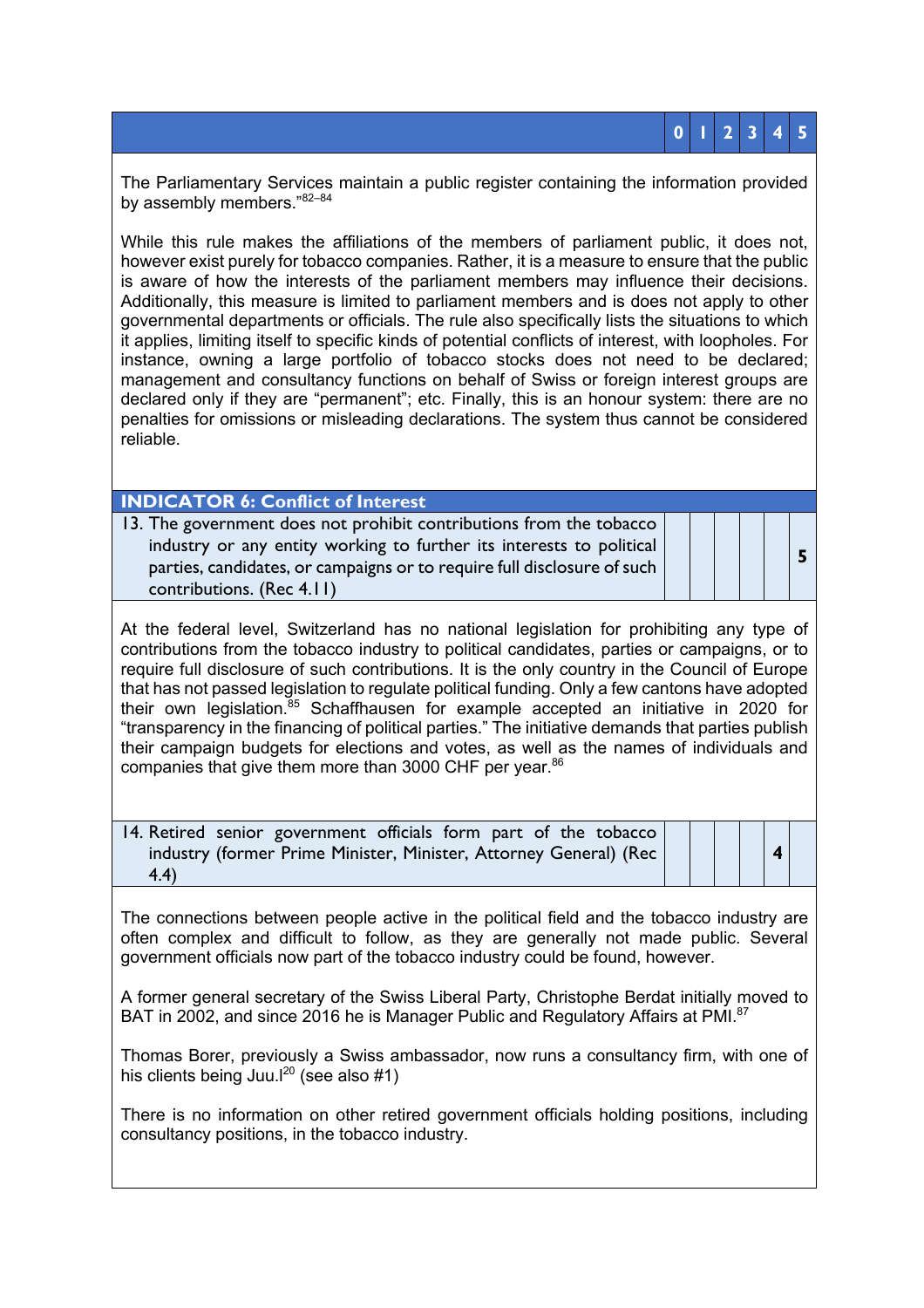| 15. Current government officials and relatives hold positions in the<br>tobacco business including consultancy positions. (Rec 4.5, 4.8, 4.10) |  |  |  |
|------------------------------------------------------------------------------------------------------------------------------------------------|--|--|--|

Kaspar Villiger is a Swiss businessman, politician and former member of the Swiss Federal Council, as well as former president of the Confederation in 1995 and 2002.<sup>88</sup> His brother, Heinrich Villiger, is the Chairman of the Board of Directors of Villiger Söhne Holding AG, and Villiger Söhne AG, Swiss cigarillo- and cigar producers. <sup>89</sup> Kaspar Villiger played an important political role in 2003 in the Law on tobacco taxation that extended the current tobacco subventions systems (SOTA), while he was opposed to the creation of the Tobacco Prevention Fund, calling it "a stupid fund" ("dieses dummen Fonds") in a speech to the National Council.<sup>90</sup>

There is no information on other current government officials holding positions, including consultancy positions, in the tobacco industry.

| <b>INDICATOR 7: Preventive Measures</b>                                                                                                                                                                              |  |  |  |
|----------------------------------------------------------------------------------------------------------------------------------------------------------------------------------------------------------------------|--|--|--|
| 16. The government has put in place a procedure for disclosing the<br>records of the interaction (such as agenda, attendees, minutes and<br>outcome) with the tobacco industry and its representatives. (Rec<br>5.1) |  |  |  |
|                                                                                                                                                                                                                      |  |  |  |

The Swiss government has not put any policies or programmes in place, and neither is it developing such policies or programmes.

| 17. The government has formulated, adopted or implemented a code of   |  |  |  |
|-----------------------------------------------------------------------|--|--|--|
| conduct for public officials, prescribing the standards with which    |  |  |  |
| they should comply in their dealings with the tobacco industry. (Rec) |  |  |  |
| 4.2)                                                                  |  |  |  |

The Swiss government has neither adopted or formulated a code of conduct, prescribing standards with which they should comply when dealing with the tobacco industry, or their representatives.

| 18. The government requires the tobacco industry to periodically        |  |  |  |
|-------------------------------------------------------------------------|--|--|--|
| submit information on tobacco production, manufacture, market           |  |  |  |
| share, marketing expenditures, revenues and any other activity,         |  |  |  |
| including lobbying, philanthropy, political contributions and all other |  |  |  |
| activities. (5.2)                                                       |  |  |  |

The Swiss government has no such requirement, measure, and is not in the process of developing such a programme.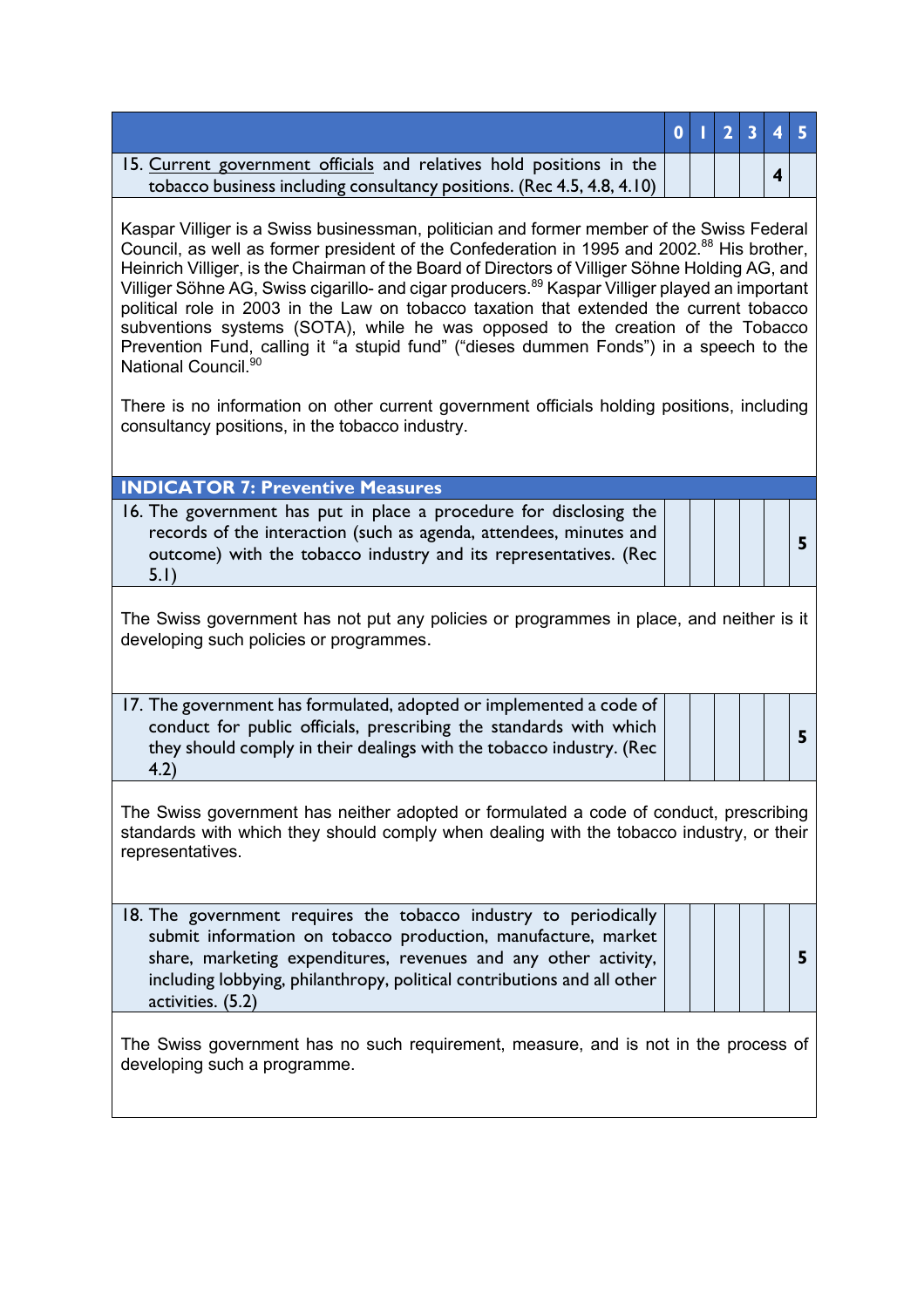|                                                                                                                                                                                                                                                                                                                                                                                                                                                                                                                                                                                                                                                                                                                                                                                                                                                                                                                                                                                                                                                                                                                                                                                                                                                                                                                                                                                                                                                                                                                                                                                                                                                                                                                                                                       | $\bf{0}$ | $\overline{2}$ | $\overline{\mathbf{3}}$ | $\overline{\mathbf{4}}$ | 5 <sup>1</sup> |
|-----------------------------------------------------------------------------------------------------------------------------------------------------------------------------------------------------------------------------------------------------------------------------------------------------------------------------------------------------------------------------------------------------------------------------------------------------------------------------------------------------------------------------------------------------------------------------------------------------------------------------------------------------------------------------------------------------------------------------------------------------------------------------------------------------------------------------------------------------------------------------------------------------------------------------------------------------------------------------------------------------------------------------------------------------------------------------------------------------------------------------------------------------------------------------------------------------------------------------------------------------------------------------------------------------------------------------------------------------------------------------------------------------------------------------------------------------------------------------------------------------------------------------------------------------------------------------------------------------------------------------------------------------------------------------------------------------------------------------------------------------------------------|----------|----------------|-------------------------|-------------------------|----------------|
| 19. The government has a program / system/ plan to consistently $s$ raise<br>awareness within its departments on policies relating to FCTC<br>Article 5.3 Guidelines. (Rec 1.1, 1.2)                                                                                                                                                                                                                                                                                                                                                                                                                                                                                                                                                                                                                                                                                                                                                                                                                                                                                                                                                                                                                                                                                                                                                                                                                                                                                                                                                                                                                                                                                                                                                                                  |          |                |                         |                         | 5              |
| The Swiss government has no such programme, system, or plan.                                                                                                                                                                                                                                                                                                                                                                                                                                                                                                                                                                                                                                                                                                                                                                                                                                                                                                                                                                                                                                                                                                                                                                                                                                                                                                                                                                                                                                                                                                                                                                                                                                                                                                          |          |                |                         |                         |                |
| 20. The government has put in place a policy to disallow the acceptance<br>of all forms of contributions/ gifts from the tobacco industry<br>(monetary or otherwise) including offers of assistance, policy drafts,<br>or study visit invitations given or offered to the government, its<br>agencies, officials and their relatives. (3.4)                                                                                                                                                                                                                                                                                                                                                                                                                                                                                                                                                                                                                                                                                                                                                                                                                                                                                                                                                                                                                                                                                                                                                                                                                                                                                                                                                                                                                           |          |                |                         | 4                       |                |
| Since July 2001, the Federal Council enacted the Ordinance on the Personnel of the<br>Confederation, in which Article 93 states that any federal employees who are involved in a<br>procurement, or decision-making process are prohibited from accepting minor and socially<br>customary benefits (which exceed a market value of 200 CHF), if:<br>1. The advantage is offered by:<br>a. An actual, or potential supplier, or provider<br>b. A person involved in, or affected by a decision-making process, or<br>2. A connection between the granting of the advantage and the procurement or<br>decision-making process cannot be excluded.<br>Furthermore, Article 93 further states that if employees are unable to refuse a gift on grounds<br>of courtesy, they shall hand it over to the competent authority in accordance with Article 2.<br>Moreover, acceptance on grounds of courtesy must be in the overall interest of the<br>Confederation and the acceptance and any utilisation of such gifts shall be made by the<br>competent office in accordance with Article 2 for the benefit of the Swiss Confederation. <sup>91</sup><br>It must be noted that this ordinance is exclusively for individuals employed directly by the<br>Federal Administration and does not apply to individual cantons (the States of Switzerland).<br>Therefore, while the Swiss government has a rule that prohibits the acceptance of gifts for<br>federal employees, there is no such policy, and, a fortiori, no specific policy disallowing any<br>contributions from the tobacco industry. It is not applicable to legislators, such as National<br>Councillors or Councillors of State, who can be employed by private companies or have their<br>own businesses. |          |                |                         |                         |                |
| <b>TOTAL</b>                                                                                                                                                                                                                                                                                                                                                                                                                                                                                                                                                                                                                                                                                                                                                                                                                                                                                                                                                                                                                                                                                                                                                                                                                                                                                                                                                                                                                                                                                                                                                                                                                                                                                                                                                          | 87       |                |                         |                         |                |

<sup>g</sup> For purposes of this question, "consistently" means: a. Each time the FCTC is discussed, 5.3 is explained. AND b. Whenever the opportunity arises such when the tobacco industry intervention is discovered or reported.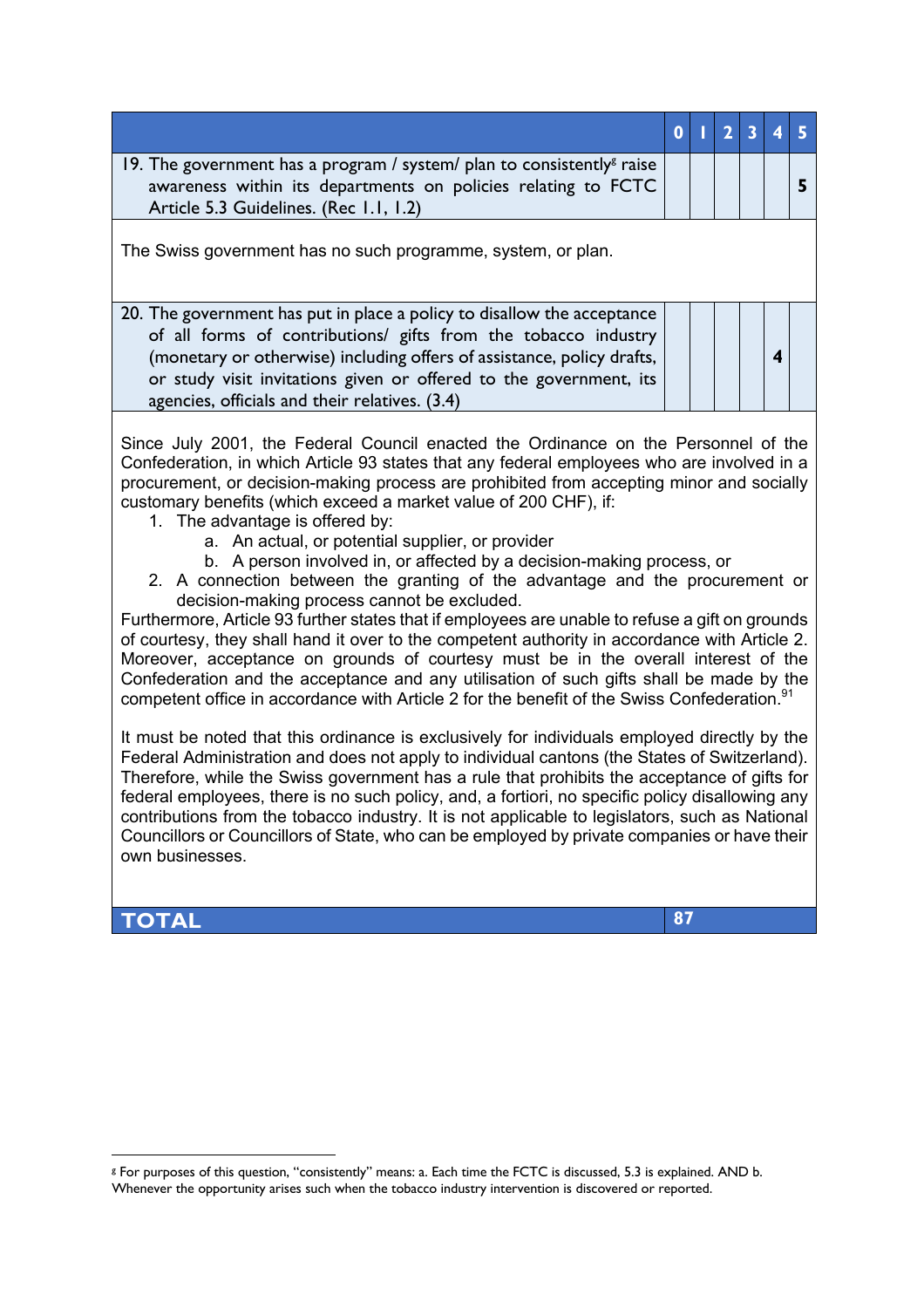#### **Appendix I:** Multinational tobacco groups in Switzerland (as of 14.03.2021)

*Multinational group Companies/foundations of the group registered in Switzerland Canto n Official documents Source Comment* **British American Tobacco** AD Tabacs International SA JU https://ju.chregister.ch/crportal/auszug/auszug.xhtml?uid=CHE-100.089.325 WIPO Global Brand Database International management of IP rights for the *Alain Delon* cigarette brand American-Cigarette Company (Overseas) Limited JU https://ju.chregister.ch/crportal/auszug/auszug.xhtml?uid=CHE-102.820.291 WIPO Global Brand Database https://www.dnb.com/businessdirectory/companyprofiles.americancigarette\_company\_%28overseas %29\_limited.897535fd098ffa961b1 88c000bc38cb4.html International holder of IP rights for several BAT brands, including *Peter Stuyvesant*, *Vogue*, *Winfield*. "There are 934 companies in the **American-Cigarette** Company (Overseas) Limited corporate family." Rothmans of Pall Mall Limited JU https://ju.chregister.ch/crportal/auszug/auszug.xhtml?uid=CHE-107.903.263 Holder of several international brands of BAT (*Rothmans, Pall Mall, Lord, Consulate, Royals, LR)* British American Tobacco Switzerland SA JU https://ju.chregister.ch/crportal/auszug/auszug.xhtml?uid=CHE-105.947.657 http://www.bat.ch/ https://www.davidoff-cigarettes.ch/ https://www.gauloises.ch/ https://www.epok.ch/ https://www.kent.ch/ https://www.luckystrike.ch/ https://www.parisienne.ch/ BAT sells the cigarette brands of Imperial Brands PLC on the Swiss Market (*Davidoff*, *Gauloises, Gitanes*) **Nicoventures Communications** (Switzerland) SA JU https://ju.chregister.ch/crportal/auszug/auszug.xhtml?uid=CHE-392.245.924 https://www.govype.ch/ **Purpose:** "Acquisition, promotion of tobacco harm reduction through corporate communications, sponsorships and related activities related to potentially reduced risk products such as tobacco heating products, electronic cigarettes, snus, moist snuff, tobacco-free nicotine packets and other oral and nicotine products."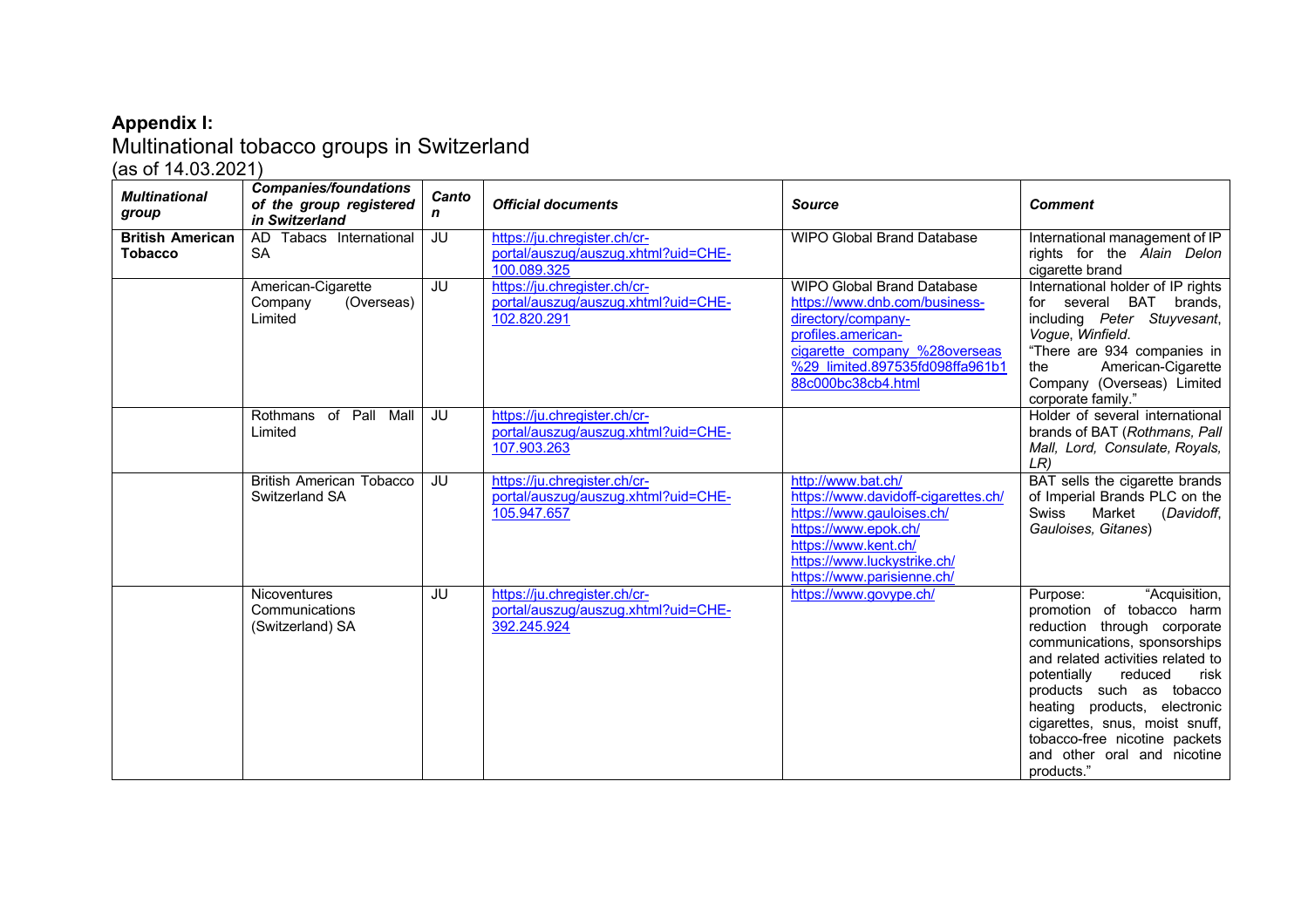|                                                 | <b>BAT Switzerland Vending</b><br><b>SA</b>                       | JU                                   | https://ju.chregister.ch/cr-<br>portal/auszug/auszug.xhtml?uid=CHE-<br>105.969.015                               | http://www.batvending.ch/                                                                                | Vending machines                                                                                                                                                |
|-------------------------------------------------|-------------------------------------------------------------------|--------------------------------------|------------------------------------------------------------------------------------------------------------------|----------------------------------------------------------------------------------------------------------|-----------------------------------------------------------------------------------------------------------------------------------------------------------------|
|                                                 | Intertab SA                                                       | <b>FR</b>                            | https://adm.appls.fr.ch/hrcmatic/hrcintapp/ext<br>ernalCompanyReport.action?companyOfsUid<br>$=$ CHE-102.190.544 |                                                                                                          | 50% owned by BAT                                                                                                                                                |
|                                                 | Fonds social de British<br>American<br>Tobacco<br>Switzerland SA  | JU                                   | https://ju.chregister.ch/cr-<br>portal/auszug/auszug.xhtml?uid=CHE-<br>109.766.310                               |                                                                                                          | <b>CSR</b><br>Provide financial support to<br>charities such as Caritas                                                                                         |
|                                                 | <b>British</b><br>Fondation<br>American<br>Tobacco<br>Switzerland | $\overline{\mathsf{J}\mathsf{U}}$    | https://ju.chregister.ch/cr-<br>portal/auszug/auszug.xhtml?uid=CHE-<br>101.950.347                               | http://www.bat.ch/group/sites/BAT<br>A4KKEC.nsf/vwPagesWebLive/DO<br><b>A2THQR</b>                       | $\overline{\text{CSR}}$                                                                                                                                         |
| Japan Tobacco                                   | JT International SA                                               | <b>GE</b>                            | https://ge.ch/hrcintapp/externalCompanyRep<br>ort.action?companyOfsUid=CHE-<br>105.274.060                       | https://www.jti.com/                                                                                     | Global<br>headquarters<br>for<br>international operations<br>of<br>Japan Tobacco outside Japan.<br>Formerly named RJ Reynolds<br>International                  |
|                                                 | International<br>AG<br>JT.<br>Dagmersellen                        | LU                                   | https://lu.chregister.ch/cr-<br>portal/auszug/auszug.xhtml?uid=CHE-<br>105.927.695                               | https://www.camel.ch/<br>https://www.winston.ch/<br>https://logicvapes.ch/                               | Manufacturing<br>and<br>Swiss<br>market                                                                                                                         |
|                                                 | The JTI Foundation                                                | $\overline{\overline{\overline{U}}}$ | https://lu.chregister.ch/cr-<br>portal/auszug/auszug.xhtml?uid=CHE-<br>109.479.827                               | http://jtifoundation.org/                                                                                | $\overline{\text{CSR}}$<br>International. "We help less<br>privileged people and victims of<br>natural or man-made disasters<br>improve their quality of life." |
| Philip<br><b>Morris</b><br><b>International</b> | <b>Philip Morris Products SA</b>                                  | <b>NE</b>                            | https://hrc.ne.ch/hrcintapp/externalCompany<br>Report.action?companyOfsUid=CHE-<br>105.950.151                   | https://www.pmi.com/<br>https://www.marlboro.ch/<br>https://www.chesterfield.ch/<br>https://ch.iqos.com/ | Global<br>operational<br>headquarters of PMI group<br>Holder of international IP rights<br>for the IQOS brand.                                                  |
|                                                 | Philip Morris Brands Sàrl                                         | NE                                   | https://hrc.ne.ch/hrcintapp/externalCompany<br>Report.action?companyOfsUid=CHE-<br>105.950.151                   |                                                                                                          | Holder of international IP rights<br>for Marlboro.                                                                                                              |
|                                                 | <b>PMI Engineering SA</b>                                         | N <sub>E</sub>                       | https://hrc.ne.ch/hrcintapp/externalCompany<br>Report.action?companyOfsUid=CHE-<br>105.950.151                   |                                                                                                          | R&D                                                                                                                                                             |
|                                                 | Philip Morris Investments<br>Sàrl                                 | NE                                   | https://hrc.ne.ch/hrcintapp/externalCompany<br>Report.action?companyOfsUid=CHE-<br>105.950.151                   |                                                                                                          |                                                                                                                                                                 |
|                                                 | Philip Morris World Trade<br>Sàrl                                 | $\overline{VD}$                      | https://www.rc2.vd.ch/registres/hrcintapp-<br>pub/externalCompanyReport.action?compan<br>vOfsUid=CHE-104.878.195 |                                                                                                          | PMI's<br>Management<br>of<br>worldwide trade                                                                                                                    |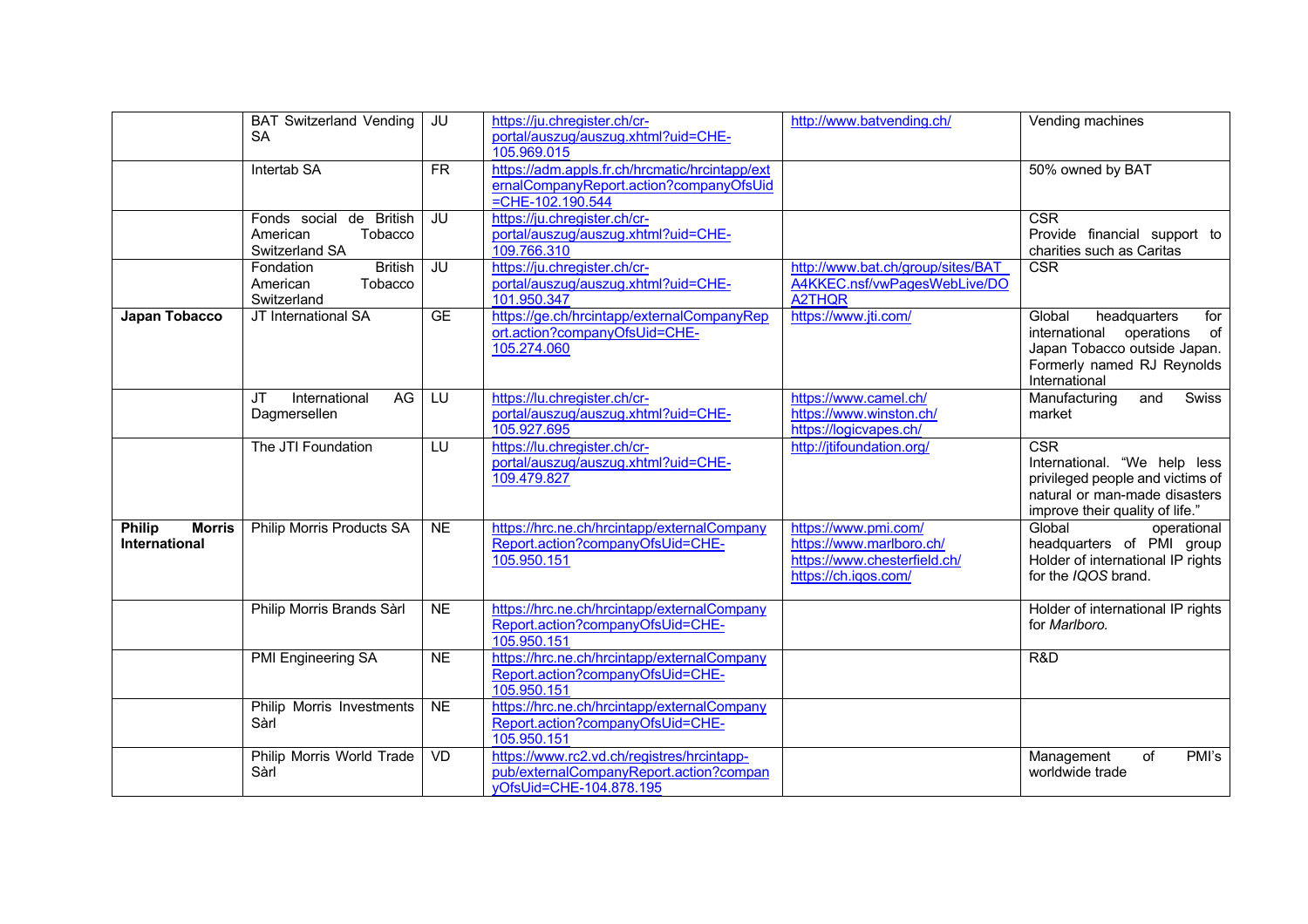|                                     | Philip Morris Exports Sàrl                   | VD                                   | https://www.rc2.vd.ch/registres/hrcintapp-<br>pub/companyReport.action?companyOfsUid=<br>CHE-109.598.219         |                               | Exports, in particular to the<br><b>Middle East</b>                                                                                                                                                                                                                                                                                                                                                      |
|-------------------------------------|----------------------------------------------|--------------------------------------|------------------------------------------------------------------------------------------------------------------|-------------------------------|----------------------------------------------------------------------------------------------------------------------------------------------------------------------------------------------------------------------------------------------------------------------------------------------------------------------------------------------------------------------------------------------------------|
|                                     | Philip Morris<br>Services<br>India Sàrl      | $\overline{VD}$                      | https://www.rc2.vd.ch/registres/hrcintapp-<br>pub/externalCompanyReport.action?compan<br>yOfsUid=CHE-100.988.376 |                               | Marketing and sales to India<br>and Bangladesh                                                                                                                                                                                                                                                                                                                                                           |
|                                     | Philip Morris Taiwan SA                      | $\overline{VD}$                      | https://www.rc2.vd.ch/registres/hrcintapp-<br>pub/externalCompanyReport.action?compan<br>yOfsUid=CHE-100.988.413 |                               | Marketing in the Taiwan region                                                                                                                                                                                                                                                                                                                                                                           |
|                                     | Philip Morris Holdings Sàrl                  | VD                                   | https://www.rc2.vd.ch/registres/hrcintapp-<br>pub/externalCompanyReport.action?compan<br>vOfsUid=CHE-110.032.114 |                               | Holding                                                                                                                                                                                                                                                                                                                                                                                                  |
|                                     | Philip Morris Finance SA                     | $\overline{VD}$                      | https://www.rc2.vd.ch/registres/hrcintapp-<br>pub/externalCompanyReport.action?compan<br>yOfsUid=CHE-105.511.521 |                               | Management of PMI's financial<br>operations                                                                                                                                                                                                                                                                                                                                                              |
|                                     | Philip Morris International<br>Services Sàrl | $\overline{VD}$                      | https://www.rc2.vd.ch/registres/hrcintapp-<br>pub/externalCompanyReport.action?compan<br>vOfsUid=CHE-101.851.857 |                               |                                                                                                                                                                                                                                                                                                                                                                                                          |
|                                     | <b>Philip Morris SA</b>                      | VD                                   | https://www.rc2.vd.ch/registres/hrcintapp-<br>pub/externalCompanyReport.action?compan<br>vOfsUid=CHE-105.901.856 |                               | Manages cigarette vending<br>Switzerland<br>machines<br>in<br>acquisition<br>of<br>(through<br>Uniromat and Cigomat)                                                                                                                                                                                                                                                                                     |
| <b>Swedish Match</b>                | Swedish<br>Match<br>Switzerland AG           | ZG                                   | https://zg.chregister.ch/cr-<br>portal/auszug/auszug.xhtml?uid=CHE-<br>308.614.414                               |                               | Swiss subsidiary of Swedish<br>Match Group. Brands:<br>- Mc Chrystal's (snuff)<br>$-G.4$ (snuff)<br>- Onyx (snus)                                                                                                                                                                                                                                                                                        |
|                                     | Swedish Match Treasury<br>Switzerland AG     | $\overline{\overline{\overline{C}}}$ | https://lu.chreqister.ch/cr-<br>portal/auszug/auszug.xhtml?uid=CHE-<br>237.460.710                               |                               | Provides treasury services to<br>the Swedish Match Group and<br>enters<br>into<br>transactions,<br>directly<br>or<br>indirectly,<br>in in<br>Switzerland<br>and<br>abroad,<br>relating to the development of<br>and trade in tobacco products,<br>nicotine products, matches,<br>lighters and similar products<br>related to the<br>business<br>activities carried on within the<br>Swedish Match Group. |
| <b>Oettinger</b><br><b>Davidoff</b> | Oettinger Davidoff Holding<br>AG             | <b>BS</b>                            | https://bs.chregister.ch/cr-<br>portal/auszug/auszug.xhtml?uid=CHE-<br>295.274.347                               | http://oettingerdavidoff.com/ | of<br>Global<br>headquarters<br>Oettinger Davidoff<br>group.<br>There are close links between<br>Oettinger Davidoff and Imperial                                                                                                                                                                                                                                                                         |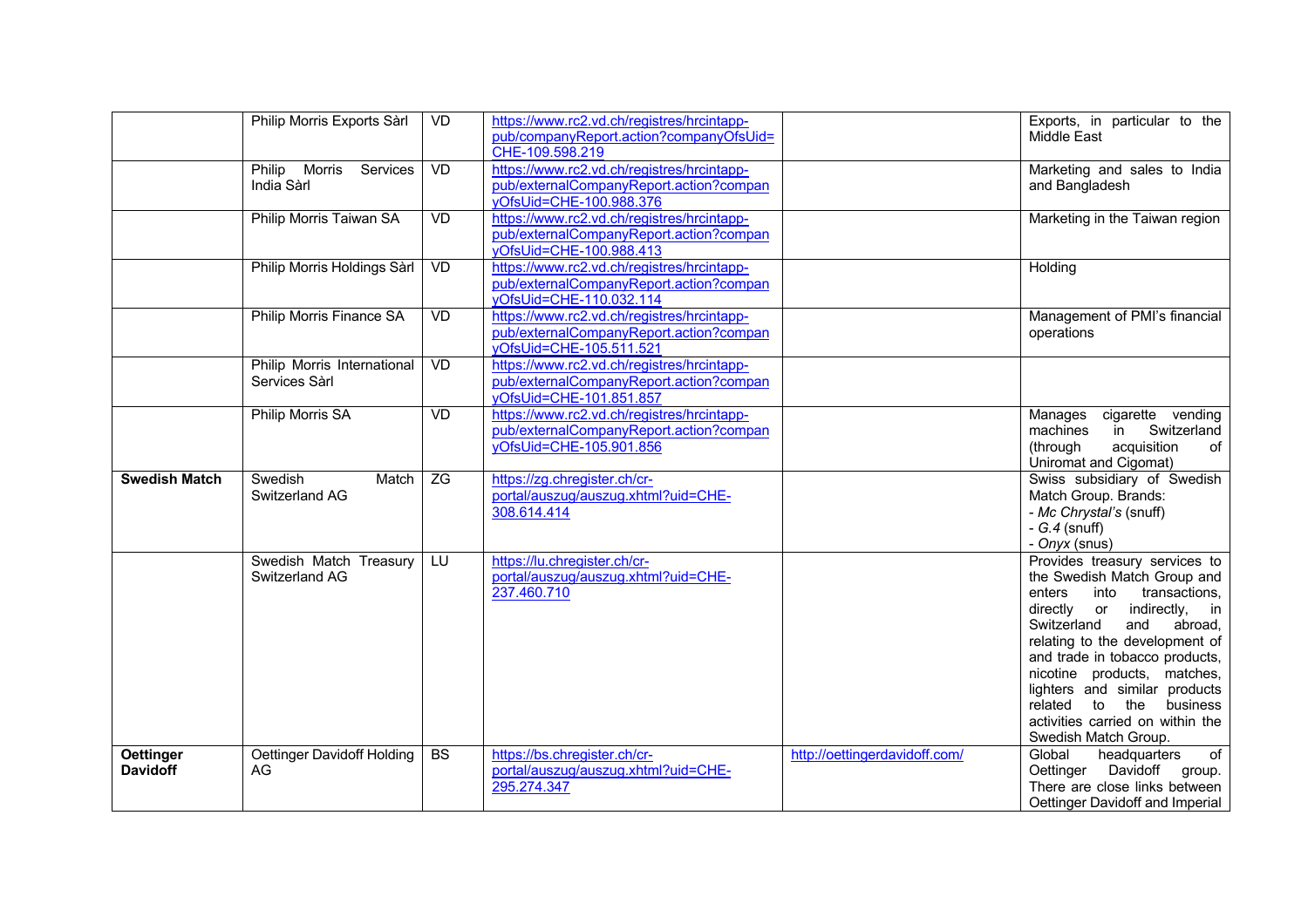|                |                                 |           |                                                                                            |                                                                | which<br>Brands PLC,<br>are,<br>however, kept confidential.<br>Imperial states is the owner of<br>the Davidoff cigarette brand,<br>while Davidoff & Cie SA is listed<br>as its registered holder in<br>trademark databases (WIPO,<br>national). Alison Cooper, the<br>former CEO of Imperial (2010-<br>2020), sits on the board of<br>Oettinger Davidoff.                                  |
|----------------|---------------------------------|-----------|--------------------------------------------------------------------------------------------|----------------------------------------------------------------|--------------------------------------------------------------------------------------------------------------------------------------------------------------------------------------------------------------------------------------------------------------------------------------------------------------------------------------------------------------------------------------------|
|                | Oettinger Davidoff AG           | <b>BS</b> | https://bs.chregister.ch/cr-<br>portal/auszug/auszug.xhtml?uid=CHE-<br>105.933.589         |                                                                |                                                                                                                                                                                                                                                                                                                                                                                            |
|                | Davidoff & Cie SA               | GE        | https://ge.ch/hrcintapp/externalCompanyRep<br>ort.action?companyOfsUid=CHE-<br>107.749.772 | https://twitter.com/davidoffgeneva                             | Registered holder of the<br>Davidoff brand                                                                                                                                                                                                                                                                                                                                                 |
|                | A. Dürr & Co. AG                | <b>BS</b> | https://bs.chreqister.ch/cr-<br>portal/auszug/auszug.xhtml?uid=CHE-<br>105.970.745         | https://de.davidoffgeneva.ch/                                  | Domestic sales                                                                                                                                                                                                                                                                                                                                                                             |
| Burger & Söhne | <b>Burger Holding AG</b>        | ZG        | https://zg.chregister.ch/cr-<br>portal/auszug/auszug.xhtml?uid=CHE-<br>362.735.649         | https://www.dannemann.com/de/ou<br>r-company                   | Burger Holding AG is an<br>internationally active Swiss<br>tobacco company. It<br>produces and sells exclusively<br>cigars, cigarillos and cheroots.<br>The brands include<br>On,<br>Dannemann,<br>Rössli,<br>Al<br>Weekend,<br>Capone,<br>Meccarillos, Ormond, Fivaz,<br>Churchill, Huifkar, Blauband,<br>Brissago, Bündner, Monopol,<br>Pedroni, Nazionale, Toscanelli<br>and Garibaldi. |
|                | Söhne Holding<br>Burger<br>GmbH | AG        | https://ag.chregister.ch/cr-<br>portal/auszug/auszug.xhtml?uid=CHE-<br>105.778.662         |                                                                | Ownership of this company has<br>been transferred from the<br>Burger Holding AG to Helix<br>Innovations AG                                                                                                                                                                                                                                                                                 |
|                | <b>Helix Innovations GmbH</b>   | ZG        | https://zg.chregister.ch/cr-<br>portal/auszug/auszug.xhtml?uid=CHE-<br>295.384.786         | https://www.altria.com/Overlays/Co<br>mpanies-and-Brands/Helix | Joint venture between Altria<br>(USA) and Burger Söhne<br>Holding. Parent company<br>responsible for the international<br>marketing, manufacturing and<br>distribution of on! nicotine                                                                                                                                                                                                     |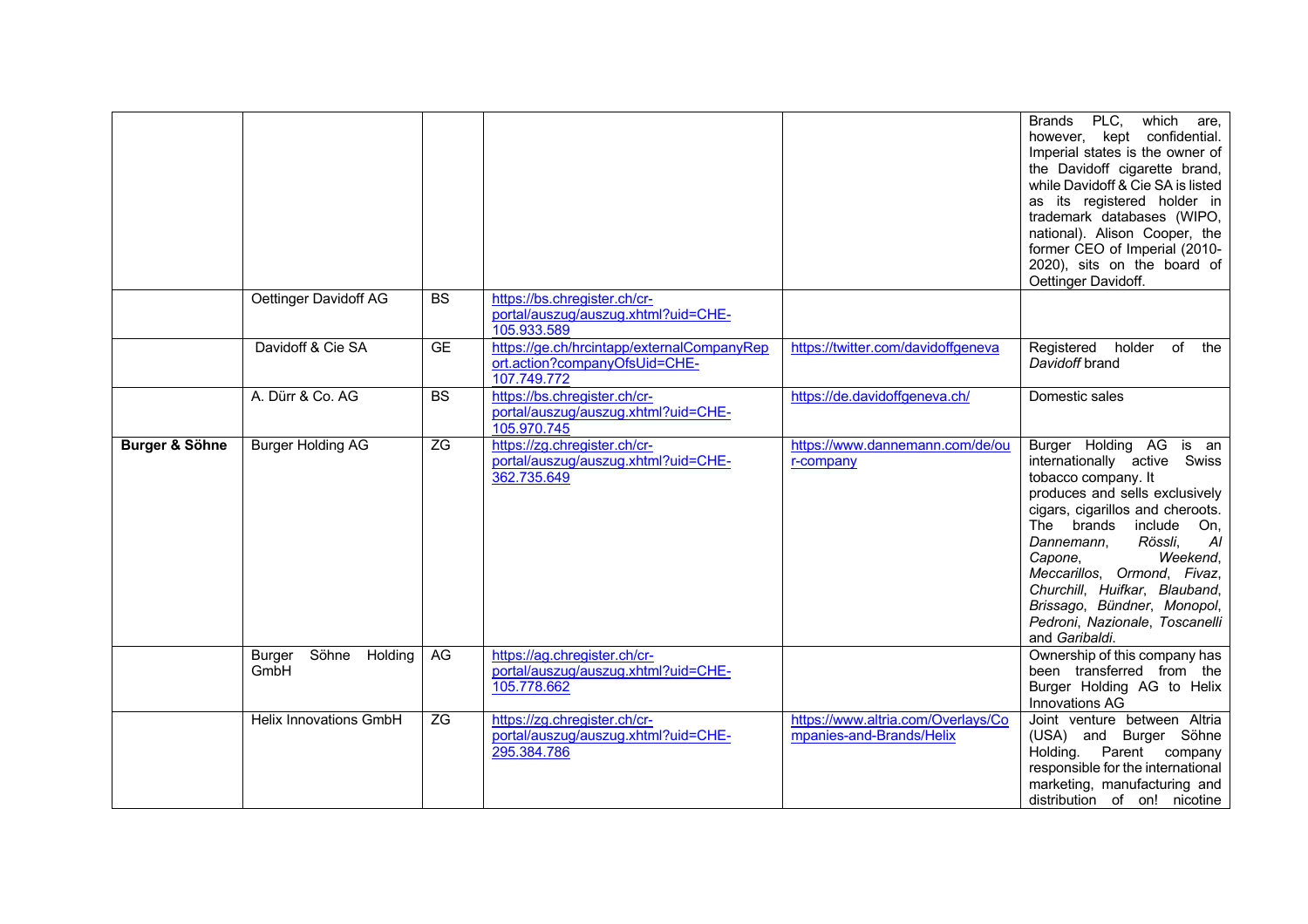|                                 |                                     |           |                                                                                            |                                          | pouches. Holder of IOP rights<br>of on!                                                                                                                                                                                                                                                                                                                           |
|---------------------------------|-------------------------------------|-----------|--------------------------------------------------------------------------------------------|------------------------------------------|-------------------------------------------------------------------------------------------------------------------------------------------------------------------------------------------------------------------------------------------------------------------------------------------------------------------------------------------------------------------|
|                                 | Dannemann AG                        | ZG        | https://zg.chregister.ch/cr-<br>portal/auszug/auszug.xhtml?uid=CHE-<br>102.359.180         | https://www.dannemann.com                | <b>The</b><br>German<br>cigar<br>and<br>cigarillos<br>company<br>Dannemann was acquired by<br>Burger in 1988. Dannemann is<br>a multinational company, with<br>Brasil,<br>subsidiaries<br>in<br>Germany, The Netherlands,<br>Spain, France, USA, China<br>(Hong Kong), Honduras and<br>the UK, with factories in<br>Switzerland, Germany, Spain,<br>and Honduras. |
| Villiger                        | Villiger Söhne Holding   LU<br>AG.  |           | https://lu.chregister.ch/cr-<br>portal/auszug/auszug.xhtml?uid=CHE-<br>103.544.372         |                                          | Holding<br>Cigars and cigarillos<br>Villiger has subsidiaries in<br>Germany and the USA                                                                                                                                                                                                                                                                           |
|                                 | Villiger Söhne AG                   | LU        | https://lu.chregister.ch/cr-<br>portal/auszug/auszug.xhtml?uid=CHE-<br>105.927.488         | https://www.villigercigars.com/          |                                                                                                                                                                                                                                                                                                                                                                   |
| <b>Universal</b><br>Corporation | Continental<br>Tobacco<br><b>SA</b> | <b>GE</b> | https://ge.ch/hrcintapp/externalCompanyRep<br>ort.action?companyOfsUid=CHE-<br>102.565.213 | http://www.universalcorp.com/Abou<br>tUs | Universal Corporation is "the<br>leader in the global<br>leaf<br>tobacco business." The three                                                                                                                                                                                                                                                                     |
|                                 | <b>Ultoco SA</b>                    | <b>GE</b> | https://ge.ch/hrcintapp/externalCompanyRep<br>ort.action?companyOfsUid=CHE-<br>102.321.131 |                                          | companies indicated here are<br>listed in Universal's SEC 10-k<br>filings as its Swiss subsidiaries.                                                                                                                                                                                                                                                              |
|                                 | <b>Ultoco Services SA</b>           | <b>GE</b> | https://ge.ch/hrcintapp/externalCompanyRep<br>ort.action?companyOfsUid=CHE-<br>102.321.131 |                                          |                                                                                                                                                                                                                                                                                                                                                                   |

**Appendix II:** Domestic tobacco companies in Switzerland (as of 14.03.2021)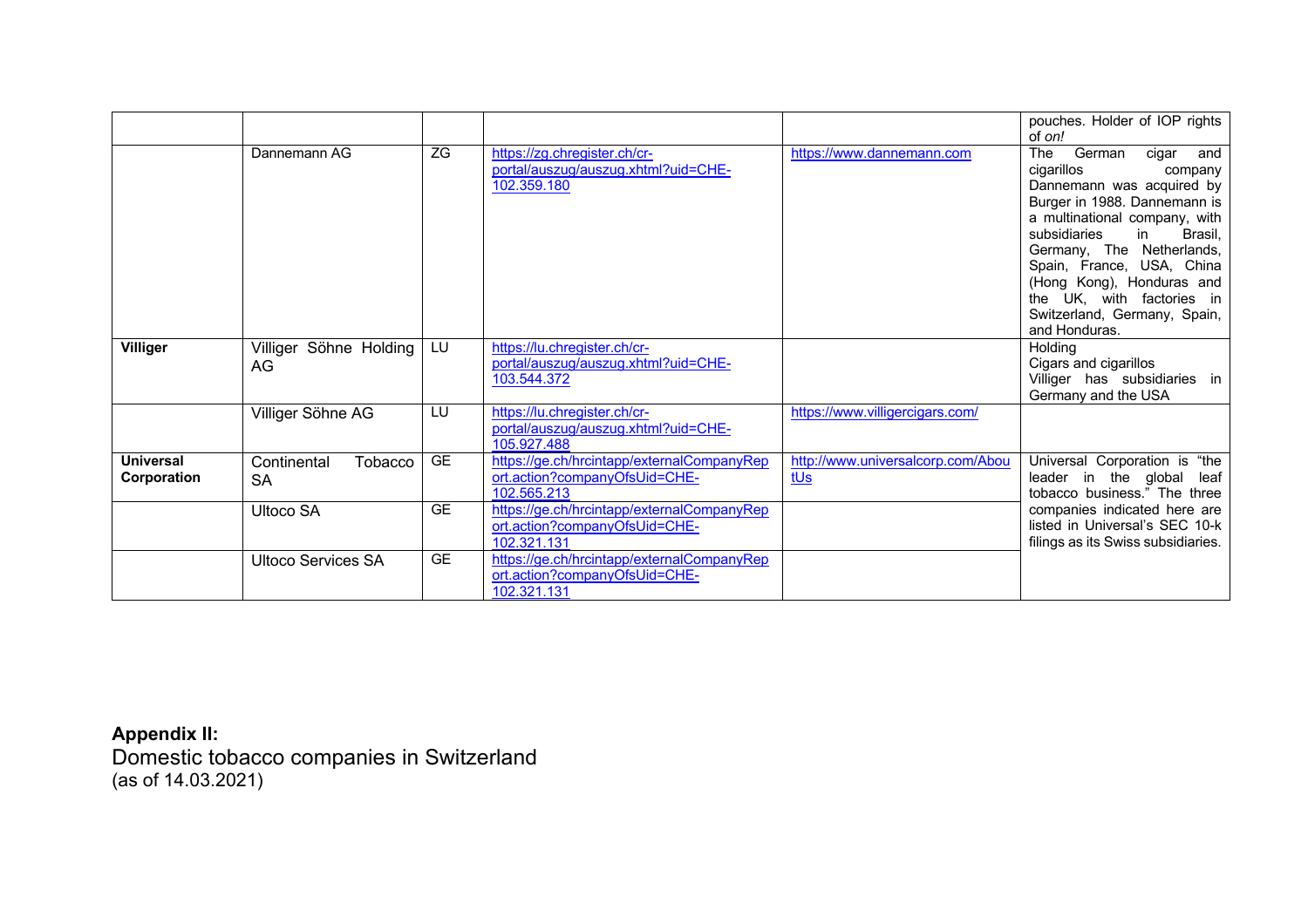| Company/group  | registered<br><b>Officially</b><br>name | Canto<br>$\mathbf n$   | <b>Official documents</b>                                                                                        | <b>Source</b>                                               | <b>Comment</b>                                                                                                                                                                                                                                                                                                 |
|----------------|-----------------------------------------|------------------------|------------------------------------------------------------------------------------------------------------------|-------------------------------------------------------------|----------------------------------------------------------------------------------------------------------------------------------------------------------------------------------------------------------------------------------------------------------------------------------------------------------------|
| Coop           | Coop-Gruppe<br>Genossenschaft           | <b>BS</b>              | https://bs.chregister.ch/cr-<br>portal/auszug/auszug.xhtml?uid=CHE-<br>109.029.938                               | https://www.coop.ch/en/lounge/tob<br>acco-products/c/m 2199 | One of Switzerland's largest<br>retail<br>and<br>wholesale<br>companies, with 2'250 shops<br>throughout the country where<br>tobacco products are sold.<br>Owns and sells several<br>tobacco brands: Bay, GM (and<br>$5.50$ ),<br>("NATURAL<br><b>Mirabienne</b><br>Additive Free").                           |
| Edel           | <b>Multifill AG</b>                     | ZG                     | https://zq.chreqister.ch/cr-<br>portal/auszug/auszug.xhtml?uid=CHE-<br>400.238.035#                              | https://edelsnus.com/                                       | Swiss Snus Brand, providing<br>tobacco-free snus.                                                                                                                                                                                                                                                              |
| Pöschl         | Pöschl<br>Tobacco<br>Switzerland AG     |                        | https://lu.chregister.ch/cr-<br>portal/auszug/auszug.xhtml?uid=CHE-<br>358.515.576                               |                                                             | Swiss subsidiary of Aloïs<br>Pöschl GmbH & Co. KG, of<br>Germany. Brands: Pueblo,<br>Brookfield, Red Bull (cigarettes<br>and RYO), Slash (snus)                                                                                                                                                                |
| <b>Nicom</b>   | Nicomgroup AG                           | ZG                     | https://zg.chregister.ch/cr-<br>portal/auszug/auszug.xhtml?uid=CHE-<br>401.534.996                               | https://www.nicomgroup.net/                                 | Chewing<br>oral<br>products,<br>tobacco<br>and<br>non-tobacco<br>based, vaping<br>liquids and<br>devices. Closely related to VK<br>Nordic AG. Vladimir-Silvo<br>Kavalic (VK), the key member<br>of the board of VK Nordic AG,<br>is vice-president of the board of<br>Nicomgroup AG.<br>Brands: FX3, Ink, Vika |
| Koch & Gsell   | Koch & Gsell AG                         | $\overline{\text{SG}}$ | https://sg.chregister.ch/cr-<br>portal/auszug/auszug.xhtml?uid=CHE-<br>422.513.089                               | https://heimatkult.ch/en                                    | Produces and sells the Heimat<br>cigarette brand                                                                                                                                                                                                                                                               |
| Fred           | Fred & Fly Sàrl                         | <b>VD</b>              | https://www.rc2.vd.ch/registres/hrcintapp-<br>pub/externalCompanyReport.action?compan<br>yOfsUid=CHE-324.853.302 | https://smokefred.ch/                                       | launched<br>Company<br>in<br>Switzerland<br>by a former<br>employee of Philip Morris.<br>Brands (cigarettes and RYO)<br>sold in Switzerland<br>and<br>Germany: Fred, Freddies                                                                                                                                  |
| <b>Sullana</b> | Sullana GmbH                            | ZH                     | https://zh.chregister.ch/cr-<br>portal/auszug/auszug.xhtml?uid=CHE-<br>206.932.021                               | https://sullana-cigaretten.ch/                              | Company created in 2020,<br>whose goal is to revive and<br>market the Sullana cigarette<br>brand. The former company,                                                                                                                                                                                          |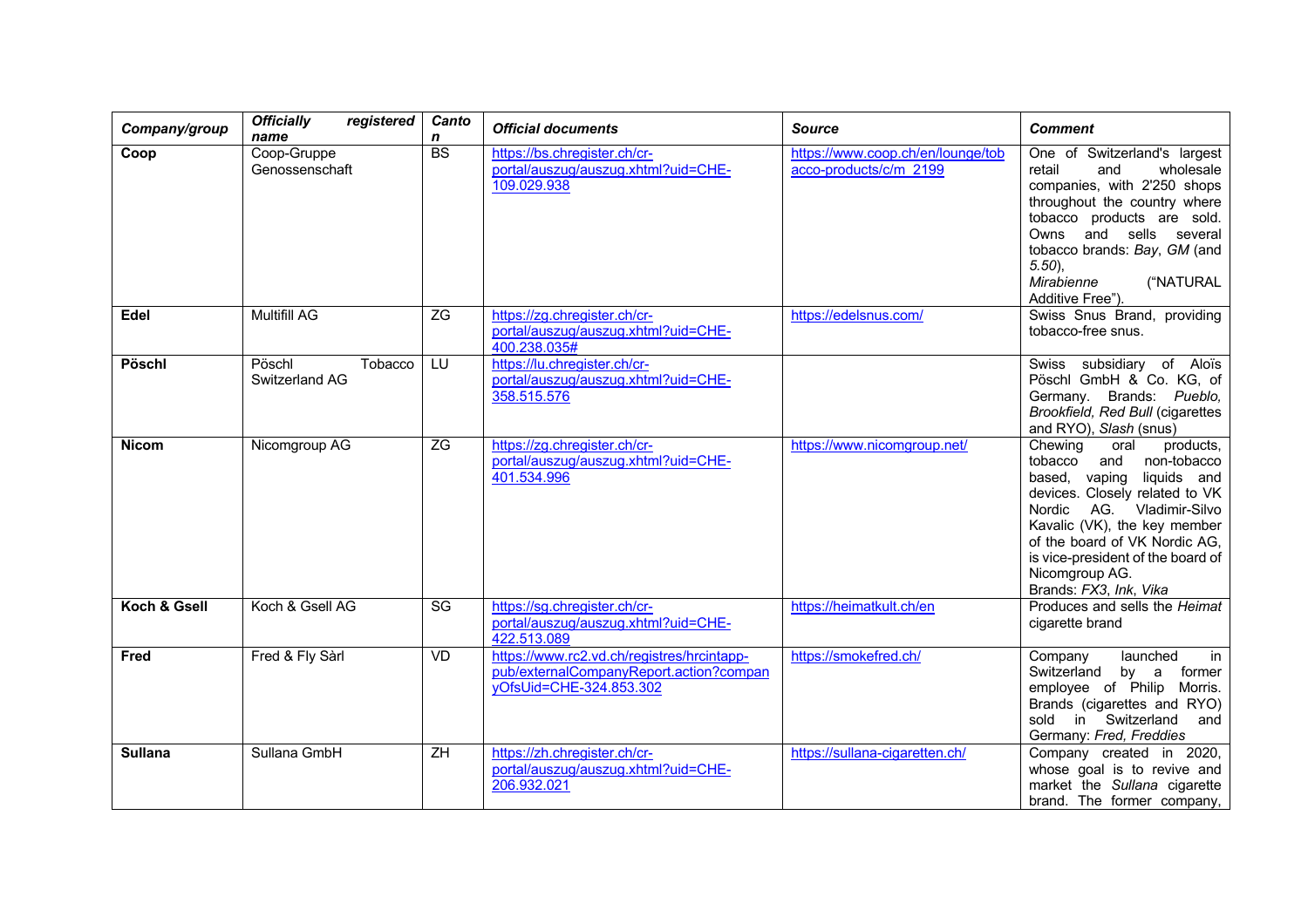|  |  | Sullana     | Tabac | SA      | was       |
|--|--|-------------|-------|---------|-----------|
|  |  | acquired    | bv    |         | American- |
|  |  | Cigarette   |       | Company | (BAT)     |
|  |  | through     | a     | merger  | on        |
|  |  | 08.09.2011. |       |         |           |

#### **Appendix III:**

TOBACCO FRONT GROUPS

| <b>Tobacco Industry Representative</b>                        | Type (Front Group/ Affiliate/ Individual)                    | <b>Source</b>                                             |
|---------------------------------------------------------------|--------------------------------------------------------------|-----------------------------------------------------------|
| Eliminating Child Labour in Tobacco-Growing (ECLT)            | Front group. Swiss foundation created in 2001 and based      | https://ge.ch/hrcintapp/externalCompanyReport.action?c    |
| Foundation                                                    | in Geneva. Switzerland. ECLT is a member of the UN           | ompanyOfsUid=CHE-109.569.011                              |
|                                                               | Global Compact and holds special consultative status with    | https://ge.ch/hrcintapp/rdfisFile?id=14073632200000066    |
|                                                               | the UN Economic and Social Council. It is a front group      | 031012                                                    |
|                                                               | which the tobacco industry fully finances and controls. The  | https://www.eclt.org/en                                   |
|                                                               | International Labour Organization terminated all             | https://tobaccotactics.org/wiki/eclt/                     |
|                                                               | partnership agreement with ECLT in October 2019,             |                                                           |
|                                                               | considering it was part of the tobacco industry.             |                                                           |
| International<br>Nicotine<br><b>Network</b><br>Consumer<br>of | Front group. In 2019, INNCO described itself as a global     | https://tobaccotactics.org/wiki/international-network-of- |
| Organisations (INNCO)                                         | coalition of non-profit consumer advocate organisations      | nicotine-consumer-organisations-inncol                    |
|                                                               | and stated that its aim was to "represent consumers of low-  | https://innco.org/                                        |
|                                                               | risk, alternative nicotine products and to promote tobacco   |                                                           |
|                                                               | harm reduction (THR) on the global stage".                   |                                                           |
| <b>Swiss Cigarette</b>                                        | Affiliate. Association of the three largest tobacco          | http://www.swiss-cigarette.ch/                            |
|                                                               | multinationals operating in Switzerland (BAT, JTI and PMI).  | Statutes of Swiss Cigarette with Arbitration Convention:  |
|                                                               | According to its statutes, the association has the following | https://www.oxysuisse.ch/files/public/docs/20090701-      |
|                                                               | goals:                                                       | swiss-cigarette-statuts-avec-convention-d'arbitrage.pdf   |
|                                                               | a) to defend its members' rights and interests in the free   | Self-regulation<br>agreement:                             |
|                                                               | manufacture, marketing and communication of their            | https://www.oxysuisse.ch/files/public/docs/20180201-      |
|                                                               | products to adult consumers;                                 | accord-autoreglementation.pdf                             |
|                                                               | b) to draw up rules concerning advertising and promotion     |                                                           |
|                                                               | and to ensure that they are respected by its members, in     |                                                           |
|                                                               | order to promote responsible marketing;                      |                                                           |
|                                                               | c) to initiate and/or support initiatives aimed at the       |                                                           |
|                                                               | prevention of tobacco use among young people;                |                                                           |
|                                                               | d) to act on behalf of its members as a representative to    |                                                           |
|                                                               | the authorities and to national public and private           |                                                           |
|                                                               | organisations.                                               |                                                           |
|                                                               | One of association's main purposes is to promote voluntary   |                                                           |
|                                                               | regulations, notably of advertising, to prevent legislation  |                                                           |
|                                                               | implements strict, FCTC-compatible<br>would<br>that          |                                                           |
|                                                               | regulations.                                                 |                                                           |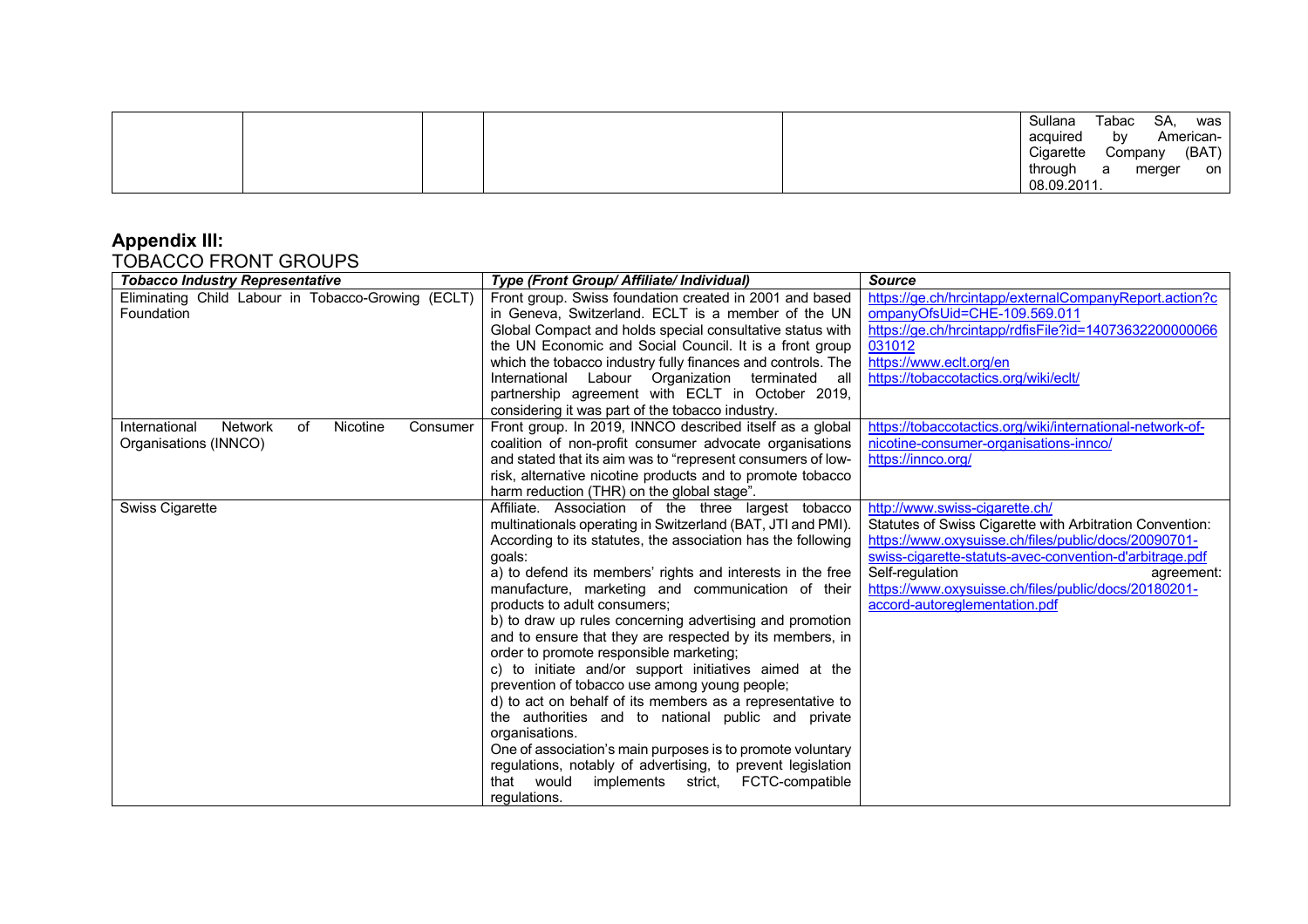| SwissTabac                                                                                                                                                                                                                                                                                                            | Affiliate. SwissTabac is a cooperative which is the umbrella<br>organisation of the country's tobacco growers.he<br>cooperative is responsible for the organisation of<br>production in terms of quality and quantity, as well as for<br>the professional protection of its members.                                                                                                                                                                                                                                                                                                                                                                                                                                                                                                                                                                                                                                                                                                                                                                                                                                                     | https://www.swisstabac.ch/                |
|-----------------------------------------------------------------------------------------------------------------------------------------------------------------------------------------------------------------------------------------------------------------------------------------------------------------------|------------------------------------------------------------------------------------------------------------------------------------------------------------------------------------------------------------------------------------------------------------------------------------------------------------------------------------------------------------------------------------------------------------------------------------------------------------------------------------------------------------------------------------------------------------------------------------------------------------------------------------------------------------------------------------------------------------------------------------------------------------------------------------------------------------------------------------------------------------------------------------------------------------------------------------------------------------------------------------------------------------------------------------------------------------------------------------------------------------------------------------------|-------------------------------------------|
| Vereinigung des schweizerischen Tabakwarenhandels<br>Communauté du commerce suisse en tabacs<br>(Swiss Tobacco Trade Community)                                                                                                                                                                                       | Affiliate. Association of companies and organisations in the<br>Swiss wholesale and retail tobacco trade. It represents<br>their interests vis-à-vis the authorities, the tobacco industry<br>and the public and is particularly committed to<br>strengthening and maintaining the private economic liberal<br>order. They claim to advocate for a moderate and<br>reasonable regulation of tobacco products.                                                                                                                                                                                                                                                                                                                                                                                                                                                                                                                                                                                                                                                                                                                            | https://www.swiss-tobacco.ch/             |
| Verein Schweizerischer Rauchtabak-Fabrikanten VSRF /<br>Association suisse des fabricants de tabac à fumer<br>(Swiss Association of Smoking Tobacco Manufacturers)<br>VSZ<br>Verband Schweizerischer Zigarrenfabrikanten<br>Association suisse des fabricants de cigars<br>(Swiss Association of Cigar Manufacturers) | Affiliates. Associations whose members are two Swiss<br>tobacco manufacturers, Burger & Söhne and Villiger.<br>Affiliate, with the sampresident and located at the same<br>address (in Reinach/AG).                                                                                                                                                                                                                                                                                                                                                                                                                                                                                                                                                                                                                                                                                                                                                                                                                                                                                                                                      |                                           |
| Wirtschaft<br>Allianz<br>für<br>der<br>eine<br>massvolle<br>Präventionspolitik (AWMP) / Alliance des milieux<br>économiques pour une politique de prévention modérée<br>(AEPM)<br>(Business alliance for a moderate prevention policy)                                                                                | Front group. The Alliance has been created under the aegis<br>of the Swiss Trade Federation (Schweizerischen<br>Gewerbeverbandes sgv/Union des arts et métiers - Usam),<br>which has been for the last 30 years the largest and most<br>loyal ally of the tobacco industry in Switzerland, and its<br>political arm for intervening in Swiss health prevention<br>policy (its president is a member of the National Council).<br>Recognizing that sgv/Usam's "main strength was their<br>strong organizational network at the cantonal level, in all<br>cantons", the trade organization, "one of the key<br>politico/economic top associations", was chosen by the<br>tobacco industry to lead the coalition against tobacco<br>prevention regulation, which has been formalized as the<br>AWMP/AEPM alliance. The Alliance includes among its<br>regular members JTI and the Swiss Tobacco Trade<br>Community, while its supporting members include Swiss<br>Cigarette and the Swiss People's Party (SVP/UDC), the<br>national-conservative right-wing populist party which has<br>the highest representation in the Swiss parliament. | https://www.awmp.ch/home                  |
| IG Freiheit/ Communauté d'intérêts Priorité Liberté<br>(Community of interest Freedom First)                                                                                                                                                                                                                          | Front group. This think-tank is chaired by the president of<br>the Swiss Tobacco Trade Community. Its members are all,<br>except one, current or former members of the Swiss                                                                                                                                                                                                                                                                                                                                                                                                                                                                                                                                                                                                                                                                                                                                                                                                                                                                                                                                                             | https://www.freiheit-liberte.ch/home.html |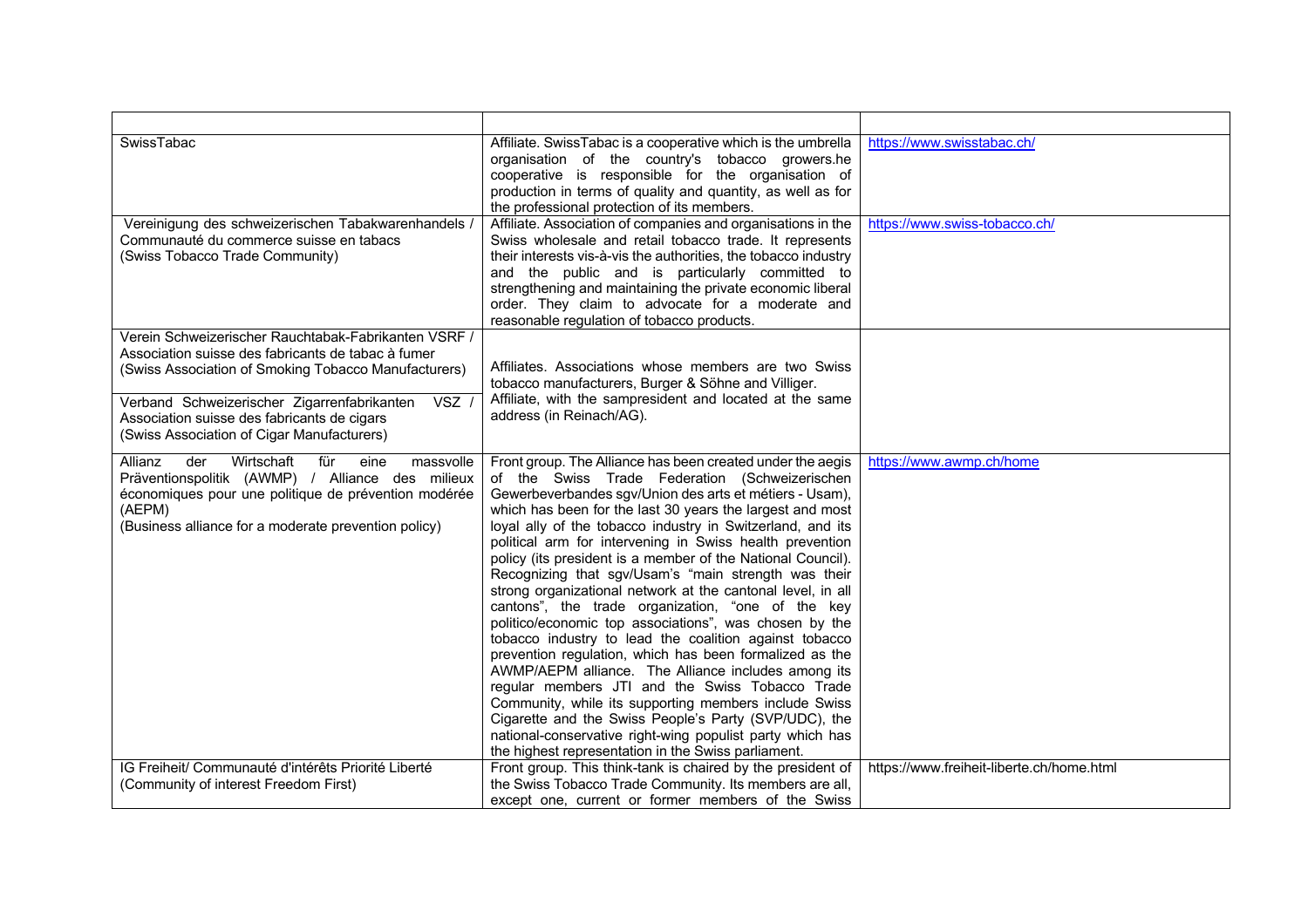| parliament. It presents itself as "a non-partisan interest<br>group [that] wants to defend citizens' freedom rights<br>against increasing state paternalism." Adding that "It<br>publicly denounces the state's regulatory frenzy and<br>appeals to the self-responsibility of each individual. It fights<br>the enactment of unnecessary laws, bans and regulations<br>- at national, cantonal and local level." And, as such, serves |  |
|----------------------------------------------------------------------------------------------------------------------------------------------------------------------------------------------------------------------------------------------------------------------------------------------------------------------------------------------------------------------------------------------------------------------------------------|--|
| well the interests of the tobacco industry.                                                                                                                                                                                                                                                                                                                                                                                            |  |

#### a. News Sources

| Top Newspaper/Dailies*               | Type (Print/Online) | Source                          |
|--------------------------------------|---------------------|---------------------------------|
| Swiss Info                           | Online              | https://www.swissinfo.ch/eng    |
| Tagesanzeiger                        | Print+Online        | https://www.aargauerzeitung.ch/ |
| 20 Minuten, 20 Minutes and 20 Minuti | Print+Online        | https://www.20min.ch/           |
| Neue Zürcher Zeitung (NZZ)           | Print+Online        | https://www.nzz.ch/             |
| Schweizer Radio Fernsehen            | Print+Online        | https://www.srf.ch/             |
| Le Temps                             | Print+Online        | https://www.letemps.ch/         |

\*Basis of Ranking: O Circulation O Popularity **X Others**: \_Arbitrary\_ Ranking Authority/ies:

Other News Source (not a newspaper but is a relevant source)

Argus Data Insight, Digest of all Swiss Media

b. Government Agencies (Refer also to Annex A)

| Agency                                              |                                        | Specify if more than one office is   General Sources of Information/ News for each office |  |
|-----------------------------------------------------|----------------------------------------|-------------------------------------------------------------------------------------------|--|
|                                                     | involved in this function:             |                                                                                           |  |
| 1. Office of the President)                         | <b>Guy Parmelin</b>                    | https://www.admin.ch/gov/en/start/federal-presidency/presidential-year-                   |  |
|                                                     |                                        | 2021.html                                                                                 |  |
| 2. Cabinet and/or National Assembly (Policy makers) | Ignazio Cassis, Alain Berset, Karin    | https://www.admin.ch/gov/en/start/federal-council/members-of-the-federal-                 |  |
|                                                     | Keller-Sutter, Viola Amherd,<br>Ueli I | council.html                                                                              |  |
|                                                     | Maurer, Simonetta Sommaruga (each      |                                                                                           |  |
|                                                     | responsible for a different agency     |                                                                                           |  |
|                                                     | domain)                                |                                                                                           |  |
| 3. Agriculture / National Tobacco Board             | Federal Office for Agriculture (FOAG)  | https://www.blw.admin.ch/blw/en/home.html                                                 |  |
| 4. Customs                                          | Federal Customs Administration (FCA)   | https://www.ezv.admin.ch/ezv/fr/home/infos-pour-entreprises/impots-et-                    |  |
|                                                     |                                        | redevances/importation-en-suisse/impot-sur-le-tabac.html                                  |  |
| 5. Education                                        | Federal<br>Economic<br>Department of   | https://www.admin.ch/gov/en/start/departments/department-of-economic-                     |  |
|                                                     | Affairs, Education and Research (EAER) | affairs-education-research-eaer.html                                                      |  |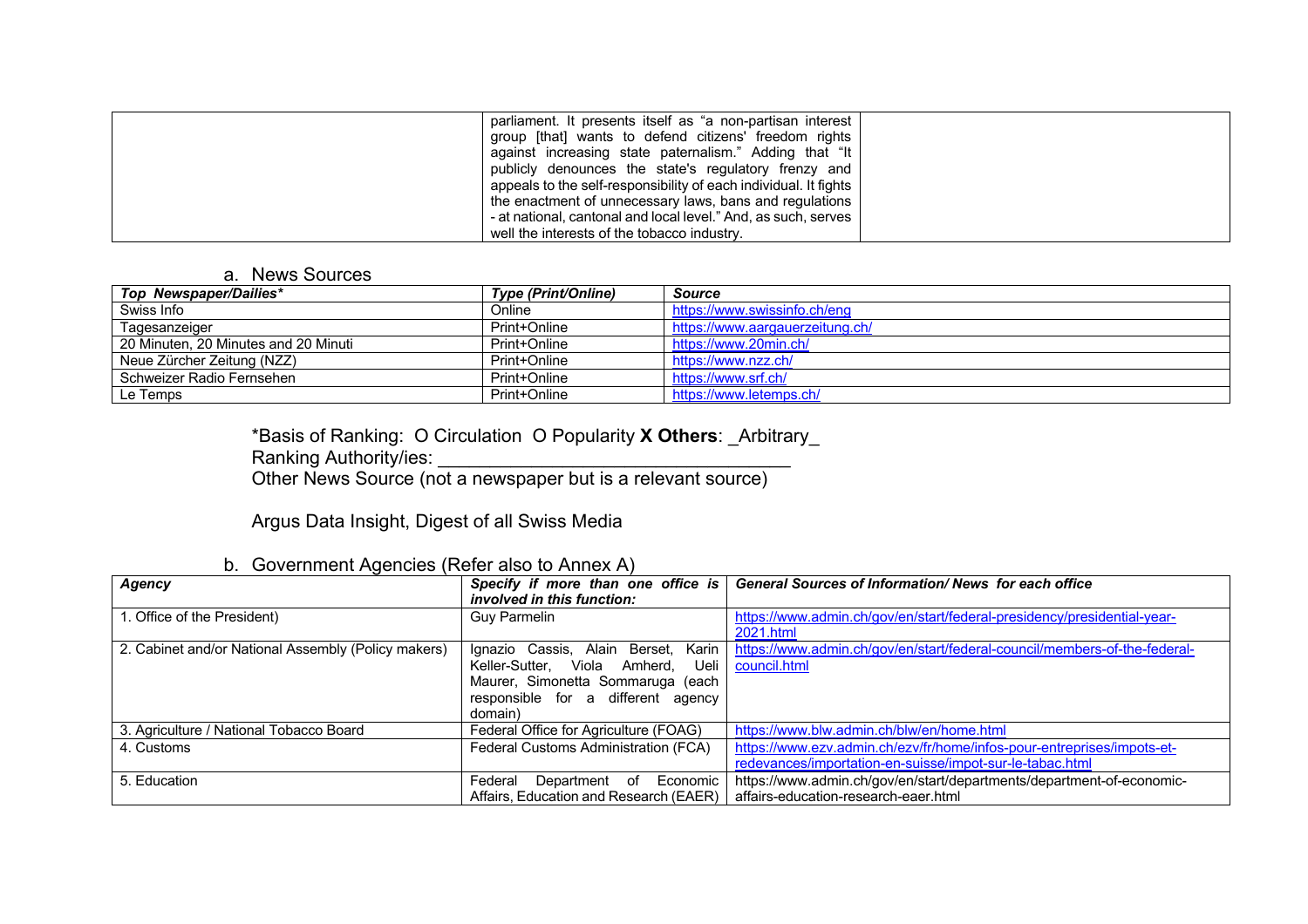| 6. Environment                                       |                                        | Federal Office for the Environment   https://www.bafu.admin.ch/bafu/en/home.html |
|------------------------------------------------------|----------------------------------------|----------------------------------------------------------------------------------|
|                                                      | (FOEN)                                 |                                                                                  |
| 7. Finance/ Revenue/ Investments/ Excise             | Federal Customs Administration (FCA)   | https://www.ezv.admin.ch/ezv/fr/home/infos-pour-entreprises/impots-et-           |
|                                                      |                                        | redevances/importation-en-suisse/impot-sur-le-tabac.html                         |
| 8. Health                                            | Federal Office of Public Health (FOPH) | https://www.bag.admin.ch/bag/en/home.html                                        |
| 9. Labour                                            | Swiss Labour Force Survey (SLFS)       | https://www.bfs.admin.ch/bfs/en/home/statistics/work-income/surveys/slfs.html    |
| 10. Trade and Industry/ Investments                  | Federal Customs Administration (FCA)   | https://www.ezv.admin.ch/ezv/en/home.html                                        |
| Additional agencies/sectors to be named per country: |                                        |                                                                                  |

c. Meetings Attended/ Public Hearings

List the types of meetings and name of groups meeting (Working Group, Drafting group, National Assembly Public Hearing, National Tobacco Control Committee, etc.) and the contact person / source of the minutes:

| Type of Meeting                                                                | Source                                                                            |
|--------------------------------------------------------------------------------|-----------------------------------------------------------------------------------|
| Commission fédérale pour les questions liées aux addictions et à la prévention | https://www.bag.admin.ch/bag/fr/home/das-bag/organisation/ausserparlamentarische- |
| des maladies non transmissibles (CFANT) (Swiss fédéral expert commission on    | <b>kommissionen/eidgenoessische-kommission-sucht-praevention-ncd-eksn.html</b>    |
| l NCDs and addictions                                                          |                                                                                   |
| Tobacco Prevention Fund                                                        | https://www.tpf.admin.ch/tpf/de/home.html                                         |
| Parliament commissions                                                         | https://www.parlament.ch/en                                                       |

II. Laws. Policies, and issuances:

#### HEALTH LAWS:

1. Is there a health law database? If yes, please list which one will be used and cite the limitations:

The Federal Office of Public Health (equivalent to a MoH) has an entry page for the Swiss Health Legislation (https://www.bag.admin.ch/bag/en/home/gesetze-und-bewilligungen/gesetzgebung.html)

All federal laws are published in a classified compilation available in four languages (all Swiss laws are published in German, French and Italian, but not everything is available in English); health laws are under chapter 81 (https://www.fedlex.admin.ch/en/cc/internallaw/81 ).

A first limitation is that tobacco regulation is not under any current public health law. A new tobacco products law is currently under discussion in Parliament. Only the Law on passive smoking (818.31) and its implementation ordinance (818.311) are part of chapter 81.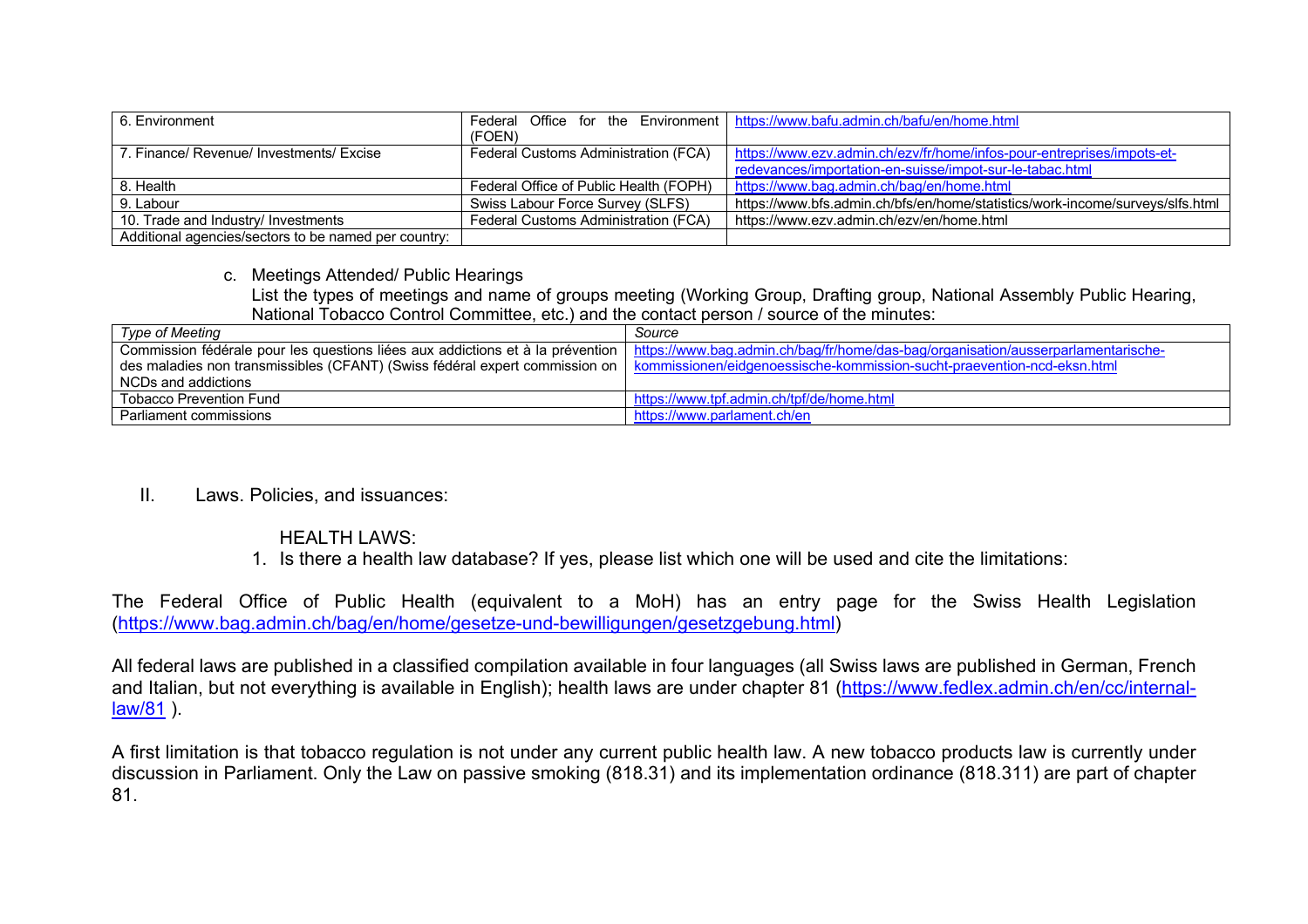A second important limitation is that the roles and responsibilities within the Swiss healthcare system are split up among the federal, cantonal, and municipal levels. A clear example of this split is that there is no federal age limit to sell tobacco products to minors, those limits are usually formulated in cantonal laws, ending up with a patchwork of different legislations (two Swiss cantons still have no age limit). However, we have a comprehensive knowledge of the current federal and cantonal laws, which will allow us to answer all necessary questions.

There is also a page for the current tobacco laws in place: https://bit.ly/32kdkFS

- 2. If there is no existing health law database, then list the primary source of the law listing to be searched:
- 3. Does the above sources include issuances? X **Yes** O No If no, please list the alternative source for the issuances:

#### ALL LAWS:

 $\overline{a}$ 

4. Is there a centralized (all) law database? If yes, please list which one will be used and cite the limitations:

All Federal Laws are published in a classified compilation available in four languages; health laws are under chapter 81 (https://www.fedlex.admin.ch/en/cc/internal-law/81 )

- 5. If there is no existing centralized law database, then list the primary source of the law listing to be searched:
- $\mathcal{L}_\text{max}$  , and the set of the set of the set of the set of the set of the set of the set of the set of the set of the set of the set of the set of the set of the set of the set of the set of the set of the set of the 6. Does the above sources include issuances? X **Yes** O No If no, please list the alternative source for the issuances: \_\_\_\_\_\_\_\_\_\_\_\_\_\_\_\_\_\_\_

\_\_\_\_\_\_\_\_\_\_\_\_\_\_\_\_\_\_\_\_\_\_\_\_\_\_\_\_\_\_\_\_\_\_\_\_\_\_\_\_\_\_\_\_\_\_\_\_\_\_\_\_\_\_\_\_\_\_\_

This list serves not only as a bibliography or reference list but also includes a search mechanism that can be used to retrieve texts of law matching specific questions.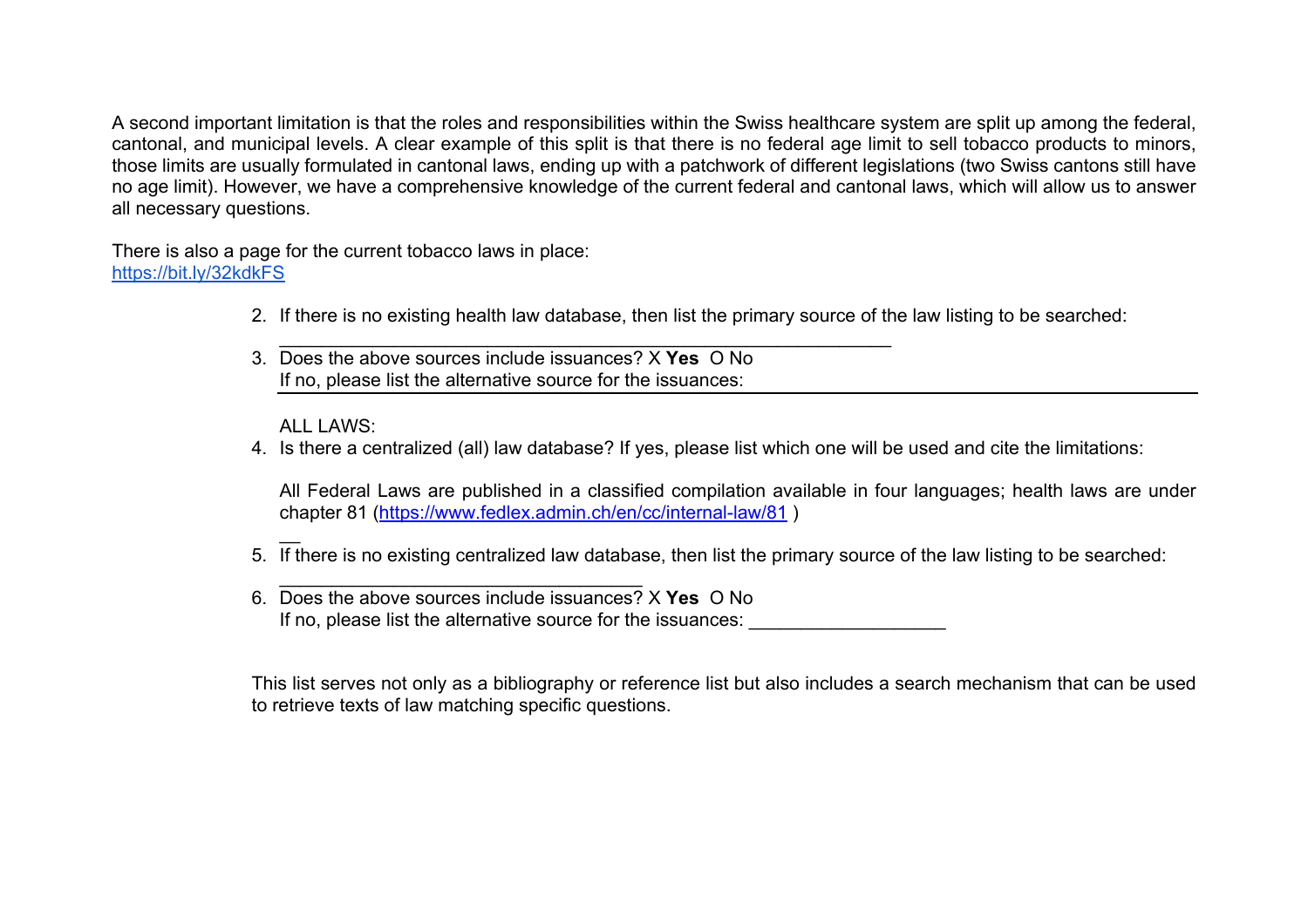#### **References:**

- 1 Reitsma MB, Fullman N, Ng M, Salama JS, Abajobir A, Abate KH, et al. Smoking prevalence and attributable disease burden in 195 countries and territories, 1990–2015: a systematic analysis from the Global Burden of Disease Study 2015. *The Lancet* 2017;389: 1885– 906.
- 2 WHO. *WHO report on the global tobacco epidemic, 2019.* Geneva, 2019.
- 3 Lee CY, Glantz SA. *The tobacco industry's successful efforts to control tobacco policy making in Switzerland*, 2001. https://escholarship.org/uc/item/09t535s7.
- 4 Burnand F. Switzerland: the land of the tobacco industry. *Swissinfo* October 3;2018.
- 5 Bundesamt für Gesundheit (BAG), Abteilung Prävention nichtübertragbarer Krankheiten. Schutz vor Passivrauchen: Seit 2010 gilt schweizweit ein Rauchverbot in geschlossenen Räumen wie Büros, Gaststätten oder Schulen. Dadurch sind die Menschen deutlich seltener dem Passivrauch ausgesetzt. Die Exposition ging von 35 auf 6 Prozent zurück., 2020. https://www.bag.admin.ch/bag/de/home/strategie-und-politik/politische-auftraege-und-aktionsplaene/politische-auftraege-zurtabakpraevention/tabakpolitik-schweiz/schutz-vor-passivrauchen.html.
- 6 Durham A-D, Diethelm P, Cornuz J. Why did Swiss citizens refuse a comprehensive second-hand smoke ban? *Swiss medical weekly* 2014;144: w13983.
- 7 KPMG/Philipp Morris Products SA. *L'importance du secteur du tabac dans l'économie suisse*, 2017. https://www.pmi.com/resources/docs/default-source/switzerland-files/kpmg\_study\_2017\_fr\_final.pdf?sfvrsn=f4866fb4\_8.
- 8 Bundesamt für Gesundheit (BAG), Abteilung Prävention nichtübertragbarer Krankheiten. Zahlen & Fakten: Tabak, 2021. https://www.bag.admin.ch/bag/de/home/zahlen-und-statistiken/zahlen-fakten-zu-sucht/zahlen-fakten-zu-tabak.html (accessed 15 Feb 2021).
- 9 Jakob J, Cornuz J, Diethelm P. Prevalence of tobacco smoking in Switzerland: do reported numbers underestimate reality? *Swiss medical weekly* 2017;147: w14437.
- 10 Mozun R, Ardura-Garcia C, Jong CCM de, Goutaki M, Usemann J, Singer F, et al. Cigarette, shisha, and electronic smoking and respiratory symptoms in Swiss children: The LUIS study. *Pediatric pulmonology* 2020.
- 11 Assunta M, Dorotheo EU. SEATCA Tobacco Industry Interference Index: a tool for measuring implementation of WHO Framework Convention on Tobacco Control Article 5.3. *Tob Control* 2016;25: 313–8.
- 12 World Health Organization. WHO | Guidelines for implementation of Article 5.3, 2021. https://www.who.int/fctc/guidelines/adopted/article 5 3/en/ (accessed 11 Aug 2021).
- 13 Angeli T. Musterbeispiel für eine gut getarnte Lobbyorganisation: Als «Vision Konsum» geben bürgerliche Politiker vor, sich für Anliegen der Konsumenten einzusetzen. Doch die Spuren führen in die Wirtschaft – und zur Tabakindustrie. *Beobachter* 23. April;2021.
- 14 Bundesrat. *BBl 2020 7049*: *Botschaft zur Volksinitiative «Ja zum Schutz der Kinder und Jugendlichen vor Tabakwerbung (Kinder und Jugendliche ohne Tabakwerbung)».* Die Publikationsplattform des Bundesrechts, 2020. https://www.fedlex.admin.ch/eli/fga/2020/1895/de.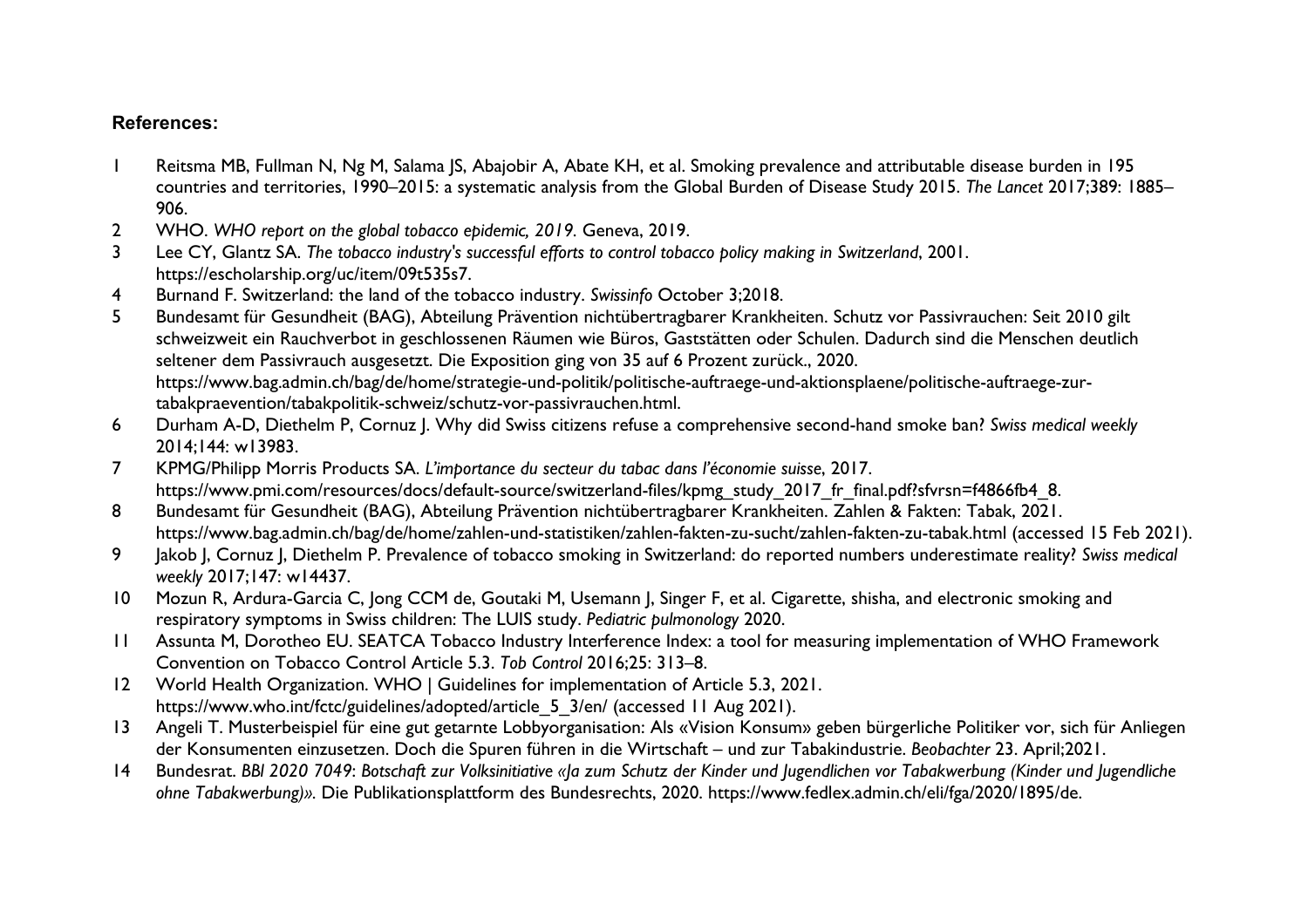- 15 Gregor Rutz. *Gregor Rutz*: *Nationalrat, ZH*. https://www.svp.ch/partei/personen/detail/gregor-rutz/.
- 16 Vereinigung des Schweizerischen Tabakwarenhandels. *Über Uns* 22.03. https://www.swiss-tobacco.ch/ueber-uns/.
- 17 The Swiss Parliament. Ratsbiographie Gregor Rutz, 2021. https://www.parlament.ch/de/biografie/gregor-rutz/4125.
- 18 Adam S. *Politique de lutte contre le tabagisme : stratégie et tactiques utilisées par l'industrie du tabac en Suisse*, 2020. https://serval.unil.ch/resource/serval:BIB\_BA232CF38AEB.P001/REF.
- 19 Cherpillod V. L'ex-ambassadeur Thomas Borer fait du lobbying pour Juul à Genève. *RTS* 26 juillet;2019.
- 20 Aargauer Zeitung. Thomas Borer ergattert sich einen Lobbyisten-Badge für das Bundeshaus: Sie sind bei Interessenvertretern äusserst beliebt: die Zutrittsausweise zum Bundeshaus, von denen jeder Parlamentarier zwei zur Verfügung hat. Der Ex-Diplomat Thomas Borer ist nun in den Reihen der SVP fündig geworden. *Aargauer Zeitung* 05.12.;2019.
- 21 Lobbywatch.ch. *Jacques Bourgeois*: *Conseiller national, PLR, Fribourg* 2020. https://lobbywatch.ch/fr/daten/parlamentarier/57/Jacques%20Bourgeois (accessed 21 Dec 2021).
- 22 Lobbywatch.ch. *Philippe Nantermod*: *Conseiller national, PLR, Valais* 2020. https://lobbywatch.ch/fr/daten/parlamentarier/297/Philippe%20Nantermod (accessed 12 Apr 2021).
- 23 Eidgenössisches Departement des Innern. Stellungnahmen Vernehmlassungsverfahren 2: Totalrevision der Verordnung über den Tabakpräventionsfonds, 2019. https://fedlex.data.admin.ch/filestore/fedlex.data.admin.ch/eli/dl/proj/6019/63/cons\_1/doc\_6/de/pdf-a/fedlexdata-admin-ch-eli-dl-proj-6019-63-cons\_1-doc\_6-de-pdf-a.pdf.
- 24 Fedlex. Totalrevision der Verordnung über den Tabakpräventionsfonds (TPFV): Liste der Vernehmlassungsadressaten Liste des destinataires consultés Elenco dei destinatari della consultazione. https://fedlex.data.admin.ch/filestore/fedlex.data.admin.ch/eli/dl/proj/6019/63/cons\_1/doc\_4/fr/pdf-a/fedlex-data-admin-ch-eli-dl-proj-6019- 63-cons\_1-doc\_4-fr-pdf-a.pdf.
- 25 Diethelm P. *Sévère défaite des multinationales du tabac devant le Tribunal administratif fédéral*, 2020. https://www.oxysuisse.ch/node/79.
- 26 Favre L, Despland S. Loi sur les produits du tabac et les cigarettes électroniques (LPTab): Procédure de consultation, 2018. https://www.oxysuisse.ch/files/public/docs/20180321-ltab2-consultation-reponse-canton-ne.pdf.
- 27 PMI. *Our transformation* 2021. https://www.pmi.com/our-transformation.
- 28 Republique et canton de Neuchatel. *SÉVERINE DESPLAND, CHANCELIÈRE D'ÉTAT*. https://www.ne.ch/autorites/CE/organisation/membres/Pages/Severine-Despland.aspx.
- 29 Republique et canton de Neuchatel. *LAURENT FAVRE*: *Conseiller d'État, Département du développement territorial et de l'environnement*. https://www.ne.ch/autorites/CE/organisation/membres/Pages/Laurent-Favre.aspx.
- 30 SwissTabac. Rapport annuel 2019-2020, 2020. https://www.swisstabac.ch/\_iserv/dlfiles/dl.php?ddl=rapport-moral-2019-20-partief-versionfinale-15.05.2020-2.pdf.
- 31 Vallat P. Bundesrat unterzeichnet WHO-Rahmenkonvention zur Eindämmung des Tabakgebrauchs, 2004. https://www.admin.ch/gov/de/start/dokumentation/medienmitteilungen.msg-id-3827.html.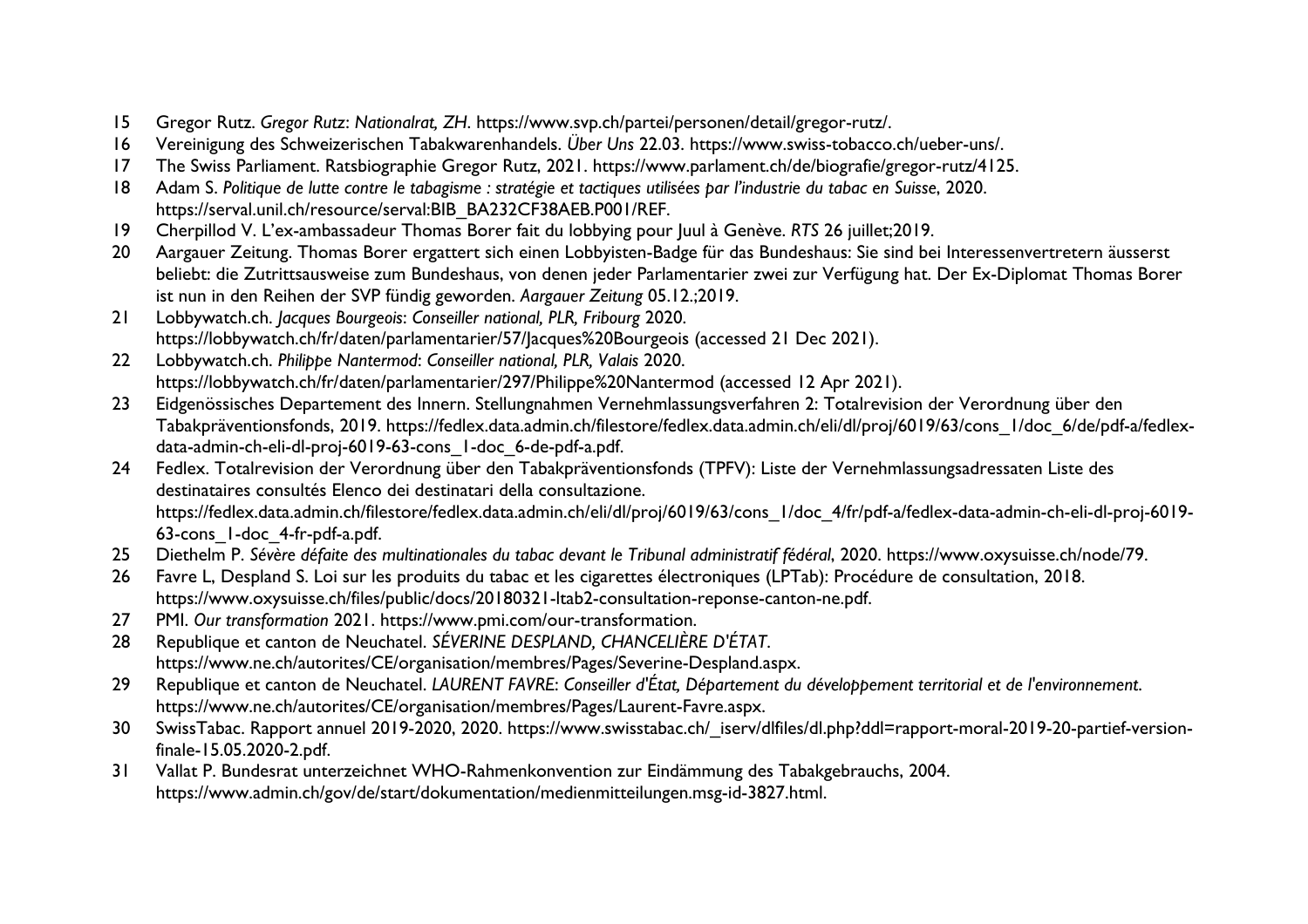- 32 Buillard-Marbach C, Schwenniger M. Vereinbarung mit der Schweizerischen Lauterkommission: Vereinbarung zwischen Swiss Cigarette und der Schweizerischen Lauterkeitskommission, 2018. https://www.faire-werbung.ch/dokumentation/.
- 33 Savell E, Gilmore AB, Fooks G. How does the tobacco industry attempt to influence marketing regulations? A systematic review. *PLOS ONE* 2014;9: e87389.
- 34 La pub pour le tabac épinglée mais pas punie. *24Heures* 24.04.;2015.
- 35 Berset A. *Amtliches Bulletin, Ständerat, Herbstsession 2019, Sechste Sitzung*: *AB 2019 S 976* 17.09. https://www.parlament.ch/fr/ratsbetrieb/amtliches-bulletin/amtliches-bulletin-die-verhandlungen?SubjectId=47152.
- 36 Eder J. *Amtliches Bulletin, Ständerat, Herbstsession 2019, Vierzehnte Sitzung*: *AB 2019 S 976* 26.09. https://www.parlament.ch/fr/ratsbetrieb/amtliches-bulletin/amtliches-bulletin-die-verhandlungen?SubjectId=47415.
- 37 Kutter P, ed. *a zum Schutz der Kinder und Jugendlichen vor Tabakwerbung (Kinder und Jugendliche ohne Tabakwerbung). Volksinitiative Oui à la protection des enfants et des jeunes contre la publicité pour le tabac (enfants et jeunes sans publicité pour le tabac). Initiative populaire*, 2021. https://www.parlament.ch/de/ratsbetrieb/amtliches-bulletin/amtliches-bulletin-die-verhandlungen?SubjectId=52435.
- 38 Vaud C de. Expose de motifs et projet de loi sur la Fondation de droit public PLATEFORME 10, 2019. https://www.vd.ch/fileadmin/user\_upload/organisation/gc/fichiers\_pdf/2017-2022/157\_TexteCE.pdf.
- 39 Grand Theatre Geneve. *Partners*. https://www.gtg.ch/en/sponsorship/our-partners/.
- 40 MAMCO. *SUPPORT US* 2021. https://www.mamco.ch/en/1031/us.
- 41 Diethelm P. Seule parmi ses pairs, la Cité decide d'arrêter la clope. *24Heures* 01.06.;2015.
- 42 British American Tobacco Switzerland. *La Fondation British American Tobacco Switzerland* 2021. http://www.bat.ch/group/sites/BAT\_A4KKEC.nsf/vwPagesWebLive/DOA2THQR.
- 43 Caritas Jura. Statuts de l'association Caritas Jura, 2009. https://www.caritas-jura.ch/dms/file/MTM4MA%3D%3D/Statuts-Caritas-Jura-juin-2009.pdf.
- 44 Wiget Y, Vögeli P. In diesen Kantonen können Kinder immer noch legal Zigis kaufen: E-Zigaretten gibt es neu erst ab 18 Jahren. Doch bei herkömmlichen existiert keine einheitliche Regelung. *Berner Zeitung* 2018;2018.
- 45 *Tobacco Excise Tax*, 2020. https://www.ezv.admin.ch/ezv/en/home/information-companies/taxes-and-duties/importation-intoswitzerland/tobacco-excise-tax.html.
- 46 WHO Regional Office for Europe. Tobacco Taxation: Factsheet. https://www.euro.who.int/ data/assets/pdf file/0007/250738/140379 Fact-sheet-Tobacco-Taxation-Eng-ver2.pdf.
- 47 Bundesamt für Gesundheit BAG, Abteilung Prävention nichtübertragbarer Krankheiten, ed. *Hohe Preise senken den Konsum*: *Die Tabakbesteuerung ist eine wirksame Präventionsmassnahme. Ein hoher Preis wirkt vor allem bei jungen Menschen, denn er reduziert den Konsum. Der Ertrag aus der Tabakbesteuerung wird für die Finanzierung der AHV verwendet.*, 2020. https://www.bag.admin.ch/bag/de/home/strategieund-politik/politische-auftraege-und-aktionsplaene/politische-auftraege-zur-tabakpraevention/tabakpolitik-schweiz/tabaksteuer.html (accessed 2 Dec 2020).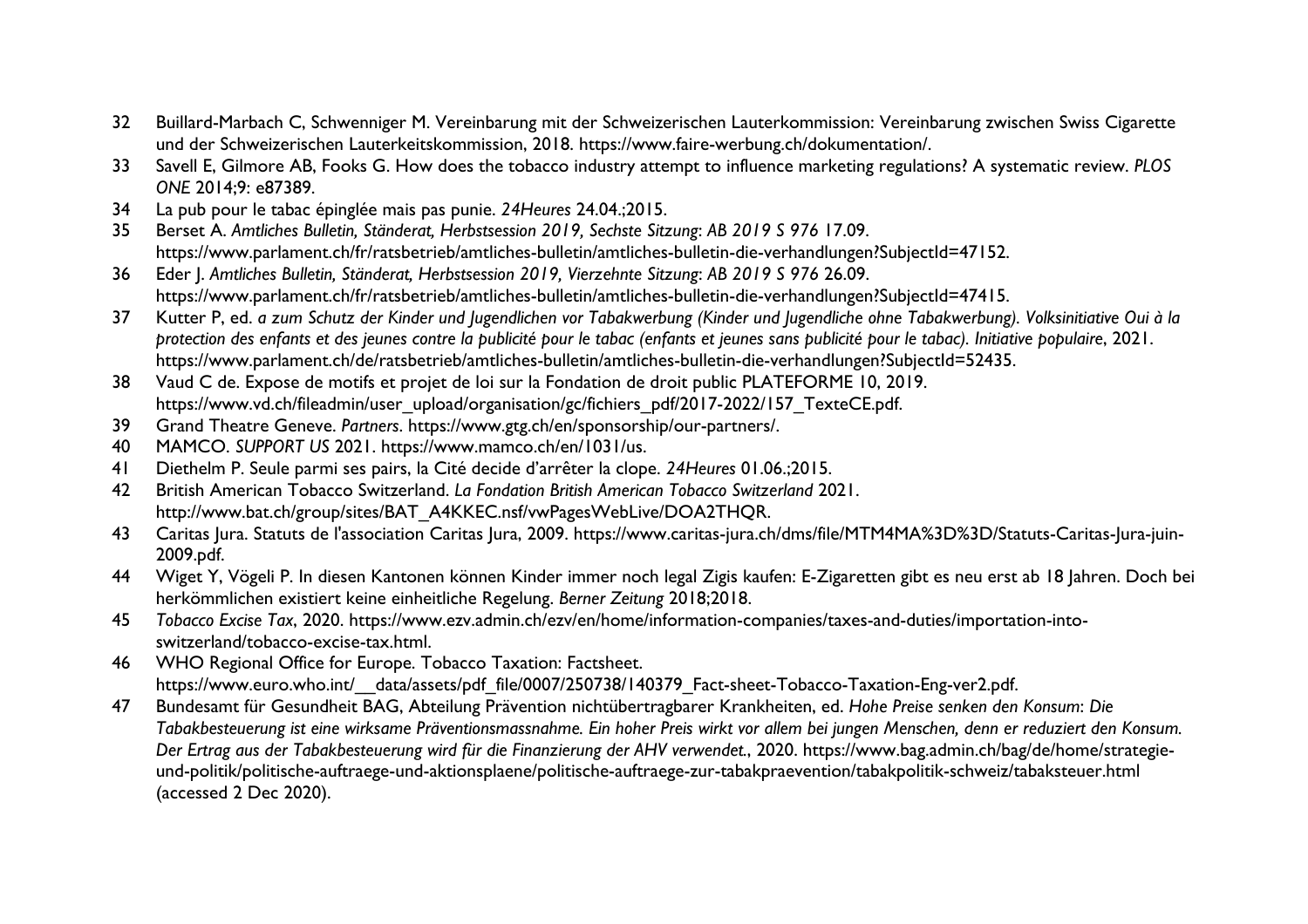- 48 Buman D de, ed. *Tabaksteuergesetz. Änderung Loi sur l'imposition du tabac. Modification*, 2016. https://www.parlament.ch/fr/ratsbetrieb/amtliches-bulletin/amtliches-bulletin-die-verhandlungen?SubjectId=38977.
- 49 Joossens L, Feliu A, Fernandez E. The Tobacco Control Scale 2019 in Europe, 2020.
- 50 Anderegg M. *Entwurf zum Tabakproduktegesetz*: *Das Parlament hat dem Bundesrat den Auftrag erteilt, Tabakprodukte und elektronische Zigaretten in einem eigenen Gesetz zu regeln. Das neue Gesetz soll ein schweizweit einheitliches Verkaufsalter von 18 Jahren einführen.*, 2020. https://www.bag.admin.ch/bag/de/home/strategie-und-politik/politische-auftraege-und-aktionsplaene/politische-auftraege-zurtabakpraevention/tabakpolitik-schweiz/entwurf-tabakproduktegesetz.html.
- 51 *Aufhebung des Verkaufsverbots bei Snus*: *Bern, 11.6.2019 - Snus (Mundtabak) darf neu in der Schweiz vertrieben werden. Die Aufhebung des Verkaufsverbots geht aus einem Bundesgerichtsentscheid vom 27. Mai 2019 hervor, der am 11. Juni 2019 veröffentlicht wurde.*, 2019. https://www.bag.admin.ch/bag/de/home/das-bag/aktuell/news/news-011-06-2019.html.
- 52 Bundesgesetz über die Tabakbesteuerung. In: *Artikel 28*, vom 1969 (Stand am 2017). https://www.fedlex.admin.ch/eli/cc/1969/645\_665\_663/fr.
- 53 Dobler M, ed. *Kann sich der Bundesrat vorstellen, das System von Gebühren und Subventionen für den Tabakanbau zu überdenken?*, 2019. https://www.parlament.ch/de/ratsbetrieb/suche-curia-vista/geschaeft?AffairId=20193637 (accessed 18.06.).
- 54 *Importance économique de l'industrie du tabac pour la Suisse*: *Rapport 9. À l'intention de la Commission de la sécurité sociale et de la santé publique du Conseil des États (CSSS-E).* Berne, 2019.
- 55 Friedli D. Schweizer Tabak: Das Kraut, das niemand braucht: Schweizer Raucher subventionieren mit Millionen Tabak, der sich nicht zum Rauchen eignet. 2019.
- 56 *Verordnung über die Produzenten- und Fabrikantenpreise für Inlandtabak*: *916.116.4*, 1996. https://www.fedlex.admin.ch/eli/cc/1997/435\_435\_435/de.
- 57 SDA. Bundesrat stellt Subventionen für Schweizer Tabak nicht in Frage: Der Bundesrat will die Schweizer Tabakbauern weiterhin subventionieren - Zielkonflikte seinen in der Politik normal. 2019.
- 58 Conway J. Leading tobacco companies worldwide in 2019, based on net sales, 2020. https://www.statista.com/statistics/259204/leading-10-tobacco-companies-worldwide-based-on-net-sales/.
- 59 Stefan Vermeulen, Manon Dillen, J. Robert Branston, Sergio Nieto Solis, Nadia el Khannoussi, Dr Marcel Metze. Big Tobacco, Big Avoidance 2020.
- 60 Swiss Associatino for Smoking Prevention (AT Schweiz). *Agreements with tobacco companies*. e-mail 2019.
- 61 Swiss Associatino for Smoking Prevention (AT Schweiz). *Mediengespräch «Glimmstängel adé – Innovation entlastet die Lungen zu 100%» (BAT Podium)*. e-mail 2019.
- 62 JTI Press Office. JTI TO INVEST FURTHER IN THE CANTON OF GENEVA NEW AMBITIOUS ARCHITECTURAL PROJECT TO BE COMPLETED BY THE END OF 2013, 2010. https://www.jti.com/news-views/newsroom/jti-invest-further-canton-geneva.
- 63 Diethelm P. A Sécheron, Japan Tobacco va s'offrir un siege à faire pâlir l'OMC ou Serono. *Tribune de Genève* 24.02.;2010.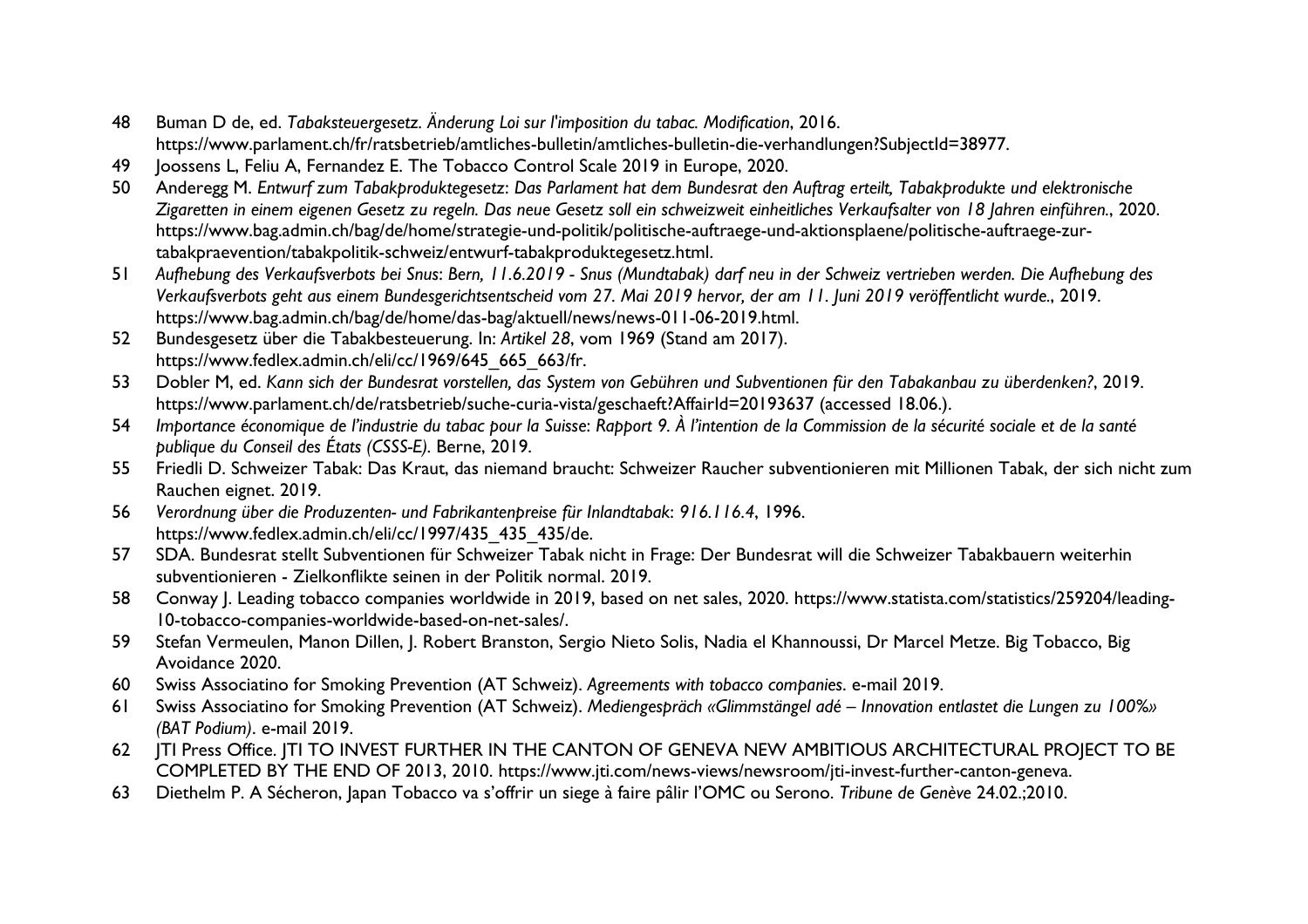- 64 Glaser D. Genève: le nouveau siège du cigarettier japonais JTI inauguré: Le nouveau siège de Japan Tobacco International a été inauguré ce mardi à Genève. Le bâtiment a été livré après trois ans de travaux et pourra accueillir 1200 postes de travail. Le bureau anglais qui a dessiné le One World Trade Center à New York a signé cette pépite architecturale. *Le Nouvelliste* 27.10.;2015.
- 65 Swissinfo. Geneva minister Pierre Maudet announces resignation. *Swissinfo* October 29;2020.
- 66 Keystone SDA. *Schweiz Japan Tobacco International Hauptsitz* Oktober 27. https://visual.keystonesda.ch/web/guest/preview?p\_p\_id=ch\_keystone\_liferay\_preview\_portlet\_PreviewPortlet&p\_p\_state=normal&p\_p\_mode=view&\_ch\_key stone liferay preview portlet PreviewPortlet javax.portlet.action=%2Fpreview%2FnextPage& ch\_keystone\_liferay\_preview\_portlet\_P reviewPortlet\_closeUrl=https%3A%2F%2Fvisual.keystone-sda.ch%2Fweb%2Fguest%2Fresult%2F-%2Fresult%2Fpaging%2F4364%3F\_ch\_keystone\_liferay\_result\_portlet\_ResultPortlet\_searchCriteria%3Drelevancy%253Af\_keywords\_he adline%253A%2528gebaeude%2529%26ts%3D1616424039678& ch keystone liferay\_preview\_portlet\_PreviewPortlet\_searchCriteria=r elevancy%3Af keywords headline%3A(gebaeude)& ch\_keystone\_liferay\_preview\_portlet\_PreviewPortlet\_currentLayout=detail&\_ch\_k eystone liferay preview portlet PreviewPortlet currentImageOid=259894341&p p lifecycle=0.
- 67 Japan Tobacco International. WORKS STARTING IN SPRING 2012: DAY-CARE CENTER PROJECT CONFIRMED, 2012. https://www.jti.com/news-views/newsroom/new-jti-international-headquarters-geneva (accessed 22 Mar 2021).
- 68 Skidmore, Owings & Merril (SOM), Inc. JTI Headquarters: Press Release. https://recherche.bauinfocenter.ch/document/get/119583/160407 |TI Headquarters SOM.pdf/f961b42f10335406c12ab65828258909.
- 69 Gampert M. Status de la Fondation Origami, 2015. https://ge.ch/hrcintapp/rdfisFile?id=7821839100000066031012.
- 70 SOM. *JTI Headquarters*. https://www.som.com/projects/jti\_headquarters.
- 71 Altermatt S. Expo in Dubai: Sponsoring-Flop kommt den Bund teuer zu stehen: Private sollten die Hälfte des Schweizer Pavillons an der Weltausstellung finanzieren. Doch das Ziel wird krachend verfehlt. *Aargauer Zeitung* 31.01.;2020.
- 72 Altermatt S. Aussenminister im Tabakdunst: Was wusste Ignazio Cassis über das Sponsoring von Philip Morris?: Aussenminister Ignazio Cassis sei über das Tabak-Sponsoring an der Weltausstellung 2020 nicht im Detail informiert, hiess es am Montag. Aus seinem Departement kommen allerdings widersprüchliche Aussagen. 24.07.;2019.
- 73 Kommunikation EDA. *Schweizer Auftritt an der Expo 2020 in Dubai: Bundesrat Cassis fällt Richtungsentscheid bezüglich Sponsoring-Partnerschaft*: *Bern, 30.07.2019 - Das EDA verfolgt die mögliche Sponsoring-Partnerschaft mit Philip Morris International (PMI) für den Schweizer Pavillon an der Expo 2020 in Dubai nicht weiter. Dies hat Bundesrat Ignazio Cassis entschieden, um das Hauptziel des Schweizer Auftritts in Dubai, die Vermittlung eines positiven Images der Schweiz, nicht in Frage zu stellen. Weiter hat Bundesrat Cassis Präsenz Schweiz beauftragt, bis Ende 2019 die bestehende Sponsoring Policy des EDA zu überarbeiten.* admin.ch, 2019.

https://www.admin.ch/gov/de/start/dokumentation/medienmitteilungen.msg-id-75944.html.

74 Swissinfo. Cassis eröffnet neue Schweizer Botschaft in Moskau. *Swissinfo* 18.06.;2019.